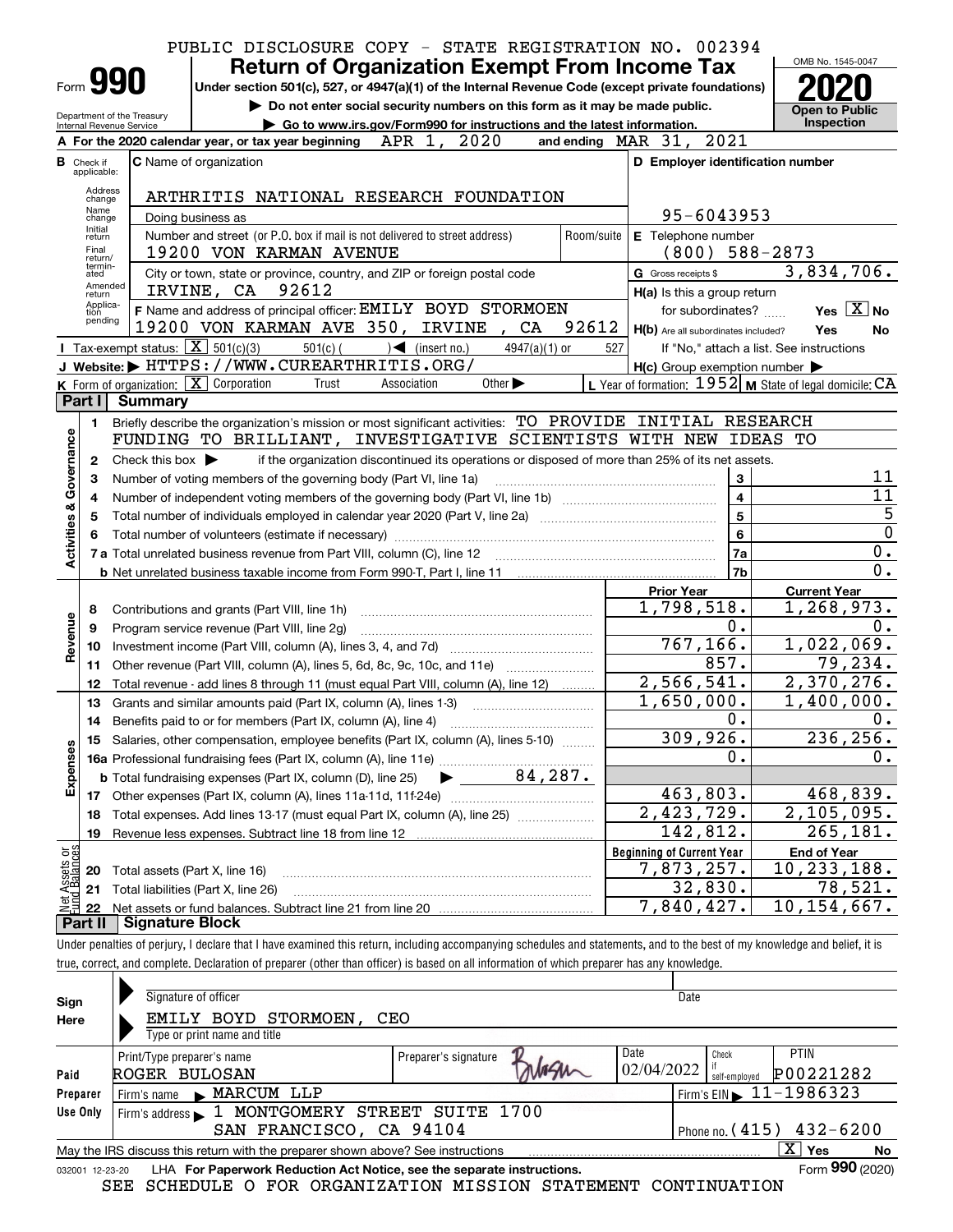|              | 95-6043953<br>ARTHRITIS NATIONAL RESEARCH FOUNDATION<br>Page 2<br>Form 990 (2020)<br><b>Statement of Program Service Accomplishments</b><br>Part III |
|--------------|------------------------------------------------------------------------------------------------------------------------------------------------------|
|              |                                                                                                                                                      |
| $\mathbf{1}$ | Briefly describe the organization's mission:                                                                                                         |
|              | TO PROVIDE INITIAL RESEARCH FUNDING TO BRILLIANT, INVESTIGATIVE                                                                                      |
|              | SCIENTISTS WITH NEW IDEAS TO CURE ARTHRITIS AND RELATED AUTOIMMUNE<br>DISEASES.                                                                      |
|              |                                                                                                                                                      |
| $\mathbf{2}$ | Did the organization undertake any significant program services during the year which were not listed on the                                         |
|              | Yes $X$ No<br>prior Form 990 or 990-EZ?                                                                                                              |
|              | If "Yes," describe these new services on Schedule O.                                                                                                 |
| 3            | $ Yes  \times  No $<br>Did the organization cease conducting, or make significant changes in how it conducts, any program services?                  |
|              | If "Yes," describe these changes on Schedule O.                                                                                                      |
| 4            | Describe the organization's program service accomplishments for each of its three largest program services, as measured by expenses.                 |
|              | Section 501(c)(3) and 501(c)(4) organizations are required to report the amount of grants and allocations to others, the total expenses, and         |
|              | revenue, if any, for each program service reported.                                                                                                  |
| 4a           | $1,536,195$ . including grants of \$<br>$1,400,000.$ ) (Revenue \$<br>(Expenses \$<br>(Code:                                                         |
|              | EACH YEAR, ARTHRITIS RESEARCH GRANTS ARE AWARDED TO INDEPENDENT MD                                                                                   |
|              | AND/OR PHD SCIENTISTS AT UNAFFILIATED RESEARCH FACILITIES AND                                                                                        |
|              | UNIVERSITIES ACROSS THE COUNTRY. ANRF'S SCIENTIFIC ADVISORY BOARD                                                                                    |
|              | PERFORMS A NIH-LEVEL REVIEW OF ALL APPLICATIONS, RANKING THE PROPOSALS                                                                               |
|              | AS TO THE EXCELLENCE OF THE SCIENCE, OPPORTUNITY TO MAKE A BREAKTHROUGH                                                                              |
|              | DISCOVERY AND THE QUALITY OF THE INVESTIGATOR AWARDEES, WHO RECEIVE A                                                                                |
|              | MAXIMUM GRANT OF \$100,000. APPLICANTS MUST PROVIDE PROGRESS AND FINAL                                                                               |
|              | REPORTS OF THEIR WORK, INCLUDING PUBLICATIONS IN SCIENTIFIC JOURNALS                                                                                 |
|              | AND PRESENTATIONS AT SCIENTIFIC MEETINGS.<br>IF PROGRESS IS DEEMED                                                                                   |
|              | SIGNIFICANT IN THE FIRST YEAR, AWARDEES MAY APPLY FOR AND EARN A SECOND                                                                              |
|              | YEAR OF SUPPORT. ANRF ALSO SUPPORTS SMALL TRAVEL GRANTS TO SCIENTIFIC                                                                                |
|              | MEETINGS FOR YOUNG INVESTIGATORS.                                                                                                                    |
|              | $\overline{187}$ , $\overline{261}$ . including grants of \$                                                                                         |
| 4b           | ) (Expenses \$<br>) (Revenue \$<br>(Code:<br>ANRF HAS VARIOUS PROGRAMS TO RAISE AWARENESS WITHIN THE GENERAL PUBLIC,                                 |
|              | THOSE SUFFERING WITH ARTHRITIS, AND THE MEDICAL/SCIENTIFIC RESEARCH                                                                                  |
|              | COMMUNITIES ABOUT THE IMPORTANCE OF AND NEED FOR ARTHRITIS RESEARCH FOR                                                                              |
|              | DEVELOPING A CURE AND MORE EFFECTIVE TREATMENTS. ALSO PART<br>OF<br>THE                                                                              |
|              | EDUCATION COMPONENT IS RAISING AWARENESS OF<br>THE<br>PREVALANCE OF                                                                                  |
|              | THE FACT THAT CHILDREN GET ARTHRITIS AND THE CURRENT WORK                                                                                            |
|              | ARTHRITIS,<br>IN THE FIELD OF ARTHRITIS RESEARCH.<br>BEING DONE                                                                                      |
|              |                                                                                                                                                      |
|              |                                                                                                                                                      |
|              |                                                                                                                                                      |
|              |                                                                                                                                                      |
|              |                                                                                                                                                      |
|              |                                                                                                                                                      |
| 4с           | $($ Revenue \$<br>$\text{(Code:}$ $\qquad \qquad$ $\text{(Expenses $}$<br>including grants of \$                                                     |
|              |                                                                                                                                                      |
|              |                                                                                                                                                      |
|              |                                                                                                                                                      |
|              |                                                                                                                                                      |
|              |                                                                                                                                                      |
|              |                                                                                                                                                      |
|              |                                                                                                                                                      |
|              |                                                                                                                                                      |
|              |                                                                                                                                                      |
|              |                                                                                                                                                      |
|              |                                                                                                                                                      |
|              |                                                                                                                                                      |
| 4d           | Other program services (Describe on Schedule O.)                                                                                                     |
|              | (Expenses \$<br>(Revenue \$<br>including grants of \$                                                                                                |
| 4е           | 1,723,456.<br>Total program service expenses                                                                                                         |
|              | Form 990 (2020)                                                                                                                                      |
|              | 032002 12-23-20<br>3                                                                                                                                 |
|              |                                                                                                                                                      |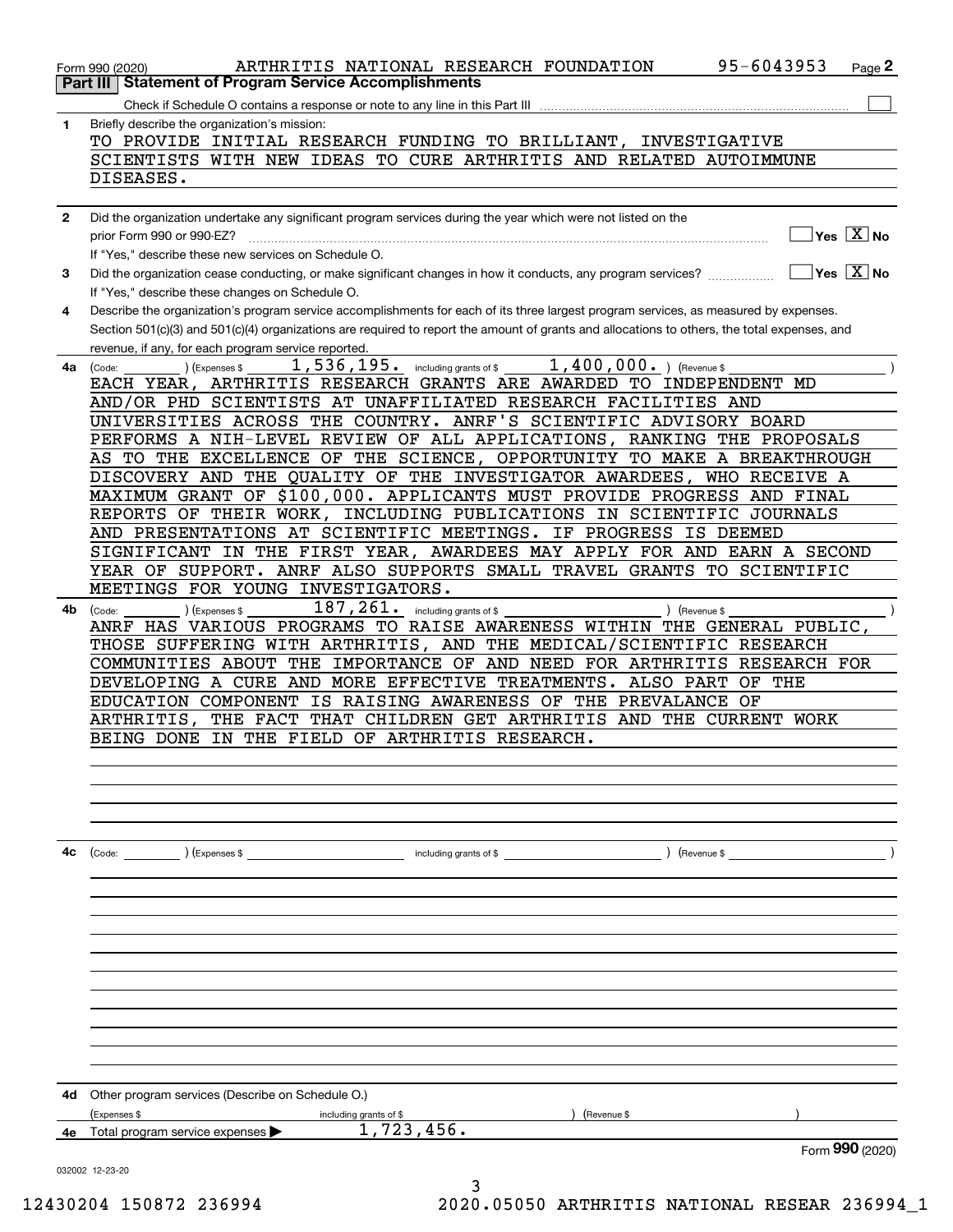|  | Form 990 (2020) |
|--|-----------------|

| Is the organization described in section $501(c)(3)$ or $4947(a)(1)$ (other than a private foundation)?<br>1<br>X<br>1<br>$\mathbf X$<br>$\overline{2}$<br>2<br>Did the organization engage in direct or indirect political campaign activities on behalf of or in opposition to candidates for<br>3<br>3<br>Section 501(c)(3) organizations. Did the organization engage in lobbying activities, or have a section 501(h) election in effect<br>4<br>4<br>Is the organization a section 501(c)(4), 501(c)(5), or 501(c)(6) organization that receives membership dues, assessments, or<br>5<br>5<br>Did the organization maintain any donor advised funds or any similar funds or accounts for which donors have the right to<br>6<br>6<br>provide advice on the distribution or investment of amounts in such funds or accounts? If "Yes," complete Schedule D, Part I<br>Did the organization receive or hold a conservation easement, including easements to preserve open space,<br>7<br>$\overline{7}$<br>Did the organization maintain collections of works of art, historical treasures, or other similar assets? If "Yes," complete<br>8<br>8<br>Did the organization report an amount in Part X, line 21, for escrow or custodial account liability, serve as a custodian for<br>9<br>amounts not listed in Part X; or provide credit counseling, debt management, credit repair, or debt negotiation services?<br>9<br>Did the organization, directly or through a related organization, hold assets in donor-restricted endowments<br>10<br>10<br>If the organization's answer to any of the following questions is "Yes," then complete Schedule D, Parts VI, VII, VIII, IX, or X<br>11<br>as applicable.<br>a Did the organization report an amount for land, buildings, and equipment in Part X, line 10? If "Yes," complete Schedule D.<br>X<br>11a<br>Did the organization report an amount for investments - other securities in Part X, line 12, that is 5% or more of its total<br>b<br>11 <sub>b</sub><br>Did the organization report an amount for investments - program related in Part X, line 13, that is 5% or more of its total<br>c<br>11c<br>d Did the organization report an amount for other assets in Part X, line 15, that is 5% or more of its total assets reported in<br>11d<br>X<br>11e<br>Did the organization report an amount for other liabilities in Part X, line 25? If "Yes," complete Schedule D, Part X<br>Did the organization's separate or consolidated financial statements for the tax year include a footnote that addresses<br>f<br>X<br>the organization's liability for uncertain tax positions under FIN 48 (ASC 740)? If "Yes," complete Schedule D, Part X<br>11f<br>12a Did the organization obtain separate, independent audited financial statements for the tax year? If "Yes," complete<br>x<br>12a<br><b>b</b> Was the organization included in consolidated, independent audited financial statements for the tax year?<br>If "Yes," and if the organization answered "No" to line 12a, then completing Schedule D, Parts XI and XII is optional<br>12D<br>13<br>Is the organization a school described in section $170(b)(1)(A)(ii)?$ If "Yes," complete Schedule E<br>Did the organization maintain an office, employees, or agents outside of the United States?<br>14a<br>Did the organization have aggregate revenues or expenses of more than \$10,000 from grantmaking, fundraising, business,<br>b<br>investment, and program service activities outside the United States, or aggregate foreign investments valued at \$100,000<br>14b<br>Did the organization report on Part IX, column (A), line 3, more than \$5,000 of grants or other assistance to or for any<br>15<br>Did the organization report on Part IX, column (A), line 3, more than \$5,000 of aggregate grants or other assistance to<br>16<br>Did the organization report a total of more than \$15,000 of expenses for professional fundraising services on Part IX,<br>17<br>Did the organization report more than \$15,000 total of fundraising event gross income and contributions on Part VIII, lines<br>18<br>Did the organization report more than \$15,000 of gross income from gaming activities on Part VIII, line 9a? If "Yes."<br>19<br>20a<br>20 <sub>b</sub><br>If "Yes" to line 20a, did the organization attach a copy of its audited financial statements to this return?<br>b<br>Did the organization report more than \$5,000 of grants or other assistance to any domestic organization or<br>21<br>Х<br>21<br>Form 990 (2020) |     |  | Yes | No |
|------------------------------------------------------------------------------------------------------------------------------------------------------------------------------------------------------------------------------------------------------------------------------------------------------------------------------------------------------------------------------------------------------------------------------------------------------------------------------------------------------------------------------------------------------------------------------------------------------------------------------------------------------------------------------------------------------------------------------------------------------------------------------------------------------------------------------------------------------------------------------------------------------------------------------------------------------------------------------------------------------------------------------------------------------------------------------------------------------------------------------------------------------------------------------------------------------------------------------------------------------------------------------------------------------------------------------------------------------------------------------------------------------------------------------------------------------------------------------------------------------------------------------------------------------------------------------------------------------------------------------------------------------------------------------------------------------------------------------------------------------------------------------------------------------------------------------------------------------------------------------------------------------------------------------------------------------------------------------------------------------------------------------------------------------------------------------------------------------------------------------------------------------------------------------------------------------------------------------------------------------------------------------------------------------------------------------------------------------------------------------------------------------------------------------------------------------------------------------------------------------------------------------------------------------------------------------------------------------------------------------------------------------------------------------------------------------------------------------------------------------------------------------------------------------------------------------------------------------------------------------------------------------------------------------------------------------------------------------------------------------------------------------------------------------------------------------------------------------------------------------------------------------------------------------------------------------------------------------------------------------------------------------------------------------------------------------------------------------------------------------------------------------------------------------------------------------------------------------------------------------------------------------------------------------------------------------------------------------------------------------------------------------------------------------------------------------------------------------------------------------------------------------------------------------------------------------------------------------------------------------------------------------------------------------------------------------------------------------------------------------------------------------------------------------------------------------------------------------------------------------------------------------------------------------------------------------------------------------------------------------------------------------------------------------------------------------------------------------------------------------------------------------------------------------------------------------------------------------------------------------------------------------------------------------------------------------------------------|-----|--|-----|----|
|                                                                                                                                                                                                                                                                                                                                                                                                                                                                                                                                                                                                                                                                                                                                                                                                                                                                                                                                                                                                                                                                                                                                                                                                                                                                                                                                                                                                                                                                                                                                                                                                                                                                                                                                                                                                                                                                                                                                                                                                                                                                                                                                                                                                                                                                                                                                                                                                                                                                                                                                                                                                                                                                                                                                                                                                                                                                                                                                                                                                                                                                                                                                                                                                                                                                                                                                                                                                                                                                                                                                                                                                                                                                                                                                                                                                                                                                                                                                                                                                                                                                                                                                                                                                                                                                                                                                                                                                                                                                                                                                                                                                |     |  |     |    |
|                                                                                                                                                                                                                                                                                                                                                                                                                                                                                                                                                                                                                                                                                                                                                                                                                                                                                                                                                                                                                                                                                                                                                                                                                                                                                                                                                                                                                                                                                                                                                                                                                                                                                                                                                                                                                                                                                                                                                                                                                                                                                                                                                                                                                                                                                                                                                                                                                                                                                                                                                                                                                                                                                                                                                                                                                                                                                                                                                                                                                                                                                                                                                                                                                                                                                                                                                                                                                                                                                                                                                                                                                                                                                                                                                                                                                                                                                                                                                                                                                                                                                                                                                                                                                                                                                                                                                                                                                                                                                                                                                                                                |     |  |     |    |
|                                                                                                                                                                                                                                                                                                                                                                                                                                                                                                                                                                                                                                                                                                                                                                                                                                                                                                                                                                                                                                                                                                                                                                                                                                                                                                                                                                                                                                                                                                                                                                                                                                                                                                                                                                                                                                                                                                                                                                                                                                                                                                                                                                                                                                                                                                                                                                                                                                                                                                                                                                                                                                                                                                                                                                                                                                                                                                                                                                                                                                                                                                                                                                                                                                                                                                                                                                                                                                                                                                                                                                                                                                                                                                                                                                                                                                                                                                                                                                                                                                                                                                                                                                                                                                                                                                                                                                                                                                                                                                                                                                                                |     |  |     |    |
|                                                                                                                                                                                                                                                                                                                                                                                                                                                                                                                                                                                                                                                                                                                                                                                                                                                                                                                                                                                                                                                                                                                                                                                                                                                                                                                                                                                                                                                                                                                                                                                                                                                                                                                                                                                                                                                                                                                                                                                                                                                                                                                                                                                                                                                                                                                                                                                                                                                                                                                                                                                                                                                                                                                                                                                                                                                                                                                                                                                                                                                                                                                                                                                                                                                                                                                                                                                                                                                                                                                                                                                                                                                                                                                                                                                                                                                                                                                                                                                                                                                                                                                                                                                                                                                                                                                                                                                                                                                                                                                                                                                                |     |  |     |    |
|                                                                                                                                                                                                                                                                                                                                                                                                                                                                                                                                                                                                                                                                                                                                                                                                                                                                                                                                                                                                                                                                                                                                                                                                                                                                                                                                                                                                                                                                                                                                                                                                                                                                                                                                                                                                                                                                                                                                                                                                                                                                                                                                                                                                                                                                                                                                                                                                                                                                                                                                                                                                                                                                                                                                                                                                                                                                                                                                                                                                                                                                                                                                                                                                                                                                                                                                                                                                                                                                                                                                                                                                                                                                                                                                                                                                                                                                                                                                                                                                                                                                                                                                                                                                                                                                                                                                                                                                                                                                                                                                                                                                |     |  |     | x  |
|                                                                                                                                                                                                                                                                                                                                                                                                                                                                                                                                                                                                                                                                                                                                                                                                                                                                                                                                                                                                                                                                                                                                                                                                                                                                                                                                                                                                                                                                                                                                                                                                                                                                                                                                                                                                                                                                                                                                                                                                                                                                                                                                                                                                                                                                                                                                                                                                                                                                                                                                                                                                                                                                                                                                                                                                                                                                                                                                                                                                                                                                                                                                                                                                                                                                                                                                                                                                                                                                                                                                                                                                                                                                                                                                                                                                                                                                                                                                                                                                                                                                                                                                                                                                                                                                                                                                                                                                                                                                                                                                                                                                |     |  |     |    |
|                                                                                                                                                                                                                                                                                                                                                                                                                                                                                                                                                                                                                                                                                                                                                                                                                                                                                                                                                                                                                                                                                                                                                                                                                                                                                                                                                                                                                                                                                                                                                                                                                                                                                                                                                                                                                                                                                                                                                                                                                                                                                                                                                                                                                                                                                                                                                                                                                                                                                                                                                                                                                                                                                                                                                                                                                                                                                                                                                                                                                                                                                                                                                                                                                                                                                                                                                                                                                                                                                                                                                                                                                                                                                                                                                                                                                                                                                                                                                                                                                                                                                                                                                                                                                                                                                                                                                                                                                                                                                                                                                                                                |     |  |     | x  |
|                                                                                                                                                                                                                                                                                                                                                                                                                                                                                                                                                                                                                                                                                                                                                                                                                                                                                                                                                                                                                                                                                                                                                                                                                                                                                                                                                                                                                                                                                                                                                                                                                                                                                                                                                                                                                                                                                                                                                                                                                                                                                                                                                                                                                                                                                                                                                                                                                                                                                                                                                                                                                                                                                                                                                                                                                                                                                                                                                                                                                                                                                                                                                                                                                                                                                                                                                                                                                                                                                                                                                                                                                                                                                                                                                                                                                                                                                                                                                                                                                                                                                                                                                                                                                                                                                                                                                                                                                                                                                                                                                                                                |     |  |     | x  |
|                                                                                                                                                                                                                                                                                                                                                                                                                                                                                                                                                                                                                                                                                                                                                                                                                                                                                                                                                                                                                                                                                                                                                                                                                                                                                                                                                                                                                                                                                                                                                                                                                                                                                                                                                                                                                                                                                                                                                                                                                                                                                                                                                                                                                                                                                                                                                                                                                                                                                                                                                                                                                                                                                                                                                                                                                                                                                                                                                                                                                                                                                                                                                                                                                                                                                                                                                                                                                                                                                                                                                                                                                                                                                                                                                                                                                                                                                                                                                                                                                                                                                                                                                                                                                                                                                                                                                                                                                                                                                                                                                                                                |     |  |     |    |
|                                                                                                                                                                                                                                                                                                                                                                                                                                                                                                                                                                                                                                                                                                                                                                                                                                                                                                                                                                                                                                                                                                                                                                                                                                                                                                                                                                                                                                                                                                                                                                                                                                                                                                                                                                                                                                                                                                                                                                                                                                                                                                                                                                                                                                                                                                                                                                                                                                                                                                                                                                                                                                                                                                                                                                                                                                                                                                                                                                                                                                                                                                                                                                                                                                                                                                                                                                                                                                                                                                                                                                                                                                                                                                                                                                                                                                                                                                                                                                                                                                                                                                                                                                                                                                                                                                                                                                                                                                                                                                                                                                                                |     |  |     | x  |
|                                                                                                                                                                                                                                                                                                                                                                                                                                                                                                                                                                                                                                                                                                                                                                                                                                                                                                                                                                                                                                                                                                                                                                                                                                                                                                                                                                                                                                                                                                                                                                                                                                                                                                                                                                                                                                                                                                                                                                                                                                                                                                                                                                                                                                                                                                                                                                                                                                                                                                                                                                                                                                                                                                                                                                                                                                                                                                                                                                                                                                                                                                                                                                                                                                                                                                                                                                                                                                                                                                                                                                                                                                                                                                                                                                                                                                                                                                                                                                                                                                                                                                                                                                                                                                                                                                                                                                                                                                                                                                                                                                                                |     |  |     |    |
|                                                                                                                                                                                                                                                                                                                                                                                                                                                                                                                                                                                                                                                                                                                                                                                                                                                                                                                                                                                                                                                                                                                                                                                                                                                                                                                                                                                                                                                                                                                                                                                                                                                                                                                                                                                                                                                                                                                                                                                                                                                                                                                                                                                                                                                                                                                                                                                                                                                                                                                                                                                                                                                                                                                                                                                                                                                                                                                                                                                                                                                                                                                                                                                                                                                                                                                                                                                                                                                                                                                                                                                                                                                                                                                                                                                                                                                                                                                                                                                                                                                                                                                                                                                                                                                                                                                                                                                                                                                                                                                                                                                                |     |  |     | x  |
|                                                                                                                                                                                                                                                                                                                                                                                                                                                                                                                                                                                                                                                                                                                                                                                                                                                                                                                                                                                                                                                                                                                                                                                                                                                                                                                                                                                                                                                                                                                                                                                                                                                                                                                                                                                                                                                                                                                                                                                                                                                                                                                                                                                                                                                                                                                                                                                                                                                                                                                                                                                                                                                                                                                                                                                                                                                                                                                                                                                                                                                                                                                                                                                                                                                                                                                                                                                                                                                                                                                                                                                                                                                                                                                                                                                                                                                                                                                                                                                                                                                                                                                                                                                                                                                                                                                                                                                                                                                                                                                                                                                                |     |  |     |    |
|                                                                                                                                                                                                                                                                                                                                                                                                                                                                                                                                                                                                                                                                                                                                                                                                                                                                                                                                                                                                                                                                                                                                                                                                                                                                                                                                                                                                                                                                                                                                                                                                                                                                                                                                                                                                                                                                                                                                                                                                                                                                                                                                                                                                                                                                                                                                                                                                                                                                                                                                                                                                                                                                                                                                                                                                                                                                                                                                                                                                                                                                                                                                                                                                                                                                                                                                                                                                                                                                                                                                                                                                                                                                                                                                                                                                                                                                                                                                                                                                                                                                                                                                                                                                                                                                                                                                                                                                                                                                                                                                                                                                |     |  |     | X  |
|                                                                                                                                                                                                                                                                                                                                                                                                                                                                                                                                                                                                                                                                                                                                                                                                                                                                                                                                                                                                                                                                                                                                                                                                                                                                                                                                                                                                                                                                                                                                                                                                                                                                                                                                                                                                                                                                                                                                                                                                                                                                                                                                                                                                                                                                                                                                                                                                                                                                                                                                                                                                                                                                                                                                                                                                                                                                                                                                                                                                                                                                                                                                                                                                                                                                                                                                                                                                                                                                                                                                                                                                                                                                                                                                                                                                                                                                                                                                                                                                                                                                                                                                                                                                                                                                                                                                                                                                                                                                                                                                                                                                |     |  |     |    |
|                                                                                                                                                                                                                                                                                                                                                                                                                                                                                                                                                                                                                                                                                                                                                                                                                                                                                                                                                                                                                                                                                                                                                                                                                                                                                                                                                                                                                                                                                                                                                                                                                                                                                                                                                                                                                                                                                                                                                                                                                                                                                                                                                                                                                                                                                                                                                                                                                                                                                                                                                                                                                                                                                                                                                                                                                                                                                                                                                                                                                                                                                                                                                                                                                                                                                                                                                                                                                                                                                                                                                                                                                                                                                                                                                                                                                                                                                                                                                                                                                                                                                                                                                                                                                                                                                                                                                                                                                                                                                                                                                                                                |     |  |     |    |
|                                                                                                                                                                                                                                                                                                                                                                                                                                                                                                                                                                                                                                                                                                                                                                                                                                                                                                                                                                                                                                                                                                                                                                                                                                                                                                                                                                                                                                                                                                                                                                                                                                                                                                                                                                                                                                                                                                                                                                                                                                                                                                                                                                                                                                                                                                                                                                                                                                                                                                                                                                                                                                                                                                                                                                                                                                                                                                                                                                                                                                                                                                                                                                                                                                                                                                                                                                                                                                                                                                                                                                                                                                                                                                                                                                                                                                                                                                                                                                                                                                                                                                                                                                                                                                                                                                                                                                                                                                                                                                                                                                                                |     |  |     | X  |
|                                                                                                                                                                                                                                                                                                                                                                                                                                                                                                                                                                                                                                                                                                                                                                                                                                                                                                                                                                                                                                                                                                                                                                                                                                                                                                                                                                                                                                                                                                                                                                                                                                                                                                                                                                                                                                                                                                                                                                                                                                                                                                                                                                                                                                                                                                                                                                                                                                                                                                                                                                                                                                                                                                                                                                                                                                                                                                                                                                                                                                                                                                                                                                                                                                                                                                                                                                                                                                                                                                                                                                                                                                                                                                                                                                                                                                                                                                                                                                                                                                                                                                                                                                                                                                                                                                                                                                                                                                                                                                                                                                                                |     |  |     |    |
|                                                                                                                                                                                                                                                                                                                                                                                                                                                                                                                                                                                                                                                                                                                                                                                                                                                                                                                                                                                                                                                                                                                                                                                                                                                                                                                                                                                                                                                                                                                                                                                                                                                                                                                                                                                                                                                                                                                                                                                                                                                                                                                                                                                                                                                                                                                                                                                                                                                                                                                                                                                                                                                                                                                                                                                                                                                                                                                                                                                                                                                                                                                                                                                                                                                                                                                                                                                                                                                                                                                                                                                                                                                                                                                                                                                                                                                                                                                                                                                                                                                                                                                                                                                                                                                                                                                                                                                                                                                                                                                                                                                                |     |  |     | Х  |
|                                                                                                                                                                                                                                                                                                                                                                                                                                                                                                                                                                                                                                                                                                                                                                                                                                                                                                                                                                                                                                                                                                                                                                                                                                                                                                                                                                                                                                                                                                                                                                                                                                                                                                                                                                                                                                                                                                                                                                                                                                                                                                                                                                                                                                                                                                                                                                                                                                                                                                                                                                                                                                                                                                                                                                                                                                                                                                                                                                                                                                                                                                                                                                                                                                                                                                                                                                                                                                                                                                                                                                                                                                                                                                                                                                                                                                                                                                                                                                                                                                                                                                                                                                                                                                                                                                                                                                                                                                                                                                                                                                                                |     |  |     |    |
|                                                                                                                                                                                                                                                                                                                                                                                                                                                                                                                                                                                                                                                                                                                                                                                                                                                                                                                                                                                                                                                                                                                                                                                                                                                                                                                                                                                                                                                                                                                                                                                                                                                                                                                                                                                                                                                                                                                                                                                                                                                                                                                                                                                                                                                                                                                                                                                                                                                                                                                                                                                                                                                                                                                                                                                                                                                                                                                                                                                                                                                                                                                                                                                                                                                                                                                                                                                                                                                                                                                                                                                                                                                                                                                                                                                                                                                                                                                                                                                                                                                                                                                                                                                                                                                                                                                                                                                                                                                                                                                                                                                                |     |  |     |    |
|                                                                                                                                                                                                                                                                                                                                                                                                                                                                                                                                                                                                                                                                                                                                                                                                                                                                                                                                                                                                                                                                                                                                                                                                                                                                                                                                                                                                                                                                                                                                                                                                                                                                                                                                                                                                                                                                                                                                                                                                                                                                                                                                                                                                                                                                                                                                                                                                                                                                                                                                                                                                                                                                                                                                                                                                                                                                                                                                                                                                                                                                                                                                                                                                                                                                                                                                                                                                                                                                                                                                                                                                                                                                                                                                                                                                                                                                                                                                                                                                                                                                                                                                                                                                                                                                                                                                                                                                                                                                                                                                                                                                |     |  |     |    |
|                                                                                                                                                                                                                                                                                                                                                                                                                                                                                                                                                                                                                                                                                                                                                                                                                                                                                                                                                                                                                                                                                                                                                                                                                                                                                                                                                                                                                                                                                                                                                                                                                                                                                                                                                                                                                                                                                                                                                                                                                                                                                                                                                                                                                                                                                                                                                                                                                                                                                                                                                                                                                                                                                                                                                                                                                                                                                                                                                                                                                                                                                                                                                                                                                                                                                                                                                                                                                                                                                                                                                                                                                                                                                                                                                                                                                                                                                                                                                                                                                                                                                                                                                                                                                                                                                                                                                                                                                                                                                                                                                                                                |     |  |     |    |
|                                                                                                                                                                                                                                                                                                                                                                                                                                                                                                                                                                                                                                                                                                                                                                                                                                                                                                                                                                                                                                                                                                                                                                                                                                                                                                                                                                                                                                                                                                                                                                                                                                                                                                                                                                                                                                                                                                                                                                                                                                                                                                                                                                                                                                                                                                                                                                                                                                                                                                                                                                                                                                                                                                                                                                                                                                                                                                                                                                                                                                                                                                                                                                                                                                                                                                                                                                                                                                                                                                                                                                                                                                                                                                                                                                                                                                                                                                                                                                                                                                                                                                                                                                                                                                                                                                                                                                                                                                                                                                                                                                                                |     |  |     |    |
|                                                                                                                                                                                                                                                                                                                                                                                                                                                                                                                                                                                                                                                                                                                                                                                                                                                                                                                                                                                                                                                                                                                                                                                                                                                                                                                                                                                                                                                                                                                                                                                                                                                                                                                                                                                                                                                                                                                                                                                                                                                                                                                                                                                                                                                                                                                                                                                                                                                                                                                                                                                                                                                                                                                                                                                                                                                                                                                                                                                                                                                                                                                                                                                                                                                                                                                                                                                                                                                                                                                                                                                                                                                                                                                                                                                                                                                                                                                                                                                                                                                                                                                                                                                                                                                                                                                                                                                                                                                                                                                                                                                                |     |  |     | x  |
|                                                                                                                                                                                                                                                                                                                                                                                                                                                                                                                                                                                                                                                                                                                                                                                                                                                                                                                                                                                                                                                                                                                                                                                                                                                                                                                                                                                                                                                                                                                                                                                                                                                                                                                                                                                                                                                                                                                                                                                                                                                                                                                                                                                                                                                                                                                                                                                                                                                                                                                                                                                                                                                                                                                                                                                                                                                                                                                                                                                                                                                                                                                                                                                                                                                                                                                                                                                                                                                                                                                                                                                                                                                                                                                                                                                                                                                                                                                                                                                                                                                                                                                                                                                                                                                                                                                                                                                                                                                                                                                                                                                                |     |  |     |    |
|                                                                                                                                                                                                                                                                                                                                                                                                                                                                                                                                                                                                                                                                                                                                                                                                                                                                                                                                                                                                                                                                                                                                                                                                                                                                                                                                                                                                                                                                                                                                                                                                                                                                                                                                                                                                                                                                                                                                                                                                                                                                                                                                                                                                                                                                                                                                                                                                                                                                                                                                                                                                                                                                                                                                                                                                                                                                                                                                                                                                                                                                                                                                                                                                                                                                                                                                                                                                                                                                                                                                                                                                                                                                                                                                                                                                                                                                                                                                                                                                                                                                                                                                                                                                                                                                                                                                                                                                                                                                                                                                                                                                |     |  |     | x  |
|                                                                                                                                                                                                                                                                                                                                                                                                                                                                                                                                                                                                                                                                                                                                                                                                                                                                                                                                                                                                                                                                                                                                                                                                                                                                                                                                                                                                                                                                                                                                                                                                                                                                                                                                                                                                                                                                                                                                                                                                                                                                                                                                                                                                                                                                                                                                                                                                                                                                                                                                                                                                                                                                                                                                                                                                                                                                                                                                                                                                                                                                                                                                                                                                                                                                                                                                                                                                                                                                                                                                                                                                                                                                                                                                                                                                                                                                                                                                                                                                                                                                                                                                                                                                                                                                                                                                                                                                                                                                                                                                                                                                |     |  |     |    |
|                                                                                                                                                                                                                                                                                                                                                                                                                                                                                                                                                                                                                                                                                                                                                                                                                                                                                                                                                                                                                                                                                                                                                                                                                                                                                                                                                                                                                                                                                                                                                                                                                                                                                                                                                                                                                                                                                                                                                                                                                                                                                                                                                                                                                                                                                                                                                                                                                                                                                                                                                                                                                                                                                                                                                                                                                                                                                                                                                                                                                                                                                                                                                                                                                                                                                                                                                                                                                                                                                                                                                                                                                                                                                                                                                                                                                                                                                                                                                                                                                                                                                                                                                                                                                                                                                                                                                                                                                                                                                                                                                                                                |     |  |     | x  |
|                                                                                                                                                                                                                                                                                                                                                                                                                                                                                                                                                                                                                                                                                                                                                                                                                                                                                                                                                                                                                                                                                                                                                                                                                                                                                                                                                                                                                                                                                                                                                                                                                                                                                                                                                                                                                                                                                                                                                                                                                                                                                                                                                                                                                                                                                                                                                                                                                                                                                                                                                                                                                                                                                                                                                                                                                                                                                                                                                                                                                                                                                                                                                                                                                                                                                                                                                                                                                                                                                                                                                                                                                                                                                                                                                                                                                                                                                                                                                                                                                                                                                                                                                                                                                                                                                                                                                                                                                                                                                                                                                                                                |     |  |     |    |
|                                                                                                                                                                                                                                                                                                                                                                                                                                                                                                                                                                                                                                                                                                                                                                                                                                                                                                                                                                                                                                                                                                                                                                                                                                                                                                                                                                                                                                                                                                                                                                                                                                                                                                                                                                                                                                                                                                                                                                                                                                                                                                                                                                                                                                                                                                                                                                                                                                                                                                                                                                                                                                                                                                                                                                                                                                                                                                                                                                                                                                                                                                                                                                                                                                                                                                                                                                                                                                                                                                                                                                                                                                                                                                                                                                                                                                                                                                                                                                                                                                                                                                                                                                                                                                                                                                                                                                                                                                                                                                                                                                                                |     |  |     |    |
|                                                                                                                                                                                                                                                                                                                                                                                                                                                                                                                                                                                                                                                                                                                                                                                                                                                                                                                                                                                                                                                                                                                                                                                                                                                                                                                                                                                                                                                                                                                                                                                                                                                                                                                                                                                                                                                                                                                                                                                                                                                                                                                                                                                                                                                                                                                                                                                                                                                                                                                                                                                                                                                                                                                                                                                                                                                                                                                                                                                                                                                                                                                                                                                                                                                                                                                                                                                                                                                                                                                                                                                                                                                                                                                                                                                                                                                                                                                                                                                                                                                                                                                                                                                                                                                                                                                                                                                                                                                                                                                                                                                                |     |  |     |    |
|                                                                                                                                                                                                                                                                                                                                                                                                                                                                                                                                                                                                                                                                                                                                                                                                                                                                                                                                                                                                                                                                                                                                                                                                                                                                                                                                                                                                                                                                                                                                                                                                                                                                                                                                                                                                                                                                                                                                                                                                                                                                                                                                                                                                                                                                                                                                                                                                                                                                                                                                                                                                                                                                                                                                                                                                                                                                                                                                                                                                                                                                                                                                                                                                                                                                                                                                                                                                                                                                                                                                                                                                                                                                                                                                                                                                                                                                                                                                                                                                                                                                                                                                                                                                                                                                                                                                                                                                                                                                                                                                                                                                |     |  |     |    |
|                                                                                                                                                                                                                                                                                                                                                                                                                                                                                                                                                                                                                                                                                                                                                                                                                                                                                                                                                                                                                                                                                                                                                                                                                                                                                                                                                                                                                                                                                                                                                                                                                                                                                                                                                                                                                                                                                                                                                                                                                                                                                                                                                                                                                                                                                                                                                                                                                                                                                                                                                                                                                                                                                                                                                                                                                                                                                                                                                                                                                                                                                                                                                                                                                                                                                                                                                                                                                                                                                                                                                                                                                                                                                                                                                                                                                                                                                                                                                                                                                                                                                                                                                                                                                                                                                                                                                                                                                                                                                                                                                                                                |     |  |     |    |
|                                                                                                                                                                                                                                                                                                                                                                                                                                                                                                                                                                                                                                                                                                                                                                                                                                                                                                                                                                                                                                                                                                                                                                                                                                                                                                                                                                                                                                                                                                                                                                                                                                                                                                                                                                                                                                                                                                                                                                                                                                                                                                                                                                                                                                                                                                                                                                                                                                                                                                                                                                                                                                                                                                                                                                                                                                                                                                                                                                                                                                                                                                                                                                                                                                                                                                                                                                                                                                                                                                                                                                                                                                                                                                                                                                                                                                                                                                                                                                                                                                                                                                                                                                                                                                                                                                                                                                                                                                                                                                                                                                                                |     |  |     |    |
|                                                                                                                                                                                                                                                                                                                                                                                                                                                                                                                                                                                                                                                                                                                                                                                                                                                                                                                                                                                                                                                                                                                                                                                                                                                                                                                                                                                                                                                                                                                                                                                                                                                                                                                                                                                                                                                                                                                                                                                                                                                                                                                                                                                                                                                                                                                                                                                                                                                                                                                                                                                                                                                                                                                                                                                                                                                                                                                                                                                                                                                                                                                                                                                                                                                                                                                                                                                                                                                                                                                                                                                                                                                                                                                                                                                                                                                                                                                                                                                                                                                                                                                                                                                                                                                                                                                                                                                                                                                                                                                                                                                                |     |  |     | ᅀ  |
|                                                                                                                                                                                                                                                                                                                                                                                                                                                                                                                                                                                                                                                                                                                                                                                                                                                                                                                                                                                                                                                                                                                                                                                                                                                                                                                                                                                                                                                                                                                                                                                                                                                                                                                                                                                                                                                                                                                                                                                                                                                                                                                                                                                                                                                                                                                                                                                                                                                                                                                                                                                                                                                                                                                                                                                                                                                                                                                                                                                                                                                                                                                                                                                                                                                                                                                                                                                                                                                                                                                                                                                                                                                                                                                                                                                                                                                                                                                                                                                                                                                                                                                                                                                                                                                                                                                                                                                                                                                                                                                                                                                                | 13  |  |     | X  |
|                                                                                                                                                                                                                                                                                                                                                                                                                                                                                                                                                                                                                                                                                                                                                                                                                                                                                                                                                                                                                                                                                                                                                                                                                                                                                                                                                                                                                                                                                                                                                                                                                                                                                                                                                                                                                                                                                                                                                                                                                                                                                                                                                                                                                                                                                                                                                                                                                                                                                                                                                                                                                                                                                                                                                                                                                                                                                                                                                                                                                                                                                                                                                                                                                                                                                                                                                                                                                                                                                                                                                                                                                                                                                                                                                                                                                                                                                                                                                                                                                                                                                                                                                                                                                                                                                                                                                                                                                                                                                                                                                                                                | 14a |  |     | X  |
|                                                                                                                                                                                                                                                                                                                                                                                                                                                                                                                                                                                                                                                                                                                                                                                                                                                                                                                                                                                                                                                                                                                                                                                                                                                                                                                                                                                                                                                                                                                                                                                                                                                                                                                                                                                                                                                                                                                                                                                                                                                                                                                                                                                                                                                                                                                                                                                                                                                                                                                                                                                                                                                                                                                                                                                                                                                                                                                                                                                                                                                                                                                                                                                                                                                                                                                                                                                                                                                                                                                                                                                                                                                                                                                                                                                                                                                                                                                                                                                                                                                                                                                                                                                                                                                                                                                                                                                                                                                                                                                                                                                                |     |  |     |    |
|                                                                                                                                                                                                                                                                                                                                                                                                                                                                                                                                                                                                                                                                                                                                                                                                                                                                                                                                                                                                                                                                                                                                                                                                                                                                                                                                                                                                                                                                                                                                                                                                                                                                                                                                                                                                                                                                                                                                                                                                                                                                                                                                                                                                                                                                                                                                                                                                                                                                                                                                                                                                                                                                                                                                                                                                                                                                                                                                                                                                                                                                                                                                                                                                                                                                                                                                                                                                                                                                                                                                                                                                                                                                                                                                                                                                                                                                                                                                                                                                                                                                                                                                                                                                                                                                                                                                                                                                                                                                                                                                                                                                |     |  |     |    |
|                                                                                                                                                                                                                                                                                                                                                                                                                                                                                                                                                                                                                                                                                                                                                                                                                                                                                                                                                                                                                                                                                                                                                                                                                                                                                                                                                                                                                                                                                                                                                                                                                                                                                                                                                                                                                                                                                                                                                                                                                                                                                                                                                                                                                                                                                                                                                                                                                                                                                                                                                                                                                                                                                                                                                                                                                                                                                                                                                                                                                                                                                                                                                                                                                                                                                                                                                                                                                                                                                                                                                                                                                                                                                                                                                                                                                                                                                                                                                                                                                                                                                                                                                                                                                                                                                                                                                                                                                                                                                                                                                                                                |     |  |     | x  |
|                                                                                                                                                                                                                                                                                                                                                                                                                                                                                                                                                                                                                                                                                                                                                                                                                                                                                                                                                                                                                                                                                                                                                                                                                                                                                                                                                                                                                                                                                                                                                                                                                                                                                                                                                                                                                                                                                                                                                                                                                                                                                                                                                                                                                                                                                                                                                                                                                                                                                                                                                                                                                                                                                                                                                                                                                                                                                                                                                                                                                                                                                                                                                                                                                                                                                                                                                                                                                                                                                                                                                                                                                                                                                                                                                                                                                                                                                                                                                                                                                                                                                                                                                                                                                                                                                                                                                                                                                                                                                                                                                                                                | 15  |  |     |    |
|                                                                                                                                                                                                                                                                                                                                                                                                                                                                                                                                                                                                                                                                                                                                                                                                                                                                                                                                                                                                                                                                                                                                                                                                                                                                                                                                                                                                                                                                                                                                                                                                                                                                                                                                                                                                                                                                                                                                                                                                                                                                                                                                                                                                                                                                                                                                                                                                                                                                                                                                                                                                                                                                                                                                                                                                                                                                                                                                                                                                                                                                                                                                                                                                                                                                                                                                                                                                                                                                                                                                                                                                                                                                                                                                                                                                                                                                                                                                                                                                                                                                                                                                                                                                                                                                                                                                                                                                                                                                                                                                                                                                |     |  |     | x  |
|                                                                                                                                                                                                                                                                                                                                                                                                                                                                                                                                                                                                                                                                                                                                                                                                                                                                                                                                                                                                                                                                                                                                                                                                                                                                                                                                                                                                                                                                                                                                                                                                                                                                                                                                                                                                                                                                                                                                                                                                                                                                                                                                                                                                                                                                                                                                                                                                                                                                                                                                                                                                                                                                                                                                                                                                                                                                                                                                                                                                                                                                                                                                                                                                                                                                                                                                                                                                                                                                                                                                                                                                                                                                                                                                                                                                                                                                                                                                                                                                                                                                                                                                                                                                                                                                                                                                                                                                                                                                                                                                                                                                | 16  |  |     |    |
|                                                                                                                                                                                                                                                                                                                                                                                                                                                                                                                                                                                                                                                                                                                                                                                                                                                                                                                                                                                                                                                                                                                                                                                                                                                                                                                                                                                                                                                                                                                                                                                                                                                                                                                                                                                                                                                                                                                                                                                                                                                                                                                                                                                                                                                                                                                                                                                                                                                                                                                                                                                                                                                                                                                                                                                                                                                                                                                                                                                                                                                                                                                                                                                                                                                                                                                                                                                                                                                                                                                                                                                                                                                                                                                                                                                                                                                                                                                                                                                                                                                                                                                                                                                                                                                                                                                                                                                                                                                                                                                                                                                                |     |  |     | x  |
|                                                                                                                                                                                                                                                                                                                                                                                                                                                                                                                                                                                                                                                                                                                                                                                                                                                                                                                                                                                                                                                                                                                                                                                                                                                                                                                                                                                                                                                                                                                                                                                                                                                                                                                                                                                                                                                                                                                                                                                                                                                                                                                                                                                                                                                                                                                                                                                                                                                                                                                                                                                                                                                                                                                                                                                                                                                                                                                                                                                                                                                                                                                                                                                                                                                                                                                                                                                                                                                                                                                                                                                                                                                                                                                                                                                                                                                                                                                                                                                                                                                                                                                                                                                                                                                                                                                                                                                                                                                                                                                                                                                                | 17  |  |     |    |
|                                                                                                                                                                                                                                                                                                                                                                                                                                                                                                                                                                                                                                                                                                                                                                                                                                                                                                                                                                                                                                                                                                                                                                                                                                                                                                                                                                                                                                                                                                                                                                                                                                                                                                                                                                                                                                                                                                                                                                                                                                                                                                                                                                                                                                                                                                                                                                                                                                                                                                                                                                                                                                                                                                                                                                                                                                                                                                                                                                                                                                                                                                                                                                                                                                                                                                                                                                                                                                                                                                                                                                                                                                                                                                                                                                                                                                                                                                                                                                                                                                                                                                                                                                                                                                                                                                                                                                                                                                                                                                                                                                                                |     |  |     | x  |
|                                                                                                                                                                                                                                                                                                                                                                                                                                                                                                                                                                                                                                                                                                                                                                                                                                                                                                                                                                                                                                                                                                                                                                                                                                                                                                                                                                                                                                                                                                                                                                                                                                                                                                                                                                                                                                                                                                                                                                                                                                                                                                                                                                                                                                                                                                                                                                                                                                                                                                                                                                                                                                                                                                                                                                                                                                                                                                                                                                                                                                                                                                                                                                                                                                                                                                                                                                                                                                                                                                                                                                                                                                                                                                                                                                                                                                                                                                                                                                                                                                                                                                                                                                                                                                                                                                                                                                                                                                                                                                                                                                                                | 18  |  |     |    |
|                                                                                                                                                                                                                                                                                                                                                                                                                                                                                                                                                                                                                                                                                                                                                                                                                                                                                                                                                                                                                                                                                                                                                                                                                                                                                                                                                                                                                                                                                                                                                                                                                                                                                                                                                                                                                                                                                                                                                                                                                                                                                                                                                                                                                                                                                                                                                                                                                                                                                                                                                                                                                                                                                                                                                                                                                                                                                                                                                                                                                                                                                                                                                                                                                                                                                                                                                                                                                                                                                                                                                                                                                                                                                                                                                                                                                                                                                                                                                                                                                                                                                                                                                                                                                                                                                                                                                                                                                                                                                                                                                                                                |     |  |     | x  |
|                                                                                                                                                                                                                                                                                                                                                                                                                                                                                                                                                                                                                                                                                                                                                                                                                                                                                                                                                                                                                                                                                                                                                                                                                                                                                                                                                                                                                                                                                                                                                                                                                                                                                                                                                                                                                                                                                                                                                                                                                                                                                                                                                                                                                                                                                                                                                                                                                                                                                                                                                                                                                                                                                                                                                                                                                                                                                                                                                                                                                                                                                                                                                                                                                                                                                                                                                                                                                                                                                                                                                                                                                                                                                                                                                                                                                                                                                                                                                                                                                                                                                                                                                                                                                                                                                                                                                                                                                                                                                                                                                                                                | 19  |  |     |    |
|                                                                                                                                                                                                                                                                                                                                                                                                                                                                                                                                                                                                                                                                                                                                                                                                                                                                                                                                                                                                                                                                                                                                                                                                                                                                                                                                                                                                                                                                                                                                                                                                                                                                                                                                                                                                                                                                                                                                                                                                                                                                                                                                                                                                                                                                                                                                                                                                                                                                                                                                                                                                                                                                                                                                                                                                                                                                                                                                                                                                                                                                                                                                                                                                                                                                                                                                                                                                                                                                                                                                                                                                                                                                                                                                                                                                                                                                                                                                                                                                                                                                                                                                                                                                                                                                                                                                                                                                                                                                                                                                                                                                |     |  |     | x  |
|                                                                                                                                                                                                                                                                                                                                                                                                                                                                                                                                                                                                                                                                                                                                                                                                                                                                                                                                                                                                                                                                                                                                                                                                                                                                                                                                                                                                                                                                                                                                                                                                                                                                                                                                                                                                                                                                                                                                                                                                                                                                                                                                                                                                                                                                                                                                                                                                                                                                                                                                                                                                                                                                                                                                                                                                                                                                                                                                                                                                                                                                                                                                                                                                                                                                                                                                                                                                                                                                                                                                                                                                                                                                                                                                                                                                                                                                                                                                                                                                                                                                                                                                                                                                                                                                                                                                                                                                                                                                                                                                                                                                | 20a |  |     | X  |
|                                                                                                                                                                                                                                                                                                                                                                                                                                                                                                                                                                                                                                                                                                                                                                                                                                                                                                                                                                                                                                                                                                                                                                                                                                                                                                                                                                                                                                                                                                                                                                                                                                                                                                                                                                                                                                                                                                                                                                                                                                                                                                                                                                                                                                                                                                                                                                                                                                                                                                                                                                                                                                                                                                                                                                                                                                                                                                                                                                                                                                                                                                                                                                                                                                                                                                                                                                                                                                                                                                                                                                                                                                                                                                                                                                                                                                                                                                                                                                                                                                                                                                                                                                                                                                                                                                                                                                                                                                                                                                                                                                                                |     |  |     |    |
|                                                                                                                                                                                                                                                                                                                                                                                                                                                                                                                                                                                                                                                                                                                                                                                                                                                                                                                                                                                                                                                                                                                                                                                                                                                                                                                                                                                                                                                                                                                                                                                                                                                                                                                                                                                                                                                                                                                                                                                                                                                                                                                                                                                                                                                                                                                                                                                                                                                                                                                                                                                                                                                                                                                                                                                                                                                                                                                                                                                                                                                                                                                                                                                                                                                                                                                                                                                                                                                                                                                                                                                                                                                                                                                                                                                                                                                                                                                                                                                                                                                                                                                                                                                                                                                                                                                                                                                                                                                                                                                                                                                                |     |  |     |    |
| 032003 12-23-20                                                                                                                                                                                                                                                                                                                                                                                                                                                                                                                                                                                                                                                                                                                                                                                                                                                                                                                                                                                                                                                                                                                                                                                                                                                                                                                                                                                                                                                                                                                                                                                                                                                                                                                                                                                                                                                                                                                                                                                                                                                                                                                                                                                                                                                                                                                                                                                                                                                                                                                                                                                                                                                                                                                                                                                                                                                                                                                                                                                                                                                                                                                                                                                                                                                                                                                                                                                                                                                                                                                                                                                                                                                                                                                                                                                                                                                                                                                                                                                                                                                                                                                                                                                                                                                                                                                                                                                                                                                                                                                                                                                |     |  |     |    |

032003 12-23-20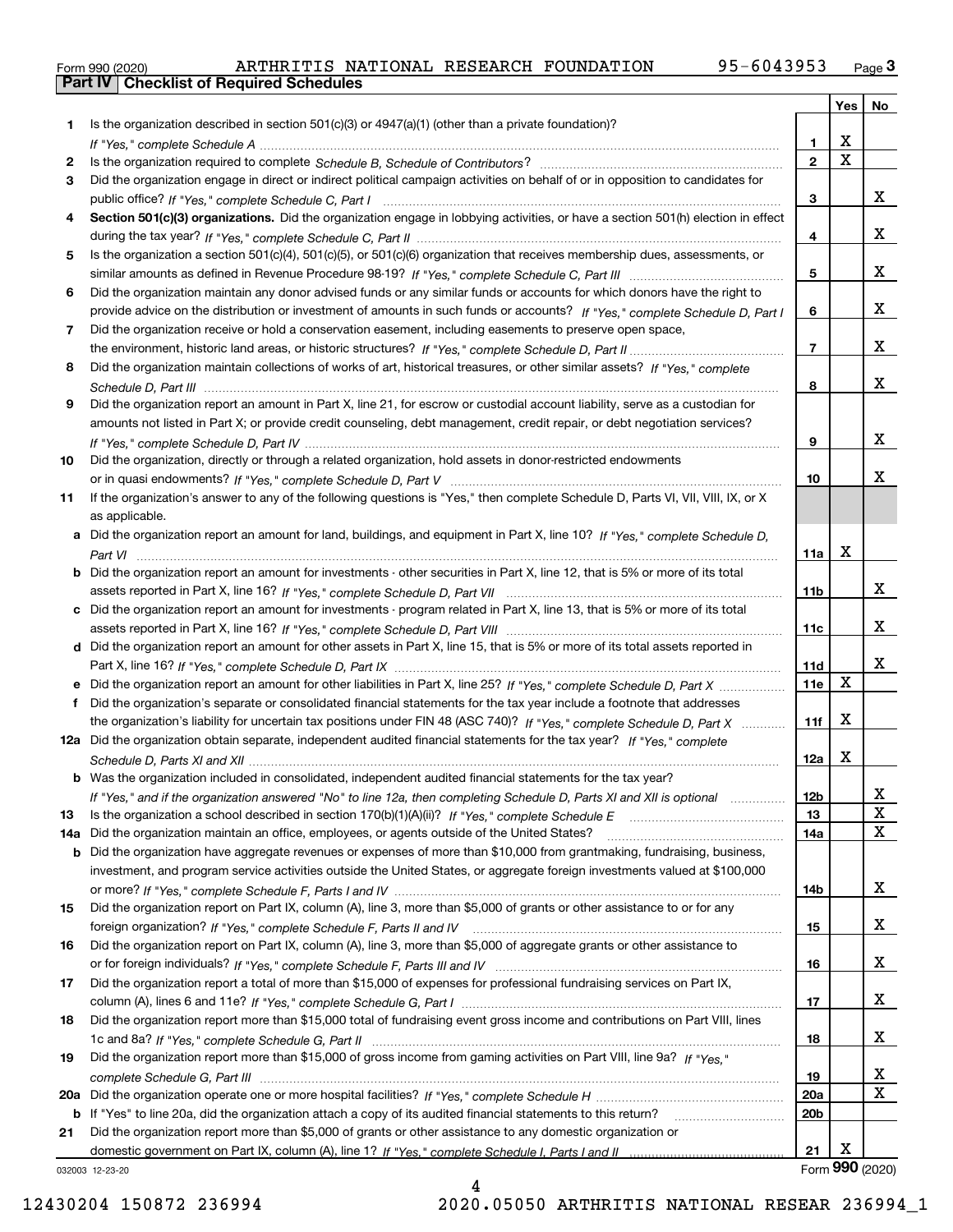|  | Form 990 (2020) |
|--|-----------------|
|  |                 |

*(continued)*

|               |                                                                                                                                    |                 | Yes | No               |
|---------------|------------------------------------------------------------------------------------------------------------------------------------|-----------------|-----|------------------|
| 22            | Did the organization report more than \$5,000 of grants or other assistance to or for domestic individuals on                      |                 |     |                  |
|               |                                                                                                                                    | 22              |     | x                |
| 23            | Did the organization answer "Yes" to Part VII, Section A, line 3, 4, or 5 about compensation of the organization's current         |                 |     |                  |
|               | and former officers, directors, trustees, key employees, and highest compensated employees? If "Yes," complete                     |                 |     |                  |
|               |                                                                                                                                    | 23              |     | x                |
|               | 24a Did the organization have a tax-exempt bond issue with an outstanding principal amount of more than \$100,000 as of the        |                 |     |                  |
|               | last day of the year, that was issued after December 31, 2002? If "Yes," answer lines 24b through 24d and complete                 |                 |     |                  |
|               |                                                                                                                                    | 24a             |     | х                |
|               |                                                                                                                                    | 24 <sub>b</sub> |     |                  |
|               | c Did the organization maintain an escrow account other than a refunding escrow at any time during the year to defease             |                 |     |                  |
|               |                                                                                                                                    | 24c             |     |                  |
|               |                                                                                                                                    | 24d             |     |                  |
|               | 25a Section 501(c)(3), 501(c)(4), and 501(c)(29) organizations. Did the organization engage in an excess benefit                   |                 |     |                  |
|               |                                                                                                                                    | 25a             |     | x                |
|               | b Is the organization aware that it engaged in an excess benefit transaction with a disqualified person in a prior year, and       |                 |     |                  |
|               | that the transaction has not been reported on any of the organization's prior Forms 990 or 990-EZ? If "Yes," complete              |                 |     |                  |
|               |                                                                                                                                    | 25b             |     | x                |
|               | Schedule L, Part I                                                                                                                 |                 |     |                  |
| 26            | Did the organization report any amount on Part X, line 5 or 22, for receivables from or payables to any current                    |                 |     |                  |
|               | or former officer, director, trustee, key employee, creator or founder, substantial contributor, or 35%                            |                 |     | х                |
|               |                                                                                                                                    | 26              |     |                  |
| 27            | Did the organization provide a grant or other assistance to any current or former officer, director, trustee, key employee,        |                 |     |                  |
|               | creator or founder, substantial contributor or employee thereof, a grant selection committee member, or to a 35% controlled        |                 |     | х                |
|               | entity (including an employee thereof) or family member of any of these persons? If "Yes," complete Schedule L. Part III           | 27              |     |                  |
| 28            | Was the organization a party to a business transaction with one of the following parties (see Schedule L, Part IV                  |                 |     |                  |
|               | instructions, for applicable filing thresholds, conditions, and exceptions):                                                       |                 |     |                  |
|               | a A current or former officer, director, trustee, key employee, creator or founder, or substantial contributor? If                 |                 |     |                  |
|               |                                                                                                                                    | 28a             |     | x<br>$\mathbf x$ |
|               |                                                                                                                                    | 28b             |     |                  |
|               | c A 35% controlled entity of one or more individuals and/or organizations described in lines 28a or 28b? If                        |                 |     |                  |
|               |                                                                                                                                    | 28c             |     | x<br>$\mathbf X$ |
| 29            |                                                                                                                                    | 29              |     |                  |
| 30            | Did the organization receive contributions of art, historical treasures, or other similar assets, or qualified conservation        |                 |     |                  |
|               |                                                                                                                                    | 30              |     | x<br>$\mathbf X$ |
| 31            | Did the organization liquidate, terminate, or dissolve and cease operations? If "Yes," complete Schedule N, Part I                 | 31              |     |                  |
| 32            | Did the organization sell, exchange, dispose of, or transfer more than 25% of its net assets? If "Yes," complete                   |                 |     |                  |
|               |                                                                                                                                    | 32              |     | х                |
| 33            | Did the organization own 100% of an entity disregarded as separate from the organization under Regulations                         |                 |     |                  |
|               |                                                                                                                                    | 33              |     | х                |
| 34            | Was the organization related to any tax-exempt or taxable entity? If "Yes," complete Schedule R, Part II, III, or IV, and          |                 |     |                  |
|               |                                                                                                                                    | 34              |     | х                |
|               | 35a Did the organization have a controlled entity within the meaning of section 512(b)(13)?                                        | 35a             |     | X                |
|               | <b>b</b> If "Yes" to line 35a, did the organization receive any payment from or engage in any transaction with a controlled entity |                 |     |                  |
|               |                                                                                                                                    | 35b             |     |                  |
| 36            | Section 501(c)(3) organizations. Did the organization make any transfers to an exempt non-charitable related organization?         |                 |     |                  |
|               |                                                                                                                                    | 36              |     | x                |
| 37            | Did the organization conduct more than 5% of its activities through an entity that is not a related organization                   |                 |     |                  |
|               | and that is treated as a partnership for federal income tax purposes? If "Yes," complete Schedule R, Part VI                       | 37              |     | x                |
| 38            | Did the organization complete Schedule O and provide explanations in Schedule O for Part VI, lines 11b and 19?                     |                 |     |                  |
|               | Note: All Form 990 filers are required to complete Schedule O                                                                      | 38              | X   |                  |
| <b>Part V</b> | <b>Statements Regarding Other IRS Filings and Tax Compliance</b>                                                                   |                 |     |                  |
|               | Check if Schedule O contains a response or note to any line in this Part V                                                         |                 |     |                  |
|               |                                                                                                                                    |                 | Yes | No               |
|               | 6<br>1a Enter the number reported in Box 3 of Form 1096. Enter -0- if not applicable<br>1a                                         |                 |     |                  |
|               | 0<br><b>b</b> Enter the number of Forms W-2G included in line 1a. Enter -0- if not applicable<br>1b                                |                 |     |                  |
|               | c Did the organization comply with backup withholding rules for reportable payments to vendors and reportable gaming               |                 |     |                  |
|               | (gambling) winnings to prize winners?                                                                                              | 1c              | X   |                  |
|               | 032004 12-23-20<br>5                                                                                                               |                 |     | Form 990 (2020)  |
|               |                                                                                                                                    |                 |     |                  |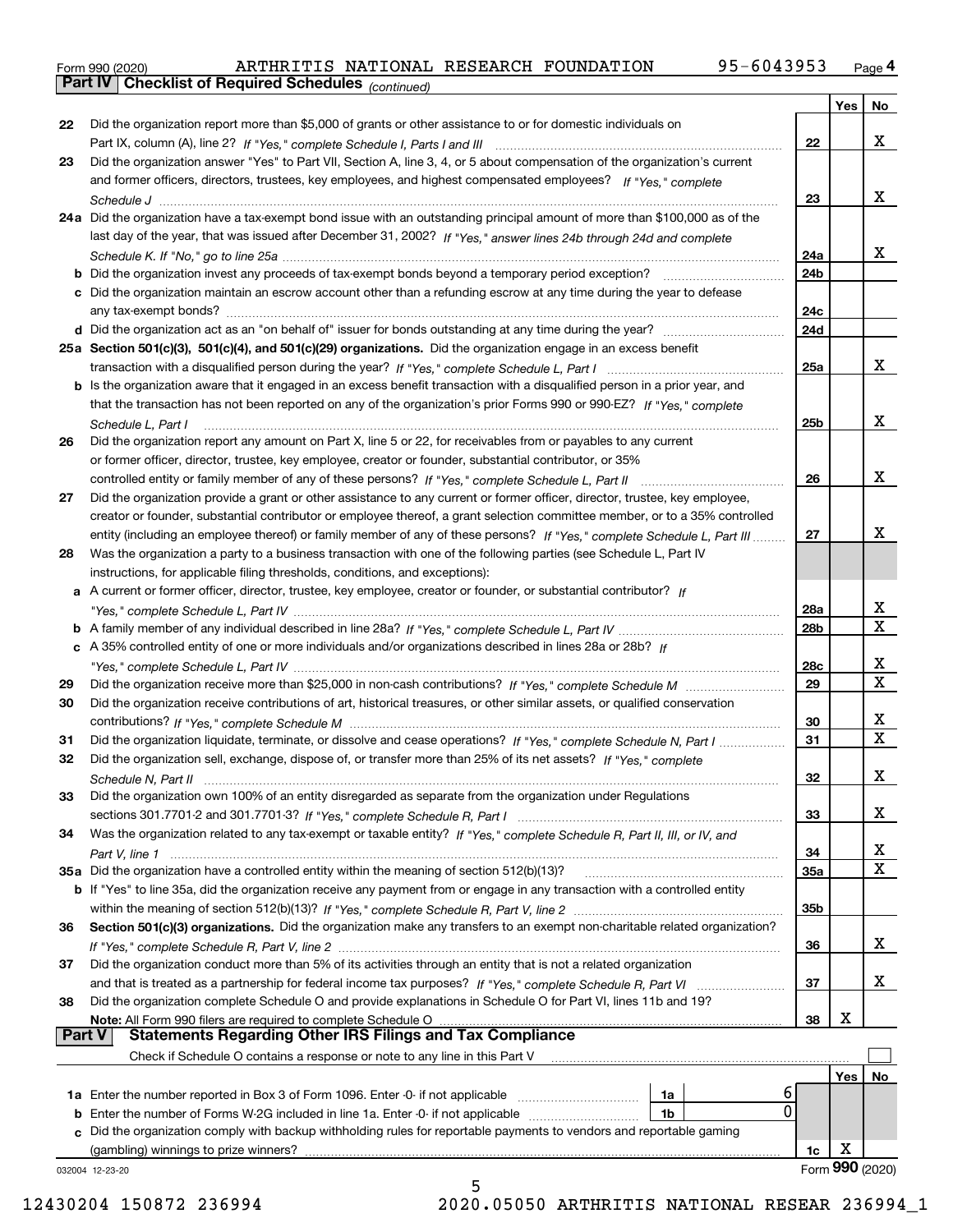|        | 95-6043953<br>ARTHRITIS NATIONAL RESEARCH FOUNDATION<br>Form 990 (2020)                                                                                                                          |                |            | Page $5$         |
|--------|--------------------------------------------------------------------------------------------------------------------------------------------------------------------------------------------------|----------------|------------|------------------|
| Part V | Statements Regarding Other IRS Filings and Tax Compliance (continued)                                                                                                                            |                |            |                  |
|        |                                                                                                                                                                                                  |                | <b>Yes</b> | No               |
|        | 2a Enter the number of employees reported on Form W-3, Transmittal of Wage and Tax Statements,                                                                                                   |                |            |                  |
|        | 5<br>filed for the calendar year ending with or within the year covered by this return<br>2a                                                                                                     |                |            |                  |
|        |                                                                                                                                                                                                  | 2 <sub>b</sub> | X          |                  |
|        |                                                                                                                                                                                                  |                |            |                  |
|        | 3a Did the organization have unrelated business gross income of \$1,000 or more during the year?                                                                                                 | 3a             |            | x                |
|        |                                                                                                                                                                                                  | 3b             |            |                  |
|        |                                                                                                                                                                                                  |                |            |                  |
|        | 4a At any time during the calendar year, did the organization have an interest in, or a signature or other authority over, a                                                                     | 4a             |            | X.               |
|        |                                                                                                                                                                                                  |                |            |                  |
|        | <b>b</b> If "Yes," enter the name of the foreign country $\triangleright$<br>See instructions for filing requirements for FinCEN Form 114, Report of Foreign Bank and Financial Accounts (FBAR). |                |            |                  |
|        |                                                                                                                                                                                                  | 5a             |            | x                |
|        |                                                                                                                                                                                                  | 5 <sub>b</sub> |            | $\mathbf X$      |
|        |                                                                                                                                                                                                  |                |            |                  |
|        |                                                                                                                                                                                                  | 5c             |            |                  |
|        | 6a Does the organization have annual gross receipts that are normally greater than \$100,000, and did the organization solicit                                                                   |                |            | X.               |
|        | any contributions that were not tax deductible as charitable contributions?                                                                                                                      | 6a             |            |                  |
|        | b If "Yes," did the organization include with every solicitation an express statement that such contributions or gifts                                                                           |                |            |                  |
|        | were not tax deductible?                                                                                                                                                                         | 6b             |            |                  |
| 7      | Organizations that may receive deductible contributions under section 170(c).                                                                                                                    |                |            | x                |
| а      | Did the organization receive a payment in excess of \$75 made partly as a contribution and partly for goods and services provided to the payor?                                                  | 7a             |            |                  |
|        | <b>b</b> If "Yes," did the organization notify the donor of the value of the goods or services provided?                                                                                         | 7b             |            |                  |
|        | c Did the organization sell, exchange, or otherwise dispose of tangible personal property for which it was required                                                                              |                |            |                  |
|        |                                                                                                                                                                                                  | 7c             |            | x                |
|        | 7d<br><b>d</b> If "Yes," indicate the number of Forms 8282 filed during the year                                                                                                                 |                |            |                  |
| е      | Did the organization receive any funds, directly or indirectly, to pay premiums on a personal benefit contract?                                                                                  | 7e             |            | x<br>$\mathbf X$ |
| f      | Did the organization, during the year, pay premiums, directly or indirectly, on a personal benefit contract?                                                                                     | 7f             |            |                  |
| g      | If the organization received a contribution of qualified intellectual property, did the organization file Form 8899 as required?                                                                 | 7g             |            |                  |
| h.     | If the organization received a contribution of cars, boats, airplanes, or other vehicles, did the organization file a Form 1098-C?                                                               | 7h             |            |                  |
| 8      | Sponsoring organizations maintaining donor advised funds. Did a donor advised fund maintained by the                                                                                             |                |            |                  |
|        | sponsoring organization have excess business holdings at any time during the year?                                                                                                               | 8              |            |                  |
| 9      | Sponsoring organizations maintaining donor advised funds.                                                                                                                                        |                |            |                  |
| a      | Did the sponsoring organization make any taxable distributions under section 4966?                                                                                                               | <b>9a</b>      |            |                  |
| b      | Did the sponsoring organization make a distribution to a donor, donor advisor, or related person?                                                                                                | 9b             |            |                  |
| 10     | Section 501(c)(7) organizations. Enter:                                                                                                                                                          |                |            |                  |
| a      | 10a<br>Initiation fees and capital contributions included on Part VIII, line 12                                                                                                                  |                |            |                  |
| b      | 10 <sub>b</sub><br>Gross receipts, included on Form 990, Part VIII, line 12, for public use of club facilities <i>managery</i>                                                                   |                |            |                  |
| 11     | Section 501(c)(12) organizations. Enter:                                                                                                                                                         |                |            |                  |
|        | 11a                                                                                                                                                                                              |                |            |                  |
|        | <b>b</b> Gross income from other sources (Do not net amounts due or paid to other sources against                                                                                                |                |            |                  |
|        | 11 <sub>b</sub><br>amounts due or received from them.)                                                                                                                                           |                |            |                  |

|       | <b>b</b> Enter the amount of reserves the organization is required to maintain by the states in which the      |                 |  |
|-------|----------------------------------------------------------------------------------------------------------------|-----------------|--|
|       |                                                                                                                | 13 <sub>b</sub> |  |
|       |                                                                                                                | 13 <sub>c</sub> |  |
|       | 14a Did the organization receive any payments for indoor tanning services during the tax year?                 |                 |  |
|       |                                                                                                                |                 |  |
| 15    | Is the organization subject to the section 4960 tax on payment(s) of more than \$1,000,000 in remuneration or  |                 |  |
|       |                                                                                                                |                 |  |
|       | If "Yes," see instructions and file Form 4720, Schedule N.                                                     |                 |  |
| - 163 | Is the examization an educational institution subject to the section 4068 excise tax on not investment income? |                 |  |

**b** If "Yes," enter the amount of tax-exempt interest received or accrued during the year will use in a label and the state  $\vert$  12b

**Note:** See the instructions for additional information the organization must report on Schedule O.

**13 Section 501(c)(29) qualified nonprofit health insurance issuers.**

| 16 | Is the organization an educational institution subject to the section 4968 excise tax on net investment income?<br>. | 16 | $\overline{\mathbf{r}}$ |
|----|----------------------------------------------------------------------------------------------------------------------|----|-------------------------|
|    | If "Yes." complete Form 4720, Schedule O                                                                             |    |                         |
|    |                                                                                                                      |    |                         |

6

**12a Section 4947(a)(1) non-exempt charitable trusts.** Is the organization filing Form 990 in lieu of Form 1041? **12a** 

**a** Is the organization licensed to issue qualified health plans in more than one state? www.communition.communition

Form (2020) **990**

X

X

**13a**

**14a14b**

**15**

032005 12-23-20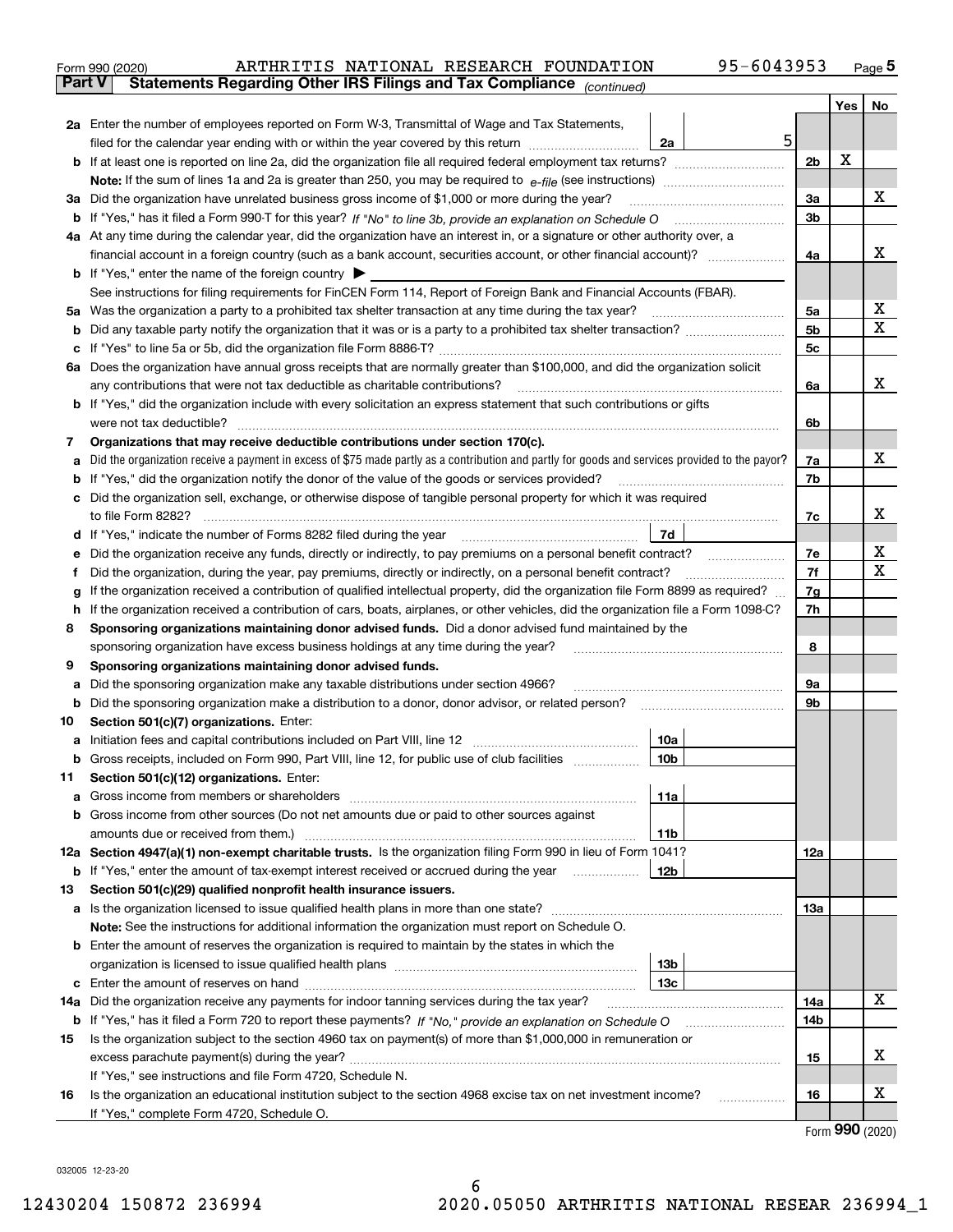ARTHRITIS NATIONAL RESEARCH FOUNDATION 95-6043953

*For each "Yes" response to lines 2 through 7b below, and for a "No" response to line 8a, 8b, or 10b below, describe the circumstances, processes, or changes on Schedule O. See instructions.* Form 990 (2020) Page **6Part VI Governance, Management, and Disclosure**  Check if Schedule O contains a response or note to any line in this Part VI

|    |                                                                                                                                                                               |    |    |                         | Yes             | No                           |
|----|-------------------------------------------------------------------------------------------------------------------------------------------------------------------------------|----|----|-------------------------|-----------------|------------------------------|
|    | <b>1a</b> Enter the number of voting members of the governing body at the end of the tax year                                                                                 | 1a | 11 |                         |                 |                              |
|    | If there are material differences in voting rights among members of the governing body, or if the governing                                                                   |    |    |                         |                 |                              |
|    | body delegated broad authority to an executive committee or similar committee, explain on Schedule O.                                                                         |    |    |                         |                 |                              |
|    |                                                                                                                                                                               | 1b | 11 |                         |                 |                              |
| 2  | Did any officer, director, trustee, or key employee have a family relationship or a business relationship with any other                                                      |    |    |                         |                 |                              |
|    | officer, director, trustee, or key employee?                                                                                                                                  |    |    | $\mathbf{2}$            |                 | X                            |
| 3  | Did the organization delegate control over management duties customarily performed by or under the direct supervision                                                         |    |    |                         |                 |                              |
|    |                                                                                                                                                                               |    |    | 3                       |                 | X<br>$\overline{\textbf{X}}$ |
| 4  | Did the organization make any significant changes to its governing documents since the prior Form 990 was filed?                                                              |    |    | $\overline{\mathbf{4}}$ |                 |                              |
| 5  |                                                                                                                                                                               |    |    | 5                       |                 | $\mathbf X$<br>$\mathbf x$   |
| 6  | Did the organization have members or stockholders?                                                                                                                            |    |    | 6                       |                 |                              |
|    | 7a Did the organization have members, stockholders, or other persons who had the power to elect or appoint one or                                                             |    |    |                         |                 |                              |
|    |                                                                                                                                                                               |    |    | 7a                      |                 | x                            |
|    | <b>b</b> Are any governance decisions of the organization reserved to (or subject to approval by) members, stockholders, or                                                   |    |    |                         |                 |                              |
|    | persons other than the governing body?                                                                                                                                        |    |    | 7b                      |                 | х                            |
| 8  | Did the organization contemporaneously document the meetings held or written actions undertaken during the year by the following:                                             |    |    |                         |                 |                              |
| a  |                                                                                                                                                                               |    |    | 8a                      | X               |                              |
|    |                                                                                                                                                                               |    |    | 8b                      | X               |                              |
| 9  | Is there any officer, director, trustee, or key employee listed in Part VII, Section A, who cannot be reached at the                                                          |    |    |                         |                 |                              |
|    |                                                                                                                                                                               |    |    | 9                       |                 | х                            |
|    | Section B. Policies (This Section B requests information about policies not required by the Internal Revenue Code.)                                                           |    |    |                         |                 |                              |
|    |                                                                                                                                                                               |    |    |                         | Yes             | No                           |
|    |                                                                                                                                                                               |    |    | 10a                     |                 | X                            |
|    | <b>b</b> If "Yes," did the organization have written policies and procedures governing the activities of such chapters, affiliates,                                           |    |    |                         |                 |                              |
|    |                                                                                                                                                                               |    |    | 10 <sub>b</sub>         |                 |                              |
|    | 11a Has the organization provided a complete copy of this Form 990 to all members of its governing body before filing the form?                                               |    |    | 11a                     | X               |                              |
|    | <b>b</b> Describe in Schedule O the process, if any, used by the organization to review this Form 990.                                                                        |    |    |                         |                 |                              |
|    |                                                                                                                                                                               |    |    | 12a                     | X               |                              |
| b  |                                                                                                                                                                               |    |    | 12b                     | X               |                              |
|    | c Did the organization regularly and consistently monitor and enforce compliance with the policy? If "Yes," describe                                                          |    |    |                         |                 |                              |
|    | in Schedule O how this was done manufactured and continuum control of the Schedule O how this was done manufactured and continuum control of the Schedule O how this was done |    |    | 12c                     | х               |                              |
| 13 |                                                                                                                                                                               |    |    | 13                      | X               |                              |
| 14 | Did the organization have a written document retention and destruction policy? manufactured and the organization have a written document retention and destruction policy?    |    |    | 14                      | X               |                              |
| 15 | Did the process for determining compensation of the following persons include a review and approval by independent                                                            |    |    |                         |                 |                              |
|    | persons, comparability data, and contemporaneous substantiation of the deliberation and decision?                                                                             |    |    |                         |                 |                              |
|    |                                                                                                                                                                               |    |    | <b>15a</b>              | X               |                              |
|    |                                                                                                                                                                               |    |    | 15b                     | X               |                              |
|    | If "Yes" to line 15a or 15b, describe the process in Schedule O (see instructions).                                                                                           |    |    |                         |                 |                              |
|    | 16a Did the organization invest in, contribute assets to, or participate in a joint venture or similar arrangement with a                                                     |    |    |                         |                 |                              |
|    | taxable entity during the year?                                                                                                                                               |    |    | 16a                     |                 | X                            |
|    | b If "Yes," did the organization follow a written policy or procedure requiring the organization to evaluate its participation                                                |    |    |                         |                 |                              |
|    | in joint venture arrangements under applicable federal tax law, and take steps to safeguard the organization's                                                                |    |    |                         |                 |                              |
|    | exempt status with respect to such arrangements?                                                                                                                              |    |    | 16b                     |                 |                              |
|    | <b>Section C. Disclosure</b>                                                                                                                                                  |    |    |                         |                 |                              |
| 17 | List the states with which a copy of this Form 990 is required to be filed $\blacktriangleright$ CA, AZ, CT, FL, IL, NC, NJ, NY, TX, VA, WA                                   |    |    |                         |                 |                              |
| 18 | Section 6104 requires an organization to make its Forms 1023 (1024 or 1024-A, if applicable), 990, and 990-T (Section 501(c)(3)s only) available                              |    |    |                         |                 |                              |
|    | for public inspection. Indicate how you made these available. Check all that apply.                                                                                           |    |    |                         |                 |                              |
|    | $X$ Upon request<br>$ X $ Own website<br>$X$ Another's website<br>Other (explain on Schedule O)                                                                               |    |    |                         |                 |                              |
| 19 | Describe on Schedule O whether (and if so, how) the organization made its governing documents, conflict of interest policy, and financial                                     |    |    |                         |                 |                              |
|    | statements available to the public during the tax year.                                                                                                                       |    |    |                         |                 |                              |
| 20 | State the name, address, and telephone number of the person who possesses the organization's books and records<br>EMILY BOYD STORMOEN $-$ (800) 588-2873                      |    |    |                         |                 |                              |
|    | 92612<br>19200 VON KARMAN AVENUE, IRVINE, CA                                                                                                                                  |    |    |                         |                 |                              |
|    | 032006 12-23-20                                                                                                                                                               |    |    |                         | Form 990 (2020) |                              |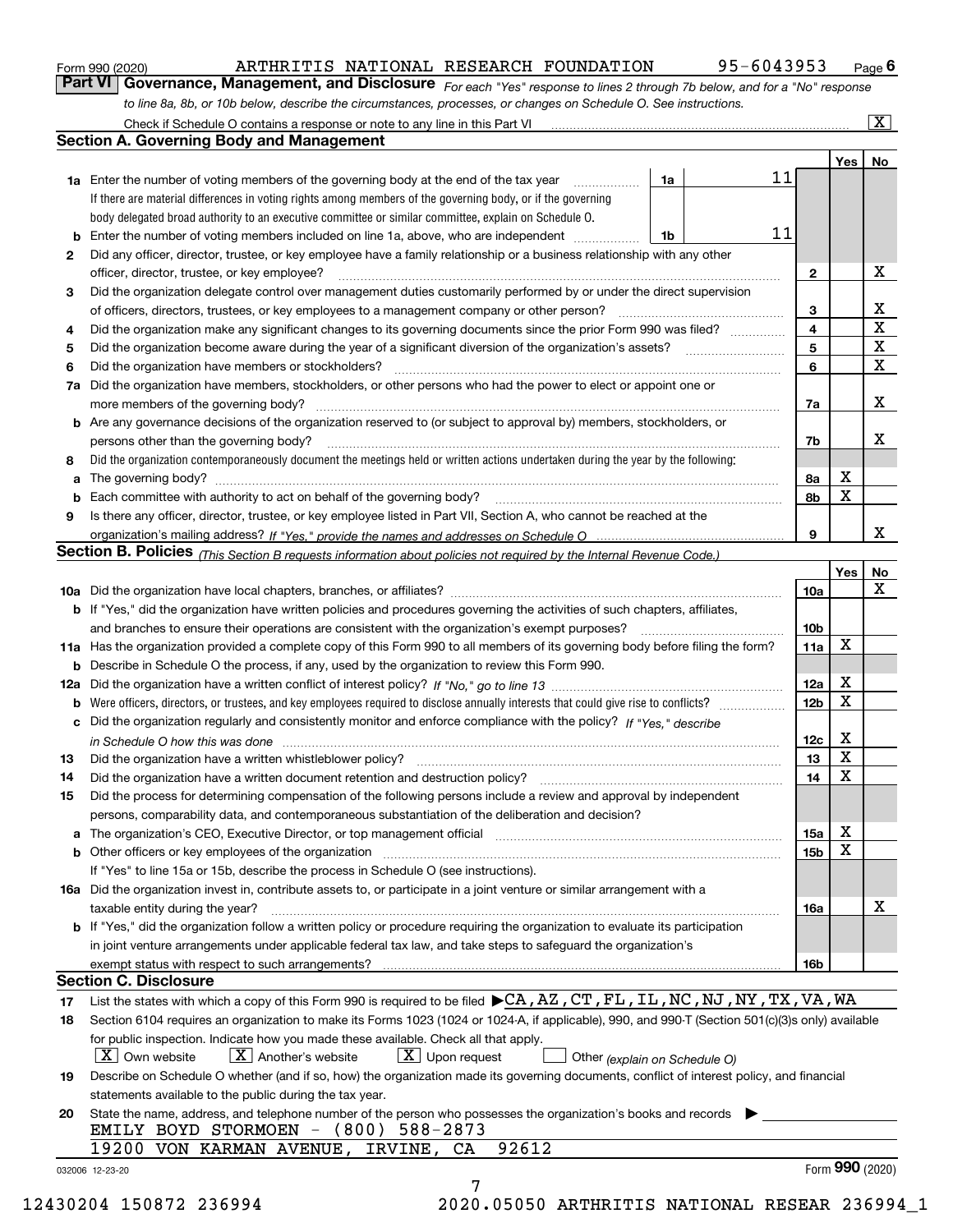$\mathcal{L}^{\text{max}}$ 

**7Part VII Compensation of Officers, Directors, Trustees, Key Employees, Highest Compensated Employees, and Independent Contractors**

Check if Schedule O contains a response or note to any line in this Part VII

**Section A. Officers, Directors, Trustees, Key Employees, and Highest Compensated Employees**

**1a**  Complete this table for all persons required to be listed. Report compensation for the calendar year ending with or within the organization's tax year. **•** List all of the organization's current officers, directors, trustees (whether individuals or organizations), regardless of amount of compensation.

Enter -0- in columns (D), (E), and (F) if no compensation was paid.

 $\bullet$  List all of the organization's  $\,$ current key employees, if any. See instructions for definition of "key employee."

**•** List the organization's five current highest compensated employees (other than an officer, director, trustee, or key employee) who received reportable compensation (Box 5 of Form W-2 and/or Box 7 of Form 1099-MISC) of more than \$100,000 from the organization and any related organizations.

**•** List all of the organization's former officers, key employees, and highest compensated employees who received more than \$100,000 of reportable compensation from the organization and any related organizations.

**former directors or trustees**  ¥ List all of the organization's that received, in the capacity as a former director or trustee of the organization, more than \$10,000 of reportable compensation from the organization and any related organizations.

See instructions for the order in which to list the persons above.

Check this box if neither the organization nor any related organization compensated any current officer, director, or trustee.  $\mathcal{L}^{\text{max}}$ 

| (A)                             | (B)                    |                               |                                                                  |          | (C)          |                                   |        | (D)                 | (E)                              | (F)                      |
|---------------------------------|------------------------|-------------------------------|------------------------------------------------------------------|----------|--------------|-----------------------------------|--------|---------------------|----------------------------------|--------------------------|
| Name and title                  | Average                |                               | (do not check more than one                                      | Position |              |                                   |        | Reportable          | Reportable                       | Estimated                |
|                                 | hours per              |                               | box, unless person is both an<br>officer and a director/trustee) |          |              |                                   |        | compensation        | compensation                     | amount of                |
|                                 | week                   |                               |                                                                  |          |              |                                   |        | from                | from related                     | other                    |
|                                 | (list any<br>hours for |                               |                                                                  |          |              |                                   |        | the<br>organization | organizations<br>(W-2/1099-MISC) | compensation<br>from the |
|                                 | related                |                               |                                                                  |          |              |                                   |        | (W-2/1099-MISC)     |                                  | organization             |
|                                 | organizations          |                               |                                                                  |          |              |                                   |        |                     |                                  | and related              |
|                                 | below                  | ndividual trustee or director | nstitutional trustee                                             |          | Key employee |                                   |        |                     |                                  | organizations            |
|                                 | line)                  |                               |                                                                  | Officer  |              | Highest compensated<br>  employee | Former |                     |                                  |                          |
| ZAHER NAHLE (TO 7/2020)<br>(1)  | 40.00                  |                               |                                                                  |          |              |                                   |        |                     |                                  |                          |
| EXECUTIVE DIRECTOR              |                        |                               |                                                                  | X        |              |                                   |        | 114,704.            | 0.                               | $\mathbf 0$ .            |
| DOUGLAS A. GRANGER<br>(2)       | 1.00                   |                               |                                                                  |          |              |                                   |        |                     |                                  |                          |
| VICE CHAIR                      |                        | $\mathbf x$                   |                                                                  | X        |              |                                   |        | 0.                  | 0.                               | $\mathbf 0$ .            |
| (3)<br>KEVIN DONOHUE            | 1.00                   |                               |                                                                  |          |              |                                   |        |                     |                                  |                          |
| VICE CHAIR                      |                        | $\mathbf X$                   |                                                                  | X        |              |                                   |        | 0.                  | 0.                               | $\mathbf 0$ .            |
| HON. SALLY ANNE SHERIDAN<br>(4) | 1.00                   |                               |                                                                  |          |              |                                   |        |                     |                                  |                          |
| SECRETARY                       |                        | $\mathbf X$                   |                                                                  | X        |              |                                   |        | 0.                  | 0.                               | $\mathbf 0$ .            |
| CARL F. WARE<br>(5)             | 1.00                   |                               |                                                                  |          |              |                                   |        |                     |                                  |                          |
| CHAIRMAN, SAB                   |                        | $\mathbf X$                   |                                                                  | X        |              |                                   |        | $\mathbf 0$ .       | 0.                               | $\mathbf 0$ .            |
| KELLY ROUBA-BOYD<br>(6)         | 1.00                   |                               |                                                                  |          |              |                                   |        |                     |                                  |                          |
| <b>BOARD MEMBER</b>             |                        | $\mathbf X$                   |                                                                  |          |              |                                   |        | 0.                  | 0.                               | 0.                       |
| RICHARD SALTER, JR.<br>(7)      | 1.00                   |                               |                                                                  |          |              |                                   |        |                     |                                  |                          |
| BOARD MEMBER                    |                        | $\mathbf x$                   |                                                                  |          |              |                                   |        | 0.                  | 0.                               | $0$ .                    |
| DEBBIE SAMPSON<br>(8)           | 1.00                   |                               |                                                                  |          |              |                                   |        |                     |                                  |                          |
| <b>BOARD MEMBER</b>             |                        | $\mathbf X$                   |                                                                  |          |              |                                   |        | 0.                  | 0.                               | 0.                       |
| (9) MARK SCHULTEN               | 1.00                   |                               |                                                                  |          |              |                                   |        |                     |                                  |                          |
| BOARD MEMBER                    |                        | $\mathbf x$                   |                                                                  |          |              |                                   |        | $\mathbf 0$ .       | 0.                               | 0.                       |
| (10) CRAIG WALSH                | 1.00                   |                               |                                                                  |          |              |                                   |        |                     |                                  |                          |
| <b>BOARD MEMBER</b>             |                        | $\mathbf X$                   |                                                                  |          |              |                                   |        | $0$ .               | 0.                               | $0$ .                    |
| (11) SCHALON NEWTON             | 5.00                   |                               |                                                                  |          |              |                                   |        |                     |                                  |                          |
| CHAIRMAN                        |                        | $\mathbf X$                   |                                                                  | X        |              |                                   |        | 0.                  | 0.                               | $\mathbf 0$ .            |
| (12) EMILY STORMOEN (FR 3/2021) | 40.00                  |                               |                                                                  |          |              |                                   |        |                     |                                  |                          |
| CEO                             |                        |                               |                                                                  | X        |              |                                   |        | 0.                  | 0.                               | 0.                       |
| (13) JONATHAN ROSE              | 1.00                   |                               |                                                                  |          |              |                                   |        |                     |                                  |                          |
| <b>TREASURER</b>                |                        | $\mathbf X$                   |                                                                  | X        |              |                                   |        | 0.                  | 0.                               | $0_{.}$                  |
|                                 |                        |                               |                                                                  |          |              |                                   |        |                     |                                  |                          |
|                                 |                        |                               |                                                                  |          |              |                                   |        |                     |                                  |                          |
|                                 |                        |                               |                                                                  |          |              |                                   |        |                     |                                  |                          |
|                                 |                        |                               |                                                                  |          |              |                                   |        |                     |                                  |                          |
|                                 |                        |                               |                                                                  |          |              |                                   |        |                     |                                  |                          |
|                                 |                        |                               |                                                                  |          |              |                                   |        |                     |                                  |                          |

8

032007 12-23-20

Form (2020) **990**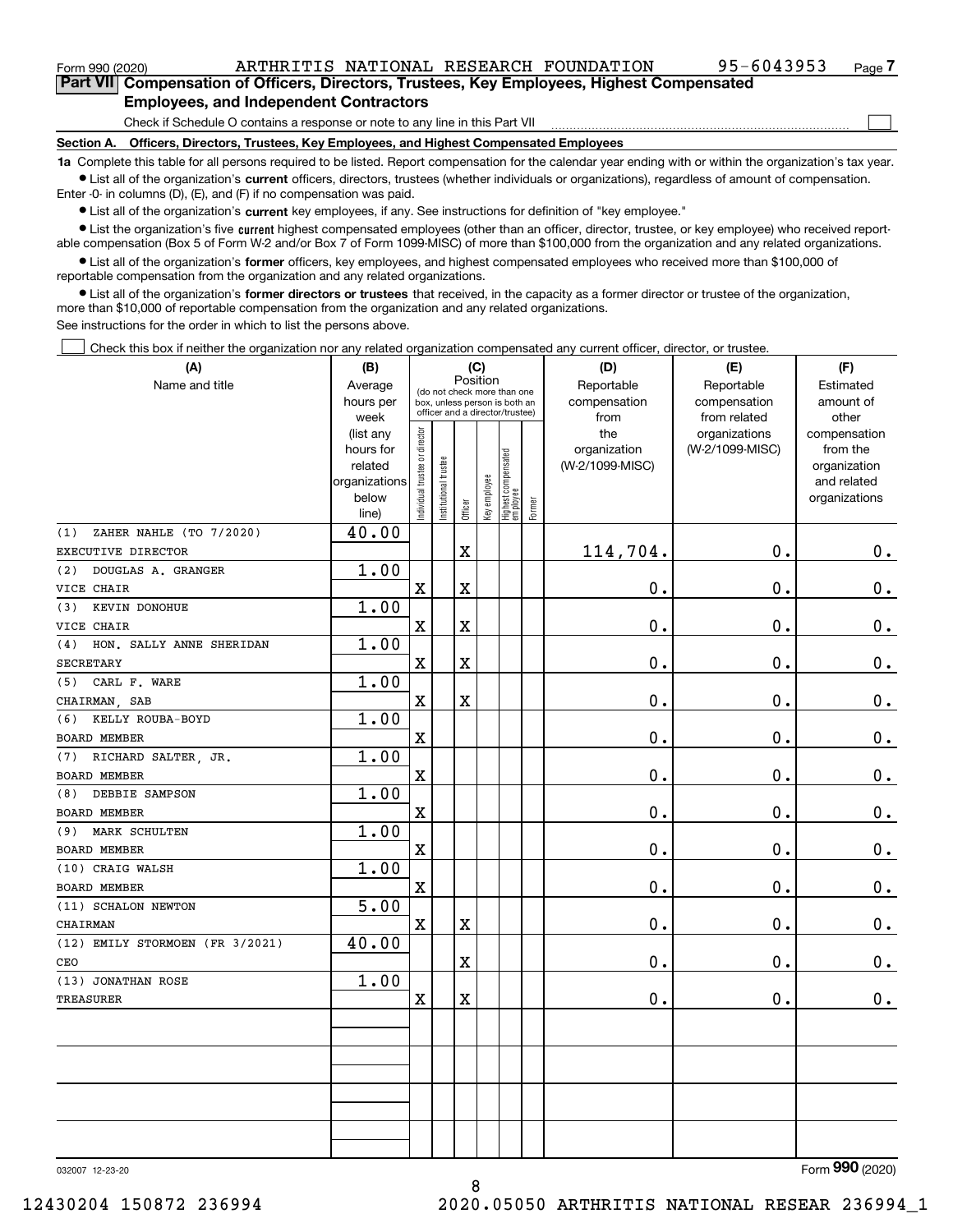| <b>Part VII</b> | Section A. Officers, Directors, Trustees, Key Employees, and Highest Compensated Employees (continued)<br>(A)<br>Name and title                                                                                                                                                                                                                                                                  | (B)<br>Average<br>hours per<br>week                     |                                |                       | (C)     |              |                                  |        | (D)                             | (E)                                        |                                                 |     | (F)                                                      |                        |
|-----------------|--------------------------------------------------------------------------------------------------------------------------------------------------------------------------------------------------------------------------------------------------------------------------------------------------------------------------------------------------------------------------------------------------|---------------------------------------------------------|--------------------------------|-----------------------|---------|--------------|----------------------------------|--------|---------------------------------|--------------------------------------------|-------------------------------------------------|-----|----------------------------------------------------------|------------------------|
|                 |                                                                                                                                                                                                                                                                                                                                                                                                  |                                                         |                                |                       |         |              |                                  |        |                                 |                                            |                                                 |     |                                                          |                        |
|                 | Position<br>Reportable<br>(do not check more than one<br>compensation<br>box, unless person is both an<br>officer and a director/trustee)<br>from<br>(list any<br>the<br>organizations                                                                                                                                                                                                           |                                                         |                                |                       |         |              |                                  |        |                                 | Reportable<br>compensation<br>from related | Estimated<br>amount of<br>other<br>compensation |     |                                                          |                        |
|                 |                                                                                                                                                                                                                                                                                                                                                                                                  | hours for<br>related<br>organizations<br>below<br>line) | Individual trustee or director | Institutional trustee | Officer | Key employee | Highest compensated<br> employee | Former | organization<br>(W-2/1099-MISC) | (W-2/1099-MISC)                            |                                                 |     | from the<br>organization<br>and related<br>organizations |                        |
|                 |                                                                                                                                                                                                                                                                                                                                                                                                  |                                                         |                                |                       |         |              |                                  |        |                                 |                                            |                                                 |     |                                                          |                        |
|                 |                                                                                                                                                                                                                                                                                                                                                                                                  |                                                         |                                |                       |         |              |                                  |        |                                 |                                            |                                                 |     |                                                          |                        |
|                 |                                                                                                                                                                                                                                                                                                                                                                                                  |                                                         |                                |                       |         |              |                                  |        |                                 |                                            |                                                 |     |                                                          |                        |
|                 |                                                                                                                                                                                                                                                                                                                                                                                                  |                                                         |                                |                       |         |              |                                  |        |                                 |                                            |                                                 |     |                                                          |                        |
|                 |                                                                                                                                                                                                                                                                                                                                                                                                  |                                                         |                                |                       |         |              |                                  |        |                                 |                                            |                                                 |     |                                                          |                        |
|                 | 114,704.                                                                                                                                                                                                                                                                                                                                                                                         |                                                         |                                |                       |         |              |                                  |        |                                 | 0.                                         |                                                 |     | $\overline{0}$ .                                         |                        |
|                 | 0.<br>c Total from continuation sheets to Part VII, Section A<br>114,704.                                                                                                                                                                                                                                                                                                                        |                                                         |                                |                       |         |              |                                  |        |                                 |                                            | $\overline{0}$ .<br>0.                          |     |                                                          | $\overline{0}$ .<br>0. |
| $\mathbf{2}$    | Total number of individuals (including but not limited to those listed above) who received more than \$100,000 of reportable<br>compensation from the organization $\blacktriangleright$                                                                                                                                                                                                         |                                                         |                                |                       |         |              |                                  |        |                                 |                                            |                                                 |     | Yes                                                      | 1<br>No                |
| 3               | Did the organization list any former officer, director, trustee, key employee, or highest compensated employee on<br>line 1a? If "Yes," complete Schedule J for such individual manufactured contained and the 1a? If "Yes," complete Schedule J for such individual<br>For any individual listed on line 1a, is the sum of reportable compensation and other compensation from the organization |                                                         |                                |                       |         |              |                                  |        |                                 |                                            |                                                 | 3   |                                                          | X                      |
| 5               | Did any person listed on line 1a receive or accrue compensation from any unrelated organization or individual for services                                                                                                                                                                                                                                                                       |                                                         |                                |                       |         |              |                                  |        |                                 |                                            |                                                 | 4   |                                                          | х                      |
|                 | <b>Section B. Independent Contractors</b>                                                                                                                                                                                                                                                                                                                                                        |                                                         |                                |                       |         |              |                                  |        |                                 |                                            |                                                 | 5   |                                                          | х                      |
| 1               | Complete this table for your five highest compensated independent contractors that received more than \$100,000 of compensation from<br>the organization. Report compensation for the calendar year ending with or within the organization's tax year.                                                                                                                                           |                                                         |                                |                       |         |              |                                  |        |                                 |                                            |                                                 |     |                                                          |                        |
|                 | (A)<br>Name and business address                                                                                                                                                                                                                                                                                                                                                                 |                                                         |                                | <b>NONE</b>           |         |              |                                  |        | (B)<br>Description of services  |                                            |                                                 | (C) | Compensation                                             |                        |
|                 |                                                                                                                                                                                                                                                                                                                                                                                                  |                                                         |                                |                       |         |              |                                  |        |                                 |                                            |                                                 |     |                                                          |                        |
|                 |                                                                                                                                                                                                                                                                                                                                                                                                  |                                                         |                                |                       |         |              |                                  |        |                                 |                                            |                                                 |     |                                                          |                        |
|                 |                                                                                                                                                                                                                                                                                                                                                                                                  |                                                         |                                |                       |         |              |                                  |        |                                 |                                            |                                                 |     |                                                          |                        |
| $\mathbf{2}$    | Total number of independent contractors (including but not limited to those listed above) who received more than<br>\$100,000 of compensation from the organization                                                                                                                                                                                                                              |                                                         |                                |                       |         | 0            |                                  |        |                                 |                                            |                                                 |     |                                                          |                        |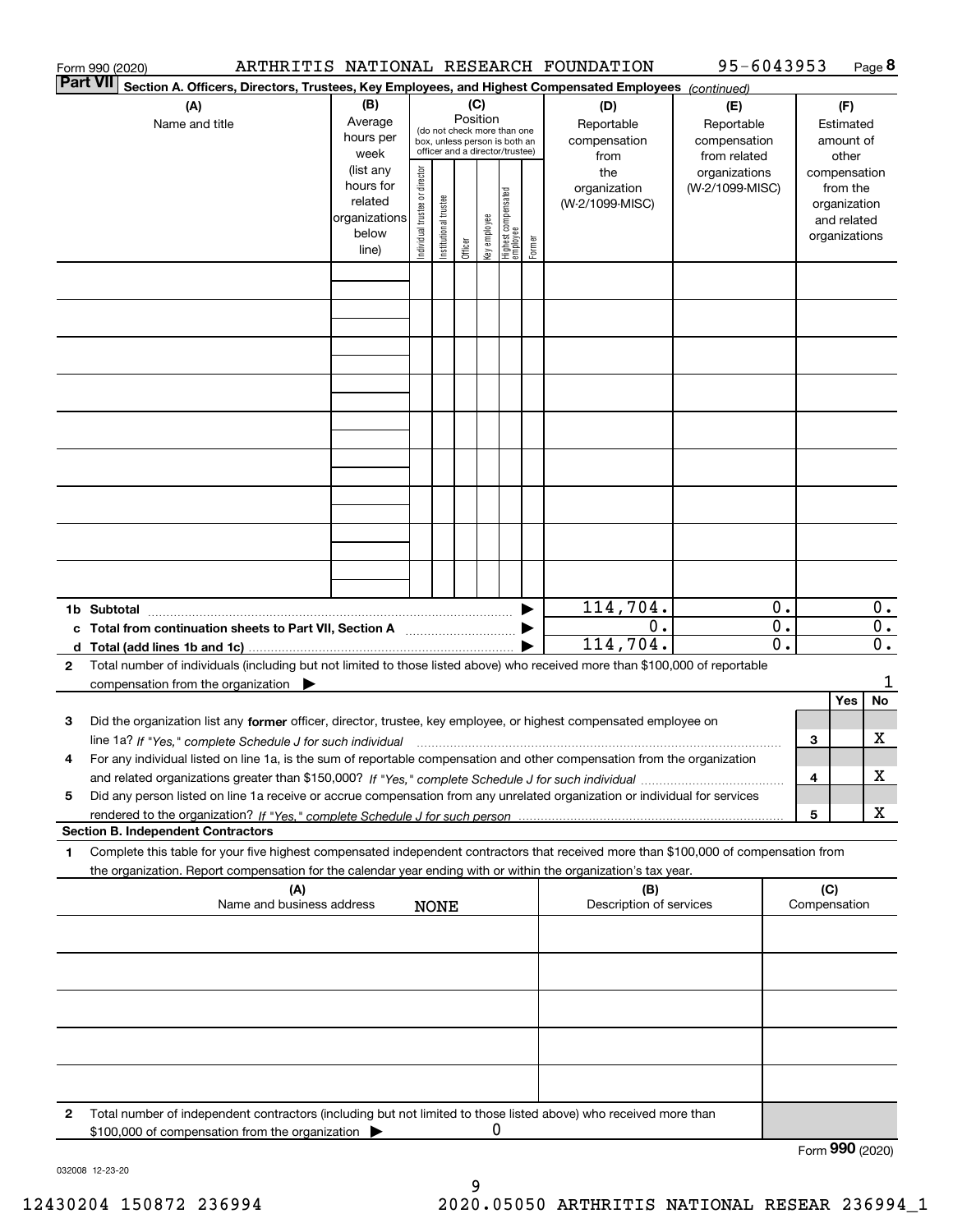|                                                           |                  | Form 990 (2020)                                                                                                                                                                                                                                                                                       |                    |                                | ARTHRITIS NATIONAL RESEARCH FOUNDATION |                                                                                                                                                                                                                                                                                                                                                                                                                                                                                   | 95-6043953                    | Page 9                                                          |
|-----------------------------------------------------------|------------------|-------------------------------------------------------------------------------------------------------------------------------------------------------------------------------------------------------------------------------------------------------------------------------------------------------|--------------------|--------------------------------|----------------------------------------|-----------------------------------------------------------------------------------------------------------------------------------------------------------------------------------------------------------------------------------------------------------------------------------------------------------------------------------------------------------------------------------------------------------------------------------------------------------------------------------|-------------------------------|-----------------------------------------------------------------|
|                                                           | <b>Part VIII</b> | <b>Statement of Revenue</b>                                                                                                                                                                                                                                                                           |                    |                                |                                        |                                                                                                                                                                                                                                                                                                                                                                                                                                                                                   |                               |                                                                 |
|                                                           |                  | Check if Schedule O contains a response or note to any line in this Part VIII                                                                                                                                                                                                                         |                    |                                |                                        | $\begin{array}{c c c c c c} \hline \textbf{(B)} & \textbf{(C)} & \textbf{(D)} & \textbf{(E)} & \textbf{(E)} & \textbf{(E)} & \textbf{(E)} & \textbf{(E)} & \textbf{(E)} & \textbf{(E)} & \textbf{(E)} & \textbf{(E)} & \textbf{(E)} & \textbf{(E)} & \textbf{(E)} & \textbf{(E)} & \textbf{(E)} & \textbf{(E)} & \textbf{(E)} & \textbf{(E)} & \textbf{(E)} & \textbf{(E)} & \textbf{(E)} & \textbf{(E)} & \textbf{(E)} & \textbf{(E)} & \textbf{(E)} & \textbf{(E)} & \textbf{($ |                               |                                                                 |
|                                                           |                  |                                                                                                                                                                                                                                                                                                       |                    |                                | (A)<br>Total revenue                   | Related or exempt<br>function revenue                                                                                                                                                                                                                                                                                                                                                                                                                                             | Unrelated<br>business revenue | (D)<br>Revenue excluded<br>from tax under<br>sections 512 - 514 |
|                                                           |                  | 1 a Federated campaigns                                                                                                                                                                                                                                                                               | 1a                 |                                |                                        |                                                                                                                                                                                                                                                                                                                                                                                                                                                                                   |                               |                                                                 |
|                                                           |                  | <b>b</b> Membership dues                                                                                                                                                                                                                                                                              | 1 <sub>b</sub>     |                                |                                        |                                                                                                                                                                                                                                                                                                                                                                                                                                                                                   |                               |                                                                 |
|                                                           |                  | c Fundraising events                                                                                                                                                                                                                                                                                  | 1 <sub>c</sub>     |                                |                                        |                                                                                                                                                                                                                                                                                                                                                                                                                                                                                   |                               |                                                                 |
|                                                           |                  | d Related organizations                                                                                                                                                                                                                                                                               | 1 <sub>d</sub>     |                                |                                        |                                                                                                                                                                                                                                                                                                                                                                                                                                                                                   |                               |                                                                 |
|                                                           |                  | e Government grants (contributions)                                                                                                                                                                                                                                                                   | 1e                 |                                |                                        |                                                                                                                                                                                                                                                                                                                                                                                                                                                                                   |                               |                                                                 |
|                                                           |                  | f All other contributions, gifts, grants, and                                                                                                                                                                                                                                                         |                    |                                |                                        |                                                                                                                                                                                                                                                                                                                                                                                                                                                                                   |                               |                                                                 |
| Contributions, Gifts, Grants<br>and Other Similar Amounts |                  | similar amounts not included above                                                                                                                                                                                                                                                                    | 1f                 | 1,268,973.                     |                                        |                                                                                                                                                                                                                                                                                                                                                                                                                                                                                   |                               |                                                                 |
|                                                           |                  | Noncash contributions included in lines 1a-1f<br>a                                                                                                                                                                                                                                                    | $1g$ $\frac{1}{3}$ |                                | 1,268,973.                             |                                                                                                                                                                                                                                                                                                                                                                                                                                                                                   |                               |                                                                 |
|                                                           |                  |                                                                                                                                                                                                                                                                                                       |                    | <b>Business Code</b>           |                                        |                                                                                                                                                                                                                                                                                                                                                                                                                                                                                   |                               |                                                                 |
|                                                           | 2 a              |                                                                                                                                                                                                                                                                                                       |                    |                                |                                        |                                                                                                                                                                                                                                                                                                                                                                                                                                                                                   |                               |                                                                 |
|                                                           |                  | <u> 1989 - Johann Harry Harry Harry Harry Harry Harry Harry Harry Harry Harry Harry Harry Harry Harry Harry Harry</u><br>b<br><u> 1989 - Andrea Barbara, amerikan personal (h. 1989).</u>                                                                                                             |                    |                                |                                        |                                                                                                                                                                                                                                                                                                                                                                                                                                                                                   |                               |                                                                 |
|                                                           |                  | с<br><u> 1989 - Johann Harry Harry Harry Harry Harry Harry Harry Harry Harry Harry Harry Harry Harry Harry Harry Harry</u>                                                                                                                                                                            |                    |                                |                                        |                                                                                                                                                                                                                                                                                                                                                                                                                                                                                   |                               |                                                                 |
|                                                           |                  | d<br><u> 1989 - Johann Stein, mars an de Brasilia (b. 1989)</u>                                                                                                                                                                                                                                       |                    |                                |                                        |                                                                                                                                                                                                                                                                                                                                                                                                                                                                                   |                               |                                                                 |
| Program Service<br>Revenue                                |                  | е                                                                                                                                                                                                                                                                                                     |                    |                                |                                        |                                                                                                                                                                                                                                                                                                                                                                                                                                                                                   |                               |                                                                 |
|                                                           |                  | f All other program service revenue                                                                                                                                                                                                                                                                   |                    |                                |                                        |                                                                                                                                                                                                                                                                                                                                                                                                                                                                                   |                               |                                                                 |
|                                                           |                  | a                                                                                                                                                                                                                                                                                                     |                    |                                |                                        |                                                                                                                                                                                                                                                                                                                                                                                                                                                                                   |                               |                                                                 |
|                                                           | З                | Investment income (including dividends, interest, and                                                                                                                                                                                                                                                 |                    |                                |                                        |                                                                                                                                                                                                                                                                                                                                                                                                                                                                                   |                               |                                                                 |
|                                                           |                  |                                                                                                                                                                                                                                                                                                       |                    | ▶                              | 147,002.                               |                                                                                                                                                                                                                                                                                                                                                                                                                                                                                   |                               | 147,002.                                                        |
|                                                           | 4                | Income from investment of tax-exempt bond proceeds                                                                                                                                                                                                                                                    |                    |                                |                                        |                                                                                                                                                                                                                                                                                                                                                                                                                                                                                   |                               |                                                                 |
|                                                           | 5                |                                                                                                                                                                                                                                                                                                       | (i) Real           | (ii) Personal                  |                                        |                                                                                                                                                                                                                                                                                                                                                                                                                                                                                   |                               |                                                                 |
|                                                           |                  | <b>6 a</b> Gross rents<br>l 6a                                                                                                                                                                                                                                                                        |                    |                                |                                        |                                                                                                                                                                                                                                                                                                                                                                                                                                                                                   |                               |                                                                 |
|                                                           |                  | 6 <sub>b</sub><br><b>b</b> Less: rental expenses                                                                                                                                                                                                                                                      |                    |                                |                                        |                                                                                                                                                                                                                                                                                                                                                                                                                                                                                   |                               |                                                                 |
|                                                           |                  | Rental income or (loss)<br>6с<br>c                                                                                                                                                                                                                                                                    |                    |                                |                                        |                                                                                                                                                                                                                                                                                                                                                                                                                                                                                   |                               |                                                                 |
|                                                           |                  | d Net rental income or (loss)                                                                                                                                                                                                                                                                         |                    |                                |                                        |                                                                                                                                                                                                                                                                                                                                                                                                                                                                                   |                               |                                                                 |
|                                                           |                  | 7 a Gross amount from sales of                                                                                                                                                                                                                                                                        | (i) Securities     | (ii) Other                     |                                        |                                                                                                                                                                                                                                                                                                                                                                                                                                                                                   |                               |                                                                 |
|                                                           |                  | assets other than inventory<br>7a                                                                                                                                                                                                                                                                     | 2,339,497.         |                                |                                        |                                                                                                                                                                                                                                                                                                                                                                                                                                                                                   |                               |                                                                 |
|                                                           |                  | <b>b</b> Less: cost or other basis                                                                                                                                                                                                                                                                    |                    |                                |                                        |                                                                                                                                                                                                                                                                                                                                                                                                                                                                                   |                               |                                                                 |
|                                                           |                  | 7b<br>and sales expenses                                                                                                                                                                                                                                                                              | 1,464,430.         |                                |                                        |                                                                                                                                                                                                                                                                                                                                                                                                                                                                                   |                               |                                                                 |
| evenue                                                    |                  | 7c<br>c Gain or (loss)                                                                                                                                                                                                                                                                                | 875,067.           |                                |                                        |                                                                                                                                                                                                                                                                                                                                                                                                                                                                                   |                               |                                                                 |
| Œ                                                         |                  |                                                                                                                                                                                                                                                                                                       |                    |                                | 875,067.                               |                                                                                                                                                                                                                                                                                                                                                                                                                                                                                   |                               | 875,067.                                                        |
| Other                                                     |                  | 8 a Gross income from fundraising events (not<br>including \$<br><u>na mga mga sangangang sa mga sangang sa mga sangang sa mga sangang sa mga sangang sa mga sangang sa mga sangang sa mga sangang sa mga sangang sa mga sangang sa mga sangang sa mga sangang sa mga sangang sa mga sangang sa m</u> |                    |                                |                                        |                                                                                                                                                                                                                                                                                                                                                                                                                                                                                   |                               |                                                                 |
|                                                           |                  | contributions reported on line 1c). See                                                                                                                                                                                                                                                               |                    |                                |                                        |                                                                                                                                                                                                                                                                                                                                                                                                                                                                                   |                               |                                                                 |
|                                                           |                  |                                                                                                                                                                                                                                                                                                       | 8a<br>8b           |                                |                                        |                                                                                                                                                                                                                                                                                                                                                                                                                                                                                   |                               |                                                                 |
|                                                           |                  | <b>b</b> Less: direct expenses <b>constants b</b><br>c Net income or (loss) from fundraising events                                                                                                                                                                                                   |                    |                                |                                        |                                                                                                                                                                                                                                                                                                                                                                                                                                                                                   |                               |                                                                 |
|                                                           |                  | 9 a Gross income from gaming activities. See                                                                                                                                                                                                                                                          |                    |                                |                                        |                                                                                                                                                                                                                                                                                                                                                                                                                                                                                   |                               |                                                                 |
|                                                           |                  |                                                                                                                                                                                                                                                                                                       | 9a                 |                                |                                        |                                                                                                                                                                                                                                                                                                                                                                                                                                                                                   |                               |                                                                 |
|                                                           |                  | <b>b</b> Less: direct expenses <b>manually</b>                                                                                                                                                                                                                                                        | 9b                 |                                |                                        |                                                                                                                                                                                                                                                                                                                                                                                                                                                                                   |                               |                                                                 |
|                                                           |                  | c Net income or (loss) from gaming activities                                                                                                                                                                                                                                                         |                    |                                |                                        |                                                                                                                                                                                                                                                                                                                                                                                                                                                                                   |                               |                                                                 |
|                                                           |                  | 10 a Gross sales of inventory, less returns                                                                                                                                                                                                                                                           |                    |                                |                                        |                                                                                                                                                                                                                                                                                                                                                                                                                                                                                   |                               |                                                                 |
|                                                           |                  |                                                                                                                                                                                                                                                                                                       | 10a                |                                |                                        |                                                                                                                                                                                                                                                                                                                                                                                                                                                                                   |                               |                                                                 |
|                                                           |                  | <b>b</b> Less: cost of goods sold                                                                                                                                                                                                                                                                     | 10b                |                                |                                        |                                                                                                                                                                                                                                                                                                                                                                                                                                                                                   |                               |                                                                 |
|                                                           |                  | c Net income or (loss) from sales of inventory                                                                                                                                                                                                                                                        |                    |                                |                                        |                                                                                                                                                                                                                                                                                                                                                                                                                                                                                   |                               |                                                                 |
|                                                           |                  | 11 a OTHER INCOME                                                                                                                                                                                                                                                                                     |                    | <b>Business Code</b><br>900099 | 42,704.                                | 42,704.                                                                                                                                                                                                                                                                                                                                                                                                                                                                           |                               |                                                                 |
|                                                           |                  | <b>b</b> RETURNED GRANTS                                                                                                                                                                                                                                                                              |                    | 900099                         | 36,530.                                | 36,530.                                                                                                                                                                                                                                                                                                                                                                                                                                                                           |                               |                                                                 |
| Miscellaneous<br>Revenue                                  |                  | с                                                                                                                                                                                                                                                                                                     |                    |                                |                                        |                                                                                                                                                                                                                                                                                                                                                                                                                                                                                   |                               |                                                                 |
|                                                           |                  |                                                                                                                                                                                                                                                                                                       |                    |                                |                                        |                                                                                                                                                                                                                                                                                                                                                                                                                                                                                   |                               |                                                                 |
|                                                           |                  |                                                                                                                                                                                                                                                                                                       |                    |                                | 79,234.                                |                                                                                                                                                                                                                                                                                                                                                                                                                                                                                   |                               |                                                                 |
|                                                           | 12               | Total revenue. See instructions                                                                                                                                                                                                                                                                       |                    |                                | 2,370,276.                             | 79,234.                                                                                                                                                                                                                                                                                                                                                                                                                                                                           | 0.                            | 1,022,069.                                                      |
| 032009 12-23-20                                           |                  |                                                                                                                                                                                                                                                                                                       |                    |                                |                                        |                                                                                                                                                                                                                                                                                                                                                                                                                                                                                   |                               | Form 990 (2020)                                                 |

032009 12-23-20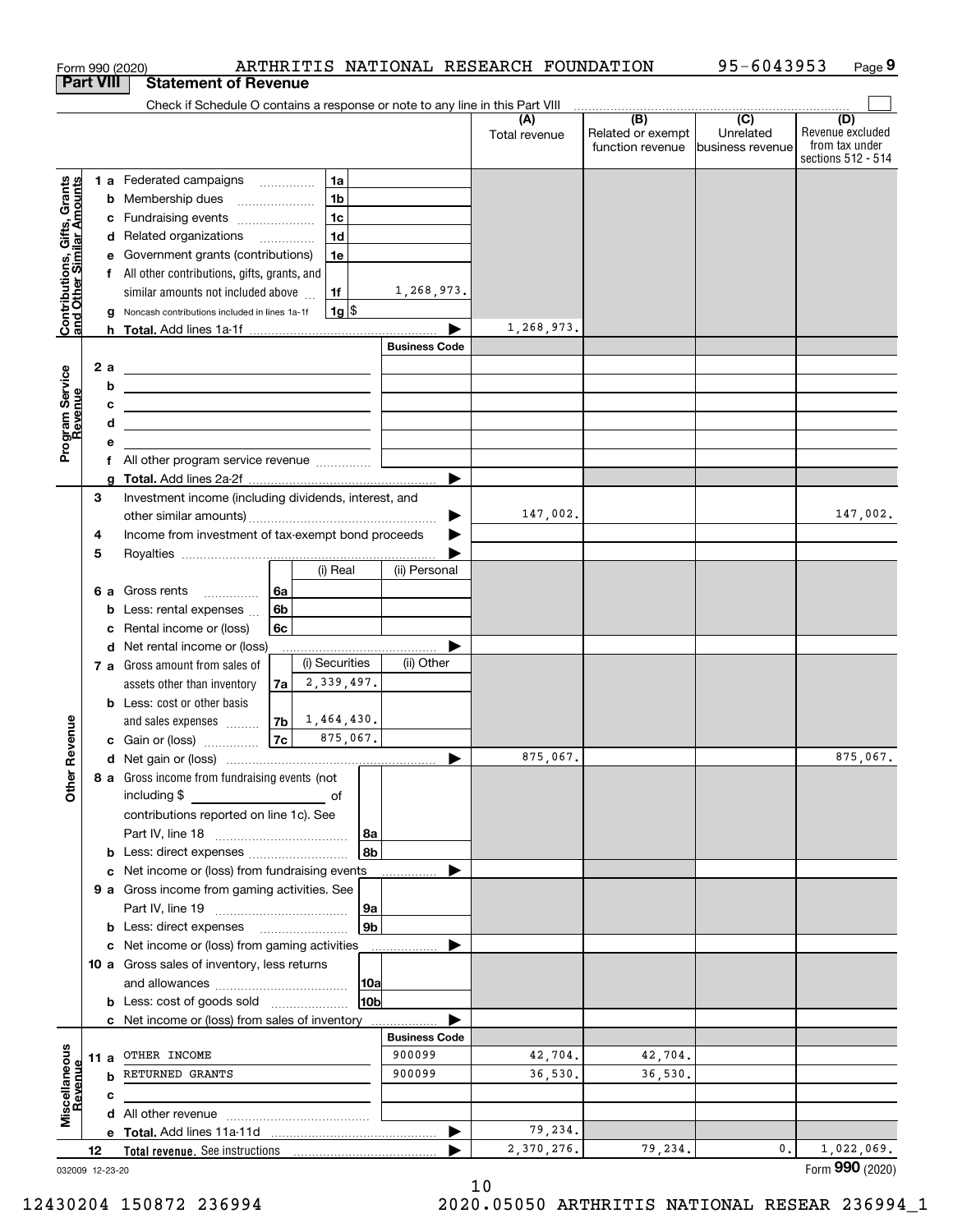**Part IX Statement of Functional Expenses**

Form 990 (2020) ARTHRITIS NATIONAL RESEARCH FOUNDATION 95-6043953 <sub>Page</sub>

|              | Section 501(c)(3) and 501(c)(4) organizations must complete all columns. All other organizations must complete column (A).                                                                                 |                           |                                    |                                           |                                |
|--------------|------------------------------------------------------------------------------------------------------------------------------------------------------------------------------------------------------------|---------------------------|------------------------------------|-------------------------------------------|--------------------------------|
|              | Check if Schedule O contains a response or note to any line in this Part IX                                                                                                                                |                           |                                    |                                           |                                |
|              | Do not include amounts reported on lines 6b,<br>7b, 8b, 9b, and 10b of Part VIII.                                                                                                                          | (A)<br>Total expenses     | (B)<br>Program service<br>expenses | (C)<br>Management and<br>general expenses | (D)<br>Fundraising<br>expenses |
| $\mathbf{1}$ | Grants and other assistance to domestic organizations                                                                                                                                                      |                           |                                    |                                           |                                |
|              | and domestic governments. See Part IV, line 21                                                                                                                                                             | 1,400,000.                | 1,400,000.                         |                                           |                                |
| $\mathbf{2}$ | Grants and other assistance to domestic                                                                                                                                                                    |                           |                                    |                                           |                                |
|              | individuals. See Part IV, line 22                                                                                                                                                                          |                           |                                    |                                           |                                |
| 3            | Grants and other assistance to foreign                                                                                                                                                                     |                           |                                    |                                           |                                |
|              | organizations, foreign governments, and foreign                                                                                                                                                            |                           |                                    |                                           |                                |
|              | individuals. See Part IV, lines 15 and 16                                                                                                                                                                  |                           |                                    |                                           |                                |
| 4            | Benefits paid to or for members                                                                                                                                                                            |                           |                                    |                                           |                                |
| 5            | Compensation of current officers, directors,                                                                                                                                                               |                           |                                    |                                           |                                |
|              |                                                                                                                                                                                                            | 88,149.                   | 71,166.                            | 7,330.                                    | 9,653.                         |
| 6            | Compensation not included above to disqualified                                                                                                                                                            |                           |                                    |                                           |                                |
|              | persons (as defined under section 4958(f)(1)) and                                                                                                                                                          |                           |                                    |                                           |                                |
|              | persons described in section 4958(c)(3)(B)                                                                                                                                                                 |                           |                                    |                                           |                                |
| 7            |                                                                                                                                                                                                            | 117,464.                  | 60,412.                            | $\overline{21,138}$ .                     | 35,914.                        |
| 8            | Pension plan accruals and contributions (include                                                                                                                                                           |                           |                                    |                                           |                                |
|              | section 401(k) and 403(b) employer contributions)                                                                                                                                                          |                           |                                    |                                           |                                |
| 9            |                                                                                                                                                                                                            | 15,980.                   | 11, 547.                           | 3,323.                                    | $\frac{1,110.5}$<br>5,161.     |
| 10           |                                                                                                                                                                                                            | 14,663.                   | 7,576.                             | 1,926.                                    |                                |
| 11           | Fees for services (nonemployees):                                                                                                                                                                          |                           |                                    |                                           |                                |
| a            |                                                                                                                                                                                                            |                           |                                    |                                           |                                |
| b            |                                                                                                                                                                                                            | $\frac{30,732}{13,100}$ . |                                    | 30,732.<br>13,100.                        |                                |
| c            |                                                                                                                                                                                                            |                           |                                    |                                           |                                |
| d            |                                                                                                                                                                                                            |                           |                                    |                                           |                                |
|              | Professional fundraising services. See Part IV, line 17                                                                                                                                                    | 23,679.                   |                                    | 23,679.                                   |                                |
| f            | Investment management fees                                                                                                                                                                                 |                           |                                    |                                           |                                |
| $\mathbf{q}$ | Other. (If line 11g amount exceeds 10% of line 25,                                                                                                                                                         | 87,842.                   | 14,372.                            | 71,682.                                   |                                |
|              | column (A) amount, list line 11g expenses on Sch O.)                                                                                                                                                       | 34,211.                   | 26,940.                            | 3,889.                                    | $\frac{1,788}{3,382}$ .        |
| 12           |                                                                                                                                                                                                            | 34,338.                   | 21,483.                            | 7,057.                                    | 5,798.                         |
| 13           |                                                                                                                                                                                                            | 13,473.                   | 11,901.                            | $\overline{1,572.}$                       |                                |
| 14<br>15     |                                                                                                                                                                                                            |                           |                                    |                                           |                                |
| 16           |                                                                                                                                                                                                            | 59,469.                   | 39,334.                            | 14,460.                                   | 5,675.                         |
| 17           |                                                                                                                                                                                                            |                           |                                    |                                           |                                |
| 18           | Payments of travel or entertainment expenses                                                                                                                                                               |                           |                                    |                                           |                                |
|              | for any federal, state, or local public officials                                                                                                                                                          |                           |                                    |                                           |                                |
| 19           | Conferences, conventions, and meetings                                                                                                                                                                     | 369.                      | 341.                               | 14.                                       | 14.                            |
| 20           | Interest                                                                                                                                                                                                   |                           |                                    |                                           |                                |
| 21           |                                                                                                                                                                                                            |                           |                                    |                                           |                                |
| 22           | Depreciation, depletion, and amortization                                                                                                                                                                  | 950.                      |                                    | 950.                                      |                                |
| 23           | Insurance                                                                                                                                                                                                  | $\overline{5,140}$ .      | 3,828.                             | 586.                                      | $\overline{726}$ .             |
| 24           | Other expenses. Itemize expenses not covered<br>above (List miscellaneous expenses on line 24e. If<br>line 24e amount exceeds 10% of line 25, column (A)<br>amount, list line 24e expenses on Schedule O.) |                           |                                    |                                           |                                |
| a            | BAD DEBT                                                                                                                                                                                                   | 84,625.                   |                                    | 84,625.                                   |                                |
| b            | RESEARCH COMMUNICATION                                                                                                                                                                                     | 39,994.                   | 35, 251.                           | 384.                                      | 4,359.                         |
| C            | PRINTING                                                                                                                                                                                                   | 14,213.                   | 8, 237.                            | 5,385.                                    | 591.                           |
| d            | <b>MISCELLANEOUS</b>                                                                                                                                                                                       | 11,637.                   | 7,399.                             | 442.                                      | 3,796.                         |
| е            | All other expenses                                                                                                                                                                                         | 15,067.                   | 3,669.                             | 5,078.                                    | 6,320.                         |
| 25           | Total functional expenses. Add lines 1 through 24e                                                                                                                                                         | 2, 105, 095.              | 1,723,456.                         | 297, 352.                                 | 84,287.                        |
| 26           | Joint costs. Complete this line only if the organization                                                                                                                                                   |                           |                                    |                                           |                                |
|              | reported in column (B) joint costs from a combined                                                                                                                                                         |                           |                                    |                                           |                                |
|              | educational campaign and fundraising solicitation.                                                                                                                                                         |                           |                                    |                                           |                                |
|              | Check here $\blacktriangleright$<br>if following SOP 98-2 (ASC 958-720)                                                                                                                                    |                           |                                    |                                           |                                |

11

032010 12-23-20

12430204 150872 236994 2020.05050 ARTHRITIS NATIONAL RESEAR 236994\_1

Form (2020) **990**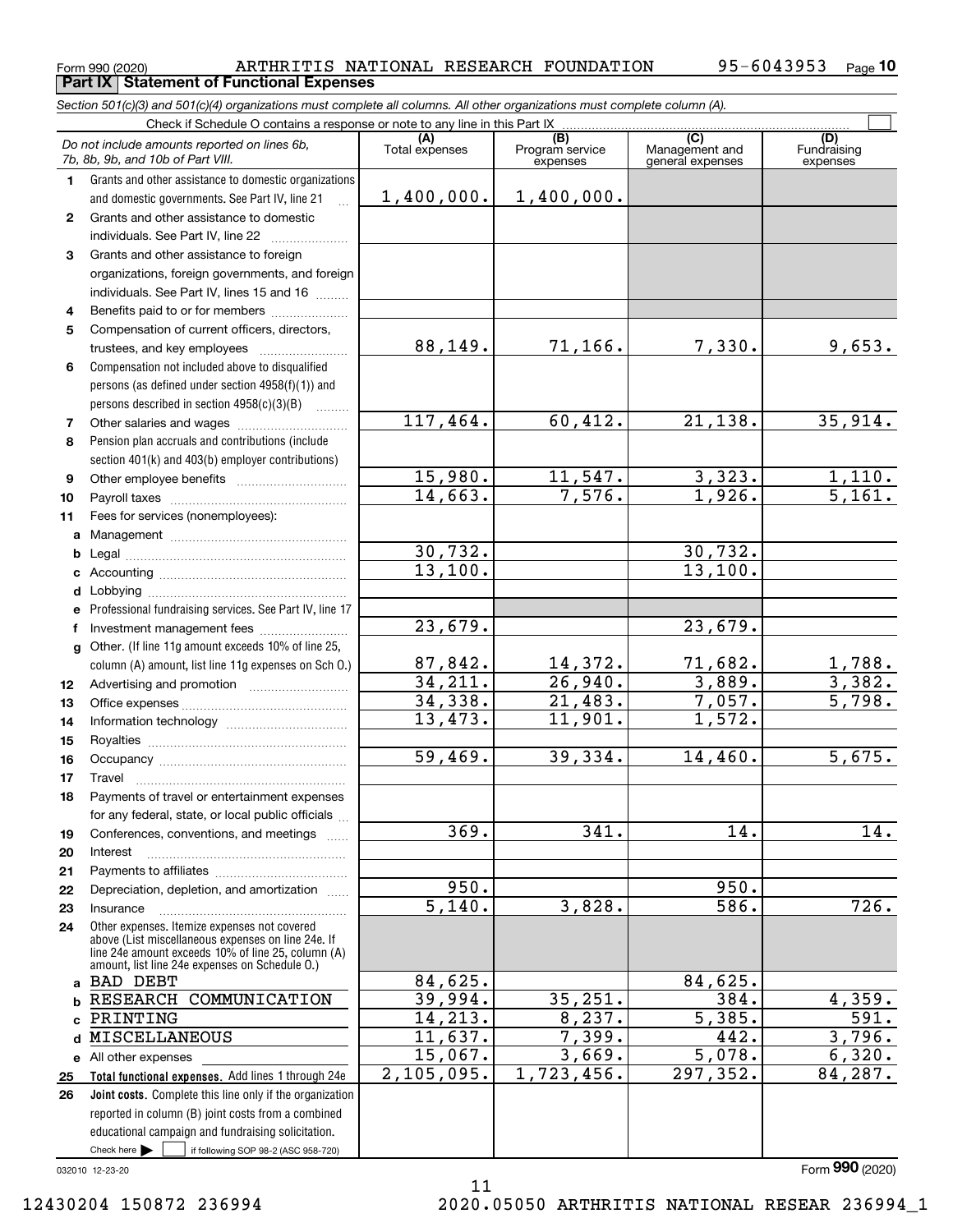**Part X Balance Sheet**<br>**Part X Balance Sheet** 

## Form 990 (2020) ARTHRITIS NATIONAL RESEARCH FOUNDATION 95-6043953 <sub>Page</sub>

**11**

|                             |          |                                                                                                                                                                                                                                |                          | (A)<br>Beginning of year    |                         | (B)<br>End of year             |
|-----------------------------|----------|--------------------------------------------------------------------------------------------------------------------------------------------------------------------------------------------------------------------------------|--------------------------|-----------------------------|-------------------------|--------------------------------|
|                             | 1        |                                                                                                                                                                                                                                |                          | 398,467.                    | $\mathbf{1}$            | $\overline{779,066}$ .         |
|                             | 2        |                                                                                                                                                                                                                                |                          | 412, 156.                   | $\mathbf{2}$            |                                |
|                             | 3        |                                                                                                                                                                                                                                |                          |                             | 3                       |                                |
|                             | 4        |                                                                                                                                                                                                                                |                          |                             | 4                       | 42,704.                        |
|                             | 5        | Loans and other receivables from any current or former officer, director,                                                                                                                                                      |                          |                             |                         |                                |
|                             |          | trustee, key employee, creator or founder, substantial contributor, or 35%                                                                                                                                                     |                          |                             |                         |                                |
|                             |          | controlled entity or family member of any of these persons                                                                                                                                                                     |                          |                             | 5                       |                                |
|                             | 6        | Loans and other receivables from other disqualified persons (as defined                                                                                                                                                        |                          |                             |                         |                                |
|                             |          | under section $4958(f)(1)$ , and persons described in section $4958(c)(3)(B)$                                                                                                                                                  | $\ldots$                 |                             | 6                       |                                |
|                             | 7        |                                                                                                                                                                                                                                |                          | 56,415.                     | $\overline{\mathbf{r}}$ |                                |
| Assets                      | 8        |                                                                                                                                                                                                                                |                          |                             | 8                       |                                |
|                             | 9        | Prepaid expenses and deferred charges                                                                                                                                                                                          |                          |                             | 9                       |                                |
|                             |          | <b>10a</b> Land, buildings, and equipment: cost or other                                                                                                                                                                       |                          |                             |                         |                                |
|                             |          | basis. Complete Part VI of Schedule D  10a                                                                                                                                                                                     |                          |                             |                         |                                |
|                             |          | <b>b</b> Less: accumulated depreciation                                                                                                                                                                                        | $\frac{11,925}{1,076}$ . | $\frac{6,197.}{6,955,818.}$ | 10 <sub>c</sub>         | $\frac{10,849.}{9,379,638.}$   |
|                             | 11       |                                                                                                                                                                                                                                |                          |                             | 11                      |                                |
|                             | 12       |                                                                                                                                                                                                                                |                          | 12                          |                         |                                |
|                             | 13       |                                                                                                                                                                                                                                |                          | 13                          |                         |                                |
|                             | 14       |                                                                                                                                                                                                                                |                          | 14                          |                         |                                |
|                             | 15       |                                                                                                                                                                                                                                |                          | 44,204.                     | 15                      | 20,931.                        |
|                             | 16       |                                                                                                                                                                                                                                |                          | 7,873,257.                  | 16                      | 10, 233, 188.                  |
|                             | 17       |                                                                                                                                                                                                                                |                          | 13,015.                     | 17                      | 50,428.                        |
|                             | 18       |                                                                                                                                                                                                                                |                          |                             | 18                      |                                |
|                             | 19       | Deferred revenue manual contracts and contracts are all the contracts and contracts are contracted and contracts are contracted and contract are contracted and contract are contracted and contract are contracted and contra |                          | 19                          |                         |                                |
|                             | 20       |                                                                                                                                                                                                                                |                          | 20                          |                         |                                |
|                             | 21       | Escrow or custodial account liability. Complete Part IV of Schedule D                                                                                                                                                          |                          | 21                          |                         |                                |
|                             | 22       | Loans and other payables to any current or former officer, director,                                                                                                                                                           |                          |                             |                         |                                |
|                             |          | trustee, key employee, creator or founder, substantial contributor, or 35%                                                                                                                                                     |                          |                             |                         |                                |
| Liabilities                 |          | controlled entity or family member of any of these persons                                                                                                                                                                     |                          |                             | 22                      |                                |
|                             | 23       | Secured mortgages and notes payable to unrelated third parties                                                                                                                                                                 |                          |                             | 23                      |                                |
|                             | 24       |                                                                                                                                                                                                                                |                          |                             | 24                      |                                |
|                             | 25       | Other liabilities (including federal income tax, payables to related third                                                                                                                                                     |                          |                             |                         |                                |
|                             |          | parties, and other liabilities not included on lines 17-24). Complete Part X                                                                                                                                                   |                          |                             |                         |                                |
|                             |          | of Schedule D                                                                                                                                                                                                                  |                          | 19,815.                     | 25                      | 28,093.                        |
|                             | 26       | Total liabilities. Add lines 17 through 25                                                                                                                                                                                     |                          | 32,830.                     | 26                      | 78,521.                        |
|                             |          | Organizations that follow FASB ASC 958, check here $\blacktriangleright \lfloor X \rfloor$                                                                                                                                     |                          |                             |                         |                                |
|                             |          | and complete lines 27, 28, 32, and 33.                                                                                                                                                                                         |                          |                             |                         |                                |
|                             | 27       |                                                                                                                                                                                                                                |                          | 7,504,037.<br>336,390.      | 27<br>28                | <u>9,828,563.</u><br>326, 104. |
|                             | 28       |                                                                                                                                                                                                                                |                          |                             |                         |                                |
|                             |          | Organizations that do not follow FASB ASC 958, check here ▶ □                                                                                                                                                                  |                          |                             |                         |                                |
|                             |          | and complete lines 29 through 33.                                                                                                                                                                                              |                          |                             |                         |                                |
|                             | 29       |                                                                                                                                                                                                                                |                          |                             | 29<br>30                |                                |
|                             | 30<br>31 | Paid-in or capital surplus, or land, building, or equipment fund<br>Retained earnings, endowment, accumulated income, or other funds                                                                                           |                          |                             | 31                      |                                |
| Net Assets or Fund Balances | 32       |                                                                                                                                                                                                                                |                          | $\overline{7,840}$ , 427.   | 32                      | 10, 154, 667.                  |
|                             | 33       |                                                                                                                                                                                                                                |                          | 7,873,257.                  | 33                      | 10, 233, 188.                  |
|                             |          |                                                                                                                                                                                                                                |                          |                             |                         |                                |

Form (2020) **990**

032011 12-23-20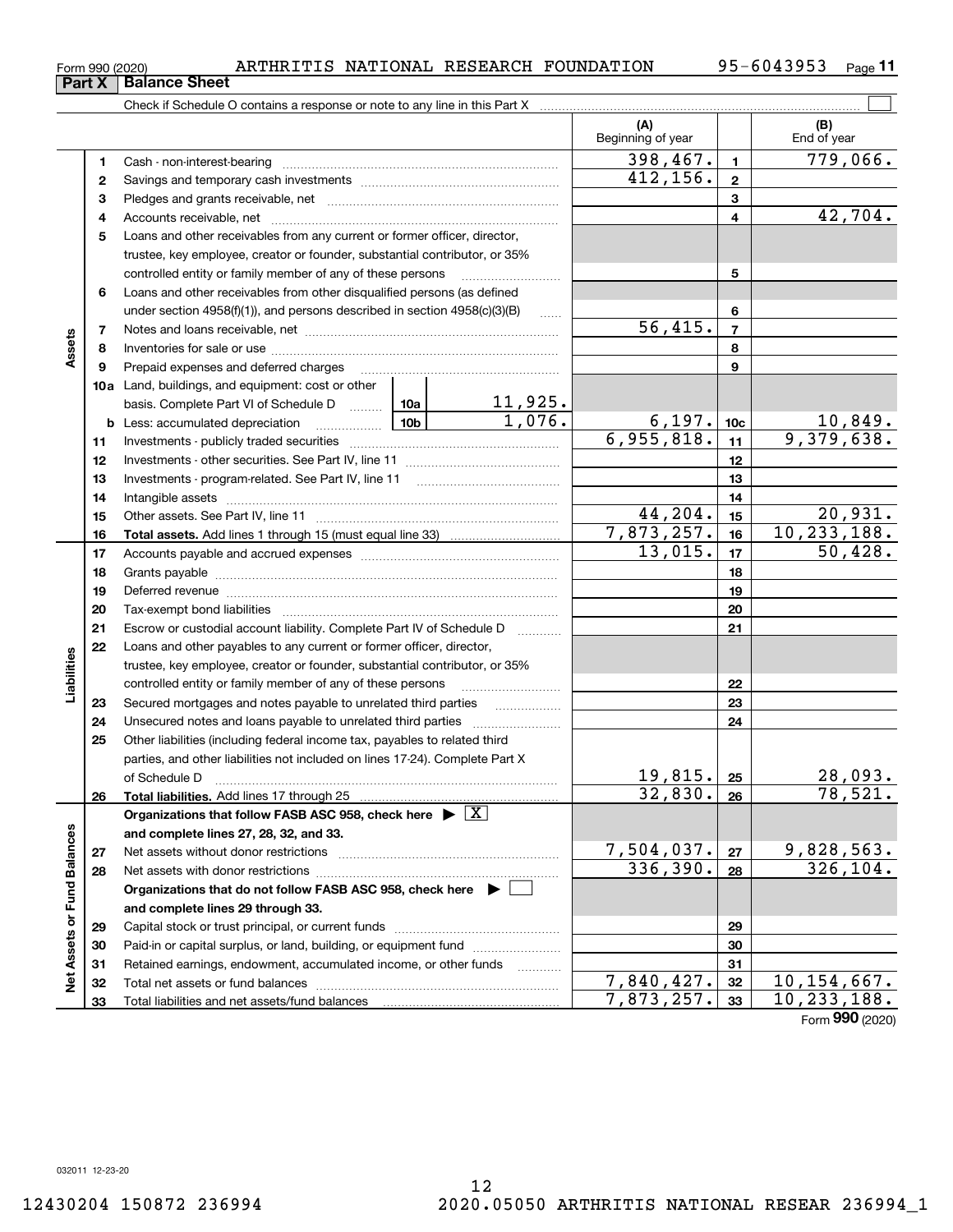| Form 990 (2020) | ARTHRITIS NATIONAL RESEARCH FOUNDATION                                                                                          |                         | 95-6043953     |           | Page 12          |
|-----------------|---------------------------------------------------------------------------------------------------------------------------------|-------------------------|----------------|-----------|------------------|
| Part XI         | <b>Reconciliation of Net Assets</b>                                                                                             |                         |                |           |                  |
|                 |                                                                                                                                 |                         |                |           |                  |
|                 |                                                                                                                                 |                         |                |           |                  |
| 1               | Total revenue (must equal Part VIII, column (A), line 12)                                                                       | 1.                      | 2,370,276.     |           |                  |
| 2               |                                                                                                                                 | $\overline{2}$          | 2,105,095.     |           |                  |
| 3               | Revenue less expenses. Subtract line 2 from line 1                                                                              | 3                       |                | 265, 181. |                  |
| 4               |                                                                                                                                 | $\overline{\mathbf{4}}$ | 7,840,427.     |           |                  |
| 5               |                                                                                                                                 | 5                       | 2,049,059.     |           |                  |
| 6               |                                                                                                                                 | 6                       |                |           |                  |
| 7               |                                                                                                                                 | $\overline{7}$          |                |           |                  |
| 8               | Prior period adjustments                                                                                                        | 8                       |                |           |                  |
| 9               | Other changes in net assets or fund balances (explain on Schedule O)                                                            | 9                       |                |           | $\overline{0}$ . |
| 10              | Net assets or fund balances at end of year. Combine lines 3 through 9 (must equal Part X, line 32,                              |                         |                |           |                  |
|                 |                                                                                                                                 | 10                      | 10, 154, 667.  |           |                  |
|                 | Part XII Financial Statements and Reporting                                                                                     |                         |                |           |                  |
|                 |                                                                                                                                 |                         |                |           |                  |
|                 |                                                                                                                                 |                         |                | Yes       | <b>No</b>        |
| 1.              | $\boxed{\mathbf{X}}$ Accrual<br>Accounting method used to prepare the Form 990: <u>June</u> Cash<br>Other                       |                         |                |           |                  |
|                 | If the organization changed its method of accounting from a prior year or checked "Other," explain in Schedule O.               |                         |                |           |                  |
|                 | 2a Were the organization's financial statements compiled or reviewed by an independent accountant?                              |                         | 2a             |           | x                |
|                 | If "Yes," check a box below to indicate whether the financial statements for the year were compiled or reviewed on a            |                         |                |           |                  |
|                 | separate basis, consolidated basis, or both:                                                                                    |                         |                |           |                  |
|                 | Separate basis<br>Consolidated basis<br>Both consolidated and separate basis                                                    |                         |                |           |                  |
|                 | <b>b</b> Were the organization's financial statements audited by an independent accountant?                                     |                         | 2 <sub>b</sub> | x         |                  |
|                 | If "Yes," check a box below to indicate whether the financial statements for the year were audited on a separate basis,         |                         |                |           |                  |
|                 | consolidated basis, or both:                                                                                                    |                         |                |           |                  |
|                 | $ \mathbf{X} $ Separate basis<br>Consolidated basis<br>Both consolidated and separate basis                                     |                         |                |           |                  |
|                 | c If "Yes" to line 2a or 2b, does the organization have a committee that assumes responsibility for oversight of the audit,     |                         |                |           |                  |
|                 |                                                                                                                                 |                         | 2c             | x         |                  |
|                 | If the organization changed either its oversight process or selection process during the tax year, explain on Schedule O.       |                         |                |           |                  |
|                 | 3a As a result of a federal award, was the organization required to undergo an audit or audits as set forth in the Single Audit |                         |                |           |                  |
|                 |                                                                                                                                 |                         | За             |           | Χ                |
|                 | b If "Yes," did the organization undergo the required audit or audits? If the organization did not undergo the required audit   |                         |                |           |                  |
|                 |                                                                                                                                 |                         | 3 <sub>b</sub> |           |                  |

Form (2020) **990**

032012 12-23-20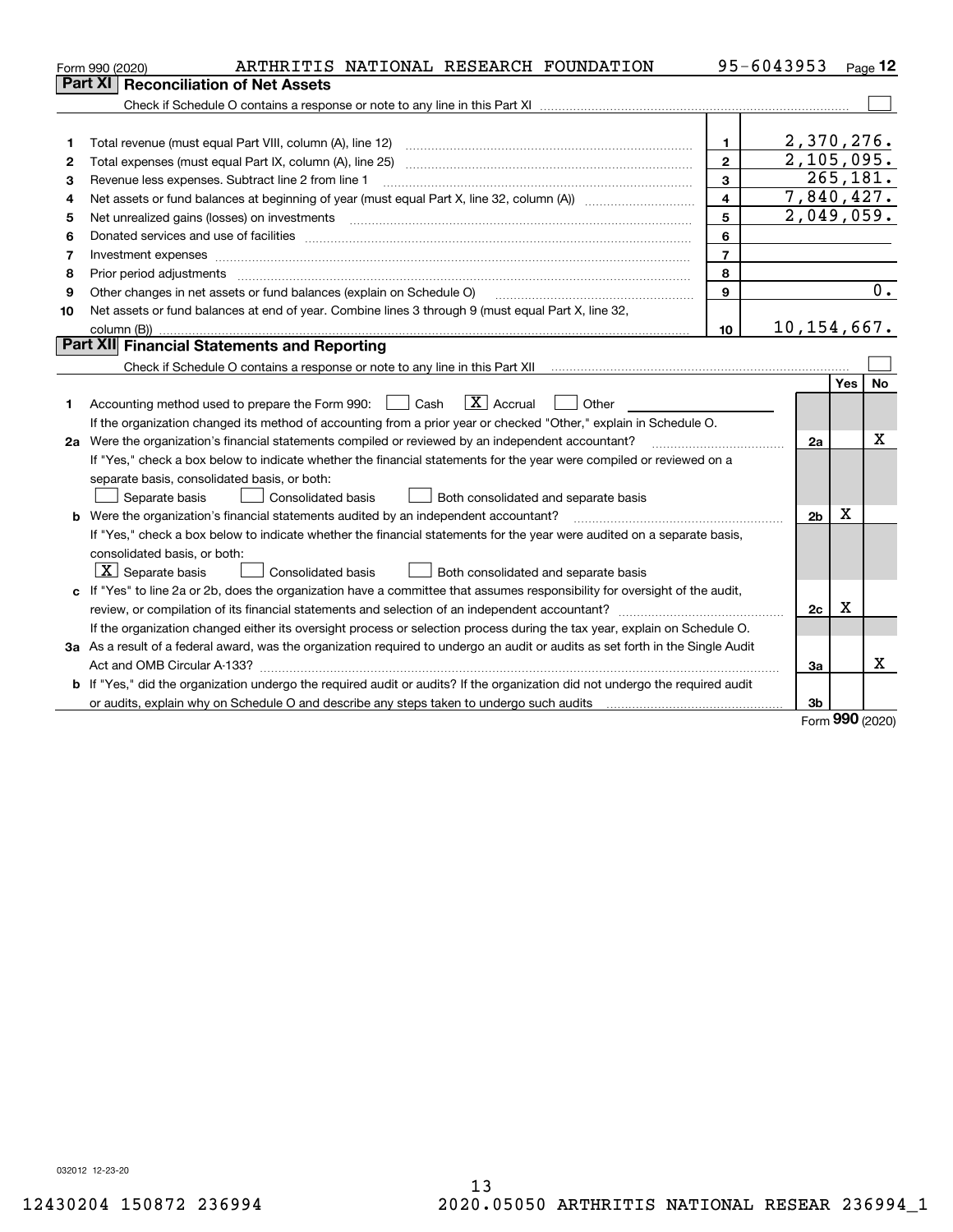| <b>SCHEDULE A</b> |  |
|-------------------|--|
|-------------------|--|

**(Form 990 or 990-EZ)**

# **Public Charity Status and Public Support**

**Complete if the organization is a section 501(c)(3) organization or a section 4947(a)(1) nonexempt charitable trust. | Attach to Form 990 or Form 990-EZ.** 

|  |  |  |  | ▸ Go to www.irs.gov/Form990 for instructions and the latest information. |  |  |  |
|--|--|--|--|--------------------------------------------------------------------------|--|--|--|
|--|--|--|--|--------------------------------------------------------------------------|--|--|--|

| OMB No 1545-0047                    |
|-------------------------------------|
| 1120                                |
| <b>Open to Public</b><br>Inspection |

|       |                     | Department of the Treasury<br>Internal Revenue Service |                                                                        | ▶ Attach to Form 990 or Form 990-EZ.<br>Go to www.irs.gov/Form990 for instructions and the latest information.                                                                                                                                  |     |                                                                |                                                      |                                                    | <b>Open to Public</b><br><b>Inspection</b> |
|-------|---------------------|--------------------------------------------------------|------------------------------------------------------------------------|-------------------------------------------------------------------------------------------------------------------------------------------------------------------------------------------------------------------------------------------------|-----|----------------------------------------------------------------|------------------------------------------------------|----------------------------------------------------|--------------------------------------------|
|       |                     | Name of the organization                               |                                                                        |                                                                                                                                                                                                                                                 |     |                                                                |                                                      | <b>Employer identification number</b>              |                                            |
|       |                     |                                                        |                                                                        | ARTHRITIS NATIONAL RESEARCH FOUNDATION                                                                                                                                                                                                          |     |                                                                |                                                      | 95-6043953                                         |                                            |
|       | Part I              |                                                        |                                                                        | Reason for Public Charity Status. (All organizations must complete this part.) See instructions.                                                                                                                                                |     |                                                                |                                                      |                                                    |                                            |
|       |                     |                                                        |                                                                        | The organization is not a private foundation because it is: (For lines 1 through 12, check only one box.)                                                                                                                                       |     |                                                                |                                                      |                                                    |                                            |
| 1     |                     |                                                        |                                                                        | A church, convention of churches, or association of churches described in section 170(b)(1)(A)(i).                                                                                                                                              |     |                                                                |                                                      |                                                    |                                            |
| 2     |                     |                                                        |                                                                        | A school described in section 170(b)(1)(A)(ii). (Attach Schedule E (Form 990 or 990-EZ).)                                                                                                                                                       |     |                                                                |                                                      |                                                    |                                            |
| 3     |                     |                                                        |                                                                        | A hospital or a cooperative hospital service organization described in section 170(b)(1)(A)(iii).                                                                                                                                               |     |                                                                |                                                      |                                                    |                                            |
| 4     |                     |                                                        |                                                                        | A medical research organization operated in conjunction with a hospital described in section 170(b)(1)(A)(iii). Enter the hospital's name,                                                                                                      |     |                                                                |                                                      |                                                    |                                            |
|       |                     | city, and state:                                       |                                                                        |                                                                                                                                                                                                                                                 |     |                                                                |                                                      |                                                    |                                            |
| 5     |                     |                                                        |                                                                        | An organization operated for the benefit of a college or university owned or operated by a governmental unit described in                                                                                                                       |     |                                                                |                                                      |                                                    |                                            |
|       |                     |                                                        | section 170(b)(1)(A)(iv). (Complete Part II.)                          |                                                                                                                                                                                                                                                 |     |                                                                |                                                      |                                                    |                                            |
| 6     |                     |                                                        |                                                                        | A federal, state, or local government or governmental unit described in section 170(b)(1)(A)(v).                                                                                                                                                |     |                                                                |                                                      |                                                    |                                            |
| 7     | $\lfloor x \rfloor$ |                                                        |                                                                        | An organization that normally receives a substantial part of its support from a governmental unit or from the general public described in                                                                                                       |     |                                                                |                                                      |                                                    |                                            |
|       |                     |                                                        | section 170(b)(1)(A)(vi). (Complete Part II.)                          |                                                                                                                                                                                                                                                 |     |                                                                |                                                      |                                                    |                                            |
| 8     |                     |                                                        |                                                                        | A community trust described in section 170(b)(1)(A)(vi). (Complete Part II.)                                                                                                                                                                    |     |                                                                |                                                      |                                                    |                                            |
| 9     |                     |                                                        |                                                                        | An agricultural research organization described in section 170(b)(1)(A)(ix) operated in conjunction with a land-grant college                                                                                                                   |     |                                                                |                                                      |                                                    |                                            |
|       |                     |                                                        |                                                                        | or university or a non-land-grant college of agriculture (see instructions). Enter the name, city, and state of the college or                                                                                                                  |     |                                                                |                                                      |                                                    |                                            |
|       |                     | university:                                            |                                                                        |                                                                                                                                                                                                                                                 |     |                                                                |                                                      |                                                    |                                            |
| 10    |                     |                                                        |                                                                        | An organization that normally receives (1) more than 33 1/3% of its support from contributions, membership fees, and gross receipts from                                                                                                        |     |                                                                |                                                      |                                                    |                                            |
|       |                     |                                                        |                                                                        | activities related to its exempt functions, subject to certain exceptions; and (2) no more than 33 1/3% of its support from gross investment                                                                                                    |     |                                                                |                                                      |                                                    |                                            |
|       |                     |                                                        |                                                                        | income and unrelated business taxable income (less section 511 tax) from businesses acquired by the organization after June 30, 1975.                                                                                                           |     |                                                                |                                                      |                                                    |                                            |
|       |                     |                                                        | See section 509(a)(2). (Complete Part III.)                            |                                                                                                                                                                                                                                                 |     |                                                                |                                                      |                                                    |                                            |
| 11    |                     |                                                        |                                                                        | An organization organized and operated exclusively to test for public safety. See section 509(a)(4).                                                                                                                                            |     |                                                                |                                                      |                                                    |                                            |
| 12    |                     |                                                        |                                                                        | An organization organized and operated exclusively for the benefit of, to perform the functions of, or to carry out the purposes of one or                                                                                                      |     |                                                                |                                                      |                                                    |                                            |
|       |                     |                                                        |                                                                        | more publicly supported organizations described in section 509(a)(1) or section 509(a)(2). See section 509(a)(3). Check the box in                                                                                                              |     |                                                                |                                                      |                                                    |                                            |
|       |                     |                                                        |                                                                        | lines 12a through 12d that describes the type of supporting organization and complete lines 12e, 12f, and 12g.                                                                                                                                  |     |                                                                |                                                      |                                                    |                                            |
| а     |                     |                                                        |                                                                        | Type I. A supporting organization operated, supervised, or controlled by its supported organization(s), typically by giving                                                                                                                     |     |                                                                |                                                      |                                                    |                                            |
|       |                     |                                                        |                                                                        | the supported organization(s) the power to regularly appoint or elect a majority of the directors or trustees of the supporting                                                                                                                 |     |                                                                |                                                      |                                                    |                                            |
|       |                     |                                                        | organization. You must complete Part IV, Sections A and B.             |                                                                                                                                                                                                                                                 |     |                                                                |                                                      |                                                    |                                            |
| b     |                     |                                                        |                                                                        | Type II. A supporting organization supervised or controlled in connection with its supported organization(s), by having<br>control or management of the supporting organization vested in the same persons that control or manage the supported |     |                                                                |                                                      |                                                    |                                            |
|       |                     |                                                        |                                                                        | organization(s). You must complete Part IV, Sections A and C.                                                                                                                                                                                   |     |                                                                |                                                      |                                                    |                                            |
| с     |                     |                                                        |                                                                        | Type III functionally integrated. A supporting organization operated in connection with, and functionally integrated with,                                                                                                                      |     |                                                                |                                                      |                                                    |                                            |
|       |                     |                                                        |                                                                        | its supported organization(s) (see instructions). You must complete Part IV, Sections A, D, and E.                                                                                                                                              |     |                                                                |                                                      |                                                    |                                            |
| d     |                     |                                                        |                                                                        | Type III non-functionally integrated. A supporting organization operated in connection with its supported organization(s)                                                                                                                       |     |                                                                |                                                      |                                                    |                                            |
|       |                     |                                                        |                                                                        | that is not functionally integrated. The organization generally must satisfy a distribution requirement and an attentiveness                                                                                                                    |     |                                                                |                                                      |                                                    |                                            |
|       |                     |                                                        |                                                                        | requirement (see instructions). You must complete Part IV, Sections A and D, and Part V.                                                                                                                                                        |     |                                                                |                                                      |                                                    |                                            |
| е     |                     |                                                        |                                                                        | Check this box if the organization received a written determination from the IRS that it is a Type I, Type II, Type III                                                                                                                         |     |                                                                |                                                      |                                                    |                                            |
|       |                     |                                                        |                                                                        | functionally integrated, or Type III non-functionally integrated supporting organization.                                                                                                                                                       |     |                                                                |                                                      |                                                    |                                            |
| f     |                     | Enter the number of supported organizations            |                                                                        |                                                                                                                                                                                                                                                 |     |                                                                |                                                      |                                                    |                                            |
| a     |                     |                                                        | Provide the following information about the supported organization(s). |                                                                                                                                                                                                                                                 |     |                                                                |                                                      |                                                    |                                            |
|       |                     | (i) Name of supported<br>organization                  | (ii) EIN                                                               | (iii) Type of organization<br>(described on lines 1-10                                                                                                                                                                                          |     | (iv) Is the organization listed<br>in your governing document? | (v) Amount of monetary<br>support (see instructions) | (vi) Amount of other<br>support (see instructions) |                                            |
|       |                     |                                                        |                                                                        | above (see instructions))                                                                                                                                                                                                                       | Yes | No                                                             |                                                      |                                                    |                                            |
|       |                     |                                                        |                                                                        |                                                                                                                                                                                                                                                 |     |                                                                |                                                      |                                                    |                                            |
|       |                     |                                                        |                                                                        |                                                                                                                                                                                                                                                 |     |                                                                |                                                      |                                                    |                                            |
|       |                     |                                                        |                                                                        |                                                                                                                                                                                                                                                 |     |                                                                |                                                      |                                                    |                                            |
|       |                     |                                                        |                                                                        |                                                                                                                                                                                                                                                 |     |                                                                |                                                      |                                                    |                                            |
|       |                     |                                                        |                                                                        |                                                                                                                                                                                                                                                 |     |                                                                |                                                      |                                                    |                                            |
|       |                     |                                                        |                                                                        |                                                                                                                                                                                                                                                 |     |                                                                |                                                      |                                                    |                                            |
|       |                     |                                                        |                                                                        |                                                                                                                                                                                                                                                 |     |                                                                |                                                      |                                                    |                                            |
|       |                     |                                                        |                                                                        |                                                                                                                                                                                                                                                 |     |                                                                |                                                      |                                                    |                                            |
|       |                     |                                                        |                                                                        |                                                                                                                                                                                                                                                 |     |                                                                |                                                      |                                                    |                                            |
| Total |                     |                                                        |                                                                        |                                                                                                                                                                                                                                                 |     |                                                                |                                                      |                                                    |                                            |

LHA For Paperwork Reduction Act Notice, see the Instructions for Form 990 or 990-EZ. <sub>032021</sub> o1-25-21 Schedule A (Form 990 or 990-EZ) 2020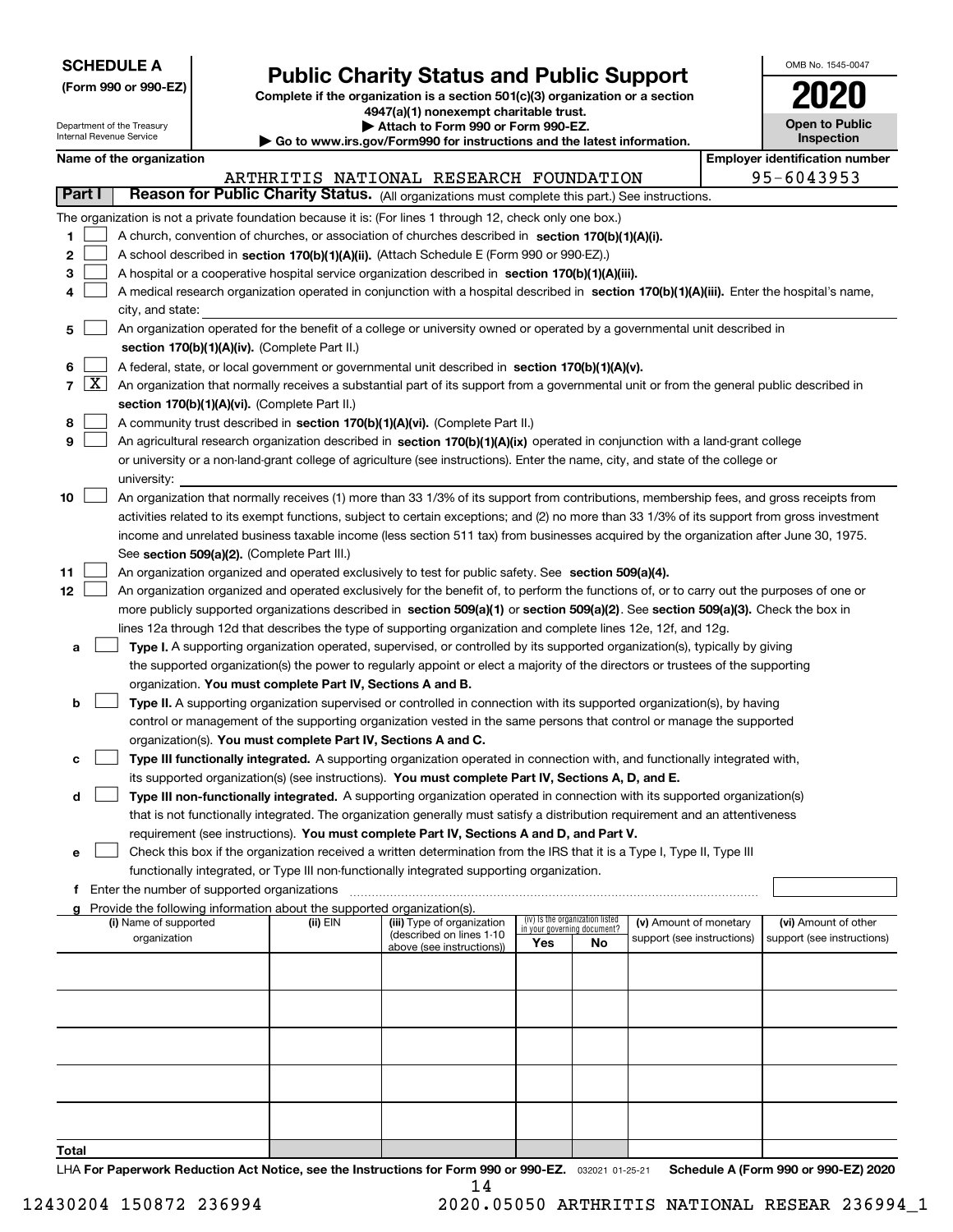#### 95-6043953 Page 2 Schedule A (Form 990 or 990-EZ) 2020  $\,$ ARTHRITIS  $\,$  NATIONAL RESEARCH <code>FOUNDATION 95-6043953</code> <code>Page</code> **Part II Support Schedule for Organizations Described in Sections 170(b)(1)(A)(iv) and 170(b)(1)(A)(vi)**

(Complete only if you checked the box on line 5, 7, or 8 of Part I or if the organization failed to qualify under Part III. If the organization fails to qualify under the tests listed below, please complete Part III.)

| <b>Section A. Public Support</b>                                                                                                                                                                                       |          |                     |            |            |          |                        |  |  |  |  |  |
|------------------------------------------------------------------------------------------------------------------------------------------------------------------------------------------------------------------------|----------|---------------------|------------|------------|----------|------------------------|--|--|--|--|--|
| Calendar year (or fiscal year beginning in) $\blacktriangleright$                                                                                                                                                      | (a) 2016 | (b) 2017            | $(c)$ 2018 | $(d)$ 2019 | (e) 2020 | (f) Total              |  |  |  |  |  |
| 1 Gifts, grants, contributions, and<br>membership fees received. (Do not                                                                                                                                               |          |                     |            |            |          |                        |  |  |  |  |  |
| include any "unusual grants.")                                                                                                                                                                                         | 829,799. | 2564271.            | 1391531.   | 1798518.   | 1268973. | 7853092.               |  |  |  |  |  |
| 2 Tax revenues levied for the organ-<br>ization's benefit and either paid to<br>or expended on its behalf                                                                                                              |          |                     |            |            |          |                        |  |  |  |  |  |
| 3 The value of services or facilities                                                                                                                                                                                  |          |                     |            |            |          |                        |  |  |  |  |  |
| furnished by a governmental unit to<br>the organization without charge                                                                                                                                                 |          |                     |            |            |          |                        |  |  |  |  |  |
| 4 Total. Add lines 1 through 3                                                                                                                                                                                         | 829,799. | 2564271.            | 1391531.   | 1798518.   | 1268973. | 7853092.               |  |  |  |  |  |
| 5 The portion of total contributions                                                                                                                                                                                   |          |                     |            |            |          |                        |  |  |  |  |  |
| by each person (other than a                                                                                                                                                                                           |          |                     |            |            |          |                        |  |  |  |  |  |
| governmental unit or publicly                                                                                                                                                                                          |          |                     |            |            |          |                        |  |  |  |  |  |
| supported organization) included                                                                                                                                                                                       |          |                     |            |            |          |                        |  |  |  |  |  |
| on line 1 that exceeds 2% of the                                                                                                                                                                                       |          |                     |            |            |          |                        |  |  |  |  |  |
| amount shown on line 11,                                                                                                                                                                                               |          |                     |            |            |          |                        |  |  |  |  |  |
| column (f)                                                                                                                                                                                                             |          |                     |            |            |          | 1854986.               |  |  |  |  |  |
| 6 Public support. Subtract line 5 from line 4.                                                                                                                                                                         |          |                     |            |            |          | $\overline{5998106}$ . |  |  |  |  |  |
| <b>Section B. Total Support</b>                                                                                                                                                                                        |          |                     |            |            |          |                        |  |  |  |  |  |
| Calendar year (or fiscal year beginning in) $\blacktriangleright$                                                                                                                                                      | (a) 2016 | (b) 2017            | $(c)$ 2018 | $(d)$ 2019 | (e) 2020 | (f) Total              |  |  |  |  |  |
| <b>7</b> Amounts from line 4                                                                                                                                                                                           | 829,799. | 2564271.            | 1391531.   | 1798518.   | 1268973. | 7853092.               |  |  |  |  |  |
| 8 Gross income from interest,                                                                                                                                                                                          |          |                     |            |            |          |                        |  |  |  |  |  |
| dividends, payments received on                                                                                                                                                                                        |          |                     |            |            |          |                        |  |  |  |  |  |
| securities loans, rents, royalties,                                                                                                                                                                                    |          |                     |            |            |          |                        |  |  |  |  |  |
| and income from similar sources                                                                                                                                                                                        |          | $171,807.$ 161,308. | 180,088.   | 179,356.   | 147,002. | 839,561.               |  |  |  |  |  |
|                                                                                                                                                                                                                        |          |                     |            |            |          |                        |  |  |  |  |  |
| 9 Net income from unrelated business<br>activities, whether or not the                                                                                                                                                 |          |                     |            |            |          |                        |  |  |  |  |  |
| business is regularly carried on                                                                                                                                                                                       |          |                     |            |            |          |                        |  |  |  |  |  |
| <b>10</b> Other income. Do not include gain                                                                                                                                                                            |          |                     |            |            |          |                        |  |  |  |  |  |
| or loss from the sale of capital                                                                                                                                                                                       |          |                     |            |            |          |                        |  |  |  |  |  |
| assets (Explain in Part VI.) <b>Constant</b>                                                                                                                                                                           |          |                     |            | 857.       | 42,704.  | 43,561.                |  |  |  |  |  |
| <b>11 Total support.</b> Add lines 7 through 10                                                                                                                                                                        |          |                     |            |            |          | 8736214.               |  |  |  |  |  |
| 12 Gross receipts from related activities, etc. (see instructions)                                                                                                                                                     |          |                     |            |            | 12       |                        |  |  |  |  |  |
| 13 First 5 years. If the Form 990 is for the organization's first, second, third, fourth, or fifth tax year as a section 501(c)(3)                                                                                     |          |                     |            |            |          |                        |  |  |  |  |  |
| organization, check this box and stop here                                                                                                                                                                             |          |                     |            |            |          |                        |  |  |  |  |  |
| <b>Section C. Computation of Public Support Percentage</b>                                                                                                                                                             |          |                     |            |            |          |                        |  |  |  |  |  |
|                                                                                                                                                                                                                        |          |                     |            |            | 14       | 68.66<br>$\frac{9}{6}$ |  |  |  |  |  |
|                                                                                                                                                                                                                        |          |                     |            |            | 15       | 73.74<br>%             |  |  |  |  |  |
|                                                                                                                                                                                                                        |          |                     |            |            |          |                        |  |  |  |  |  |
| 16a 33 1/3% support test - 2020. If the organization did not check the box on line 13, and line 14 is 33 1/3% or more, check this box and<br>$\blacktriangleright$ $\boxed{\text{X}}$                                  |          |                     |            |            |          |                        |  |  |  |  |  |
| stop here. The organization qualifies as a publicly supported organization<br>b 33 1/3% support test - 2019. If the organization did not check a box on line 13 or 16a, and line 15 is 33 1/3% or more, check this box |          |                     |            |            |          |                        |  |  |  |  |  |
| and stop here. The organization qualifies as a publicly supported organization                                                                                                                                         |          |                     |            |            |          |                        |  |  |  |  |  |
| 17a 10% -facts-and-circumstances test - 2020. If the organization did not check a box on line 13, 16a, or 16b, and line 14 is 10% or more,                                                                             |          |                     |            |            |          |                        |  |  |  |  |  |
| and if the organization meets the facts-and-circumstances test, check this box and stop here. Explain in Part VI how the organization                                                                                  |          |                     |            |            |          |                        |  |  |  |  |  |
| meets the facts-and-circumstances test. The organization qualifies as a publicly supported organization                                                                                                                |          |                     |            |            |          |                        |  |  |  |  |  |
| <b>b 10% -facts-and-circumstances test - 2019.</b> If the organization did not check a box on line 13, 16a, 16b, or 17a, and line 15 is 10% or                                                                         |          |                     |            |            |          |                        |  |  |  |  |  |
| more, and if the organization meets the facts-and-circumstances test, check this box and stop here. Explain in Part VI how the                                                                                         |          |                     |            |            |          |                        |  |  |  |  |  |
| organization meets the facts-and-circumstances test. The organization qualifies as a publicly supported organization                                                                                                   |          |                     |            |            |          |                        |  |  |  |  |  |
|                                                                                                                                                                                                                        |          |                     |            |            |          |                        |  |  |  |  |  |
| 18 Private foundation. If the organization did not check a box on line 13, 16a, 16b, 17a, or 17b, check this box and see instructions<br>Schedule A (Form 990 or 990-EZ) 2020                                          |          |                     |            |            |          |                        |  |  |  |  |  |

032022 01-25-21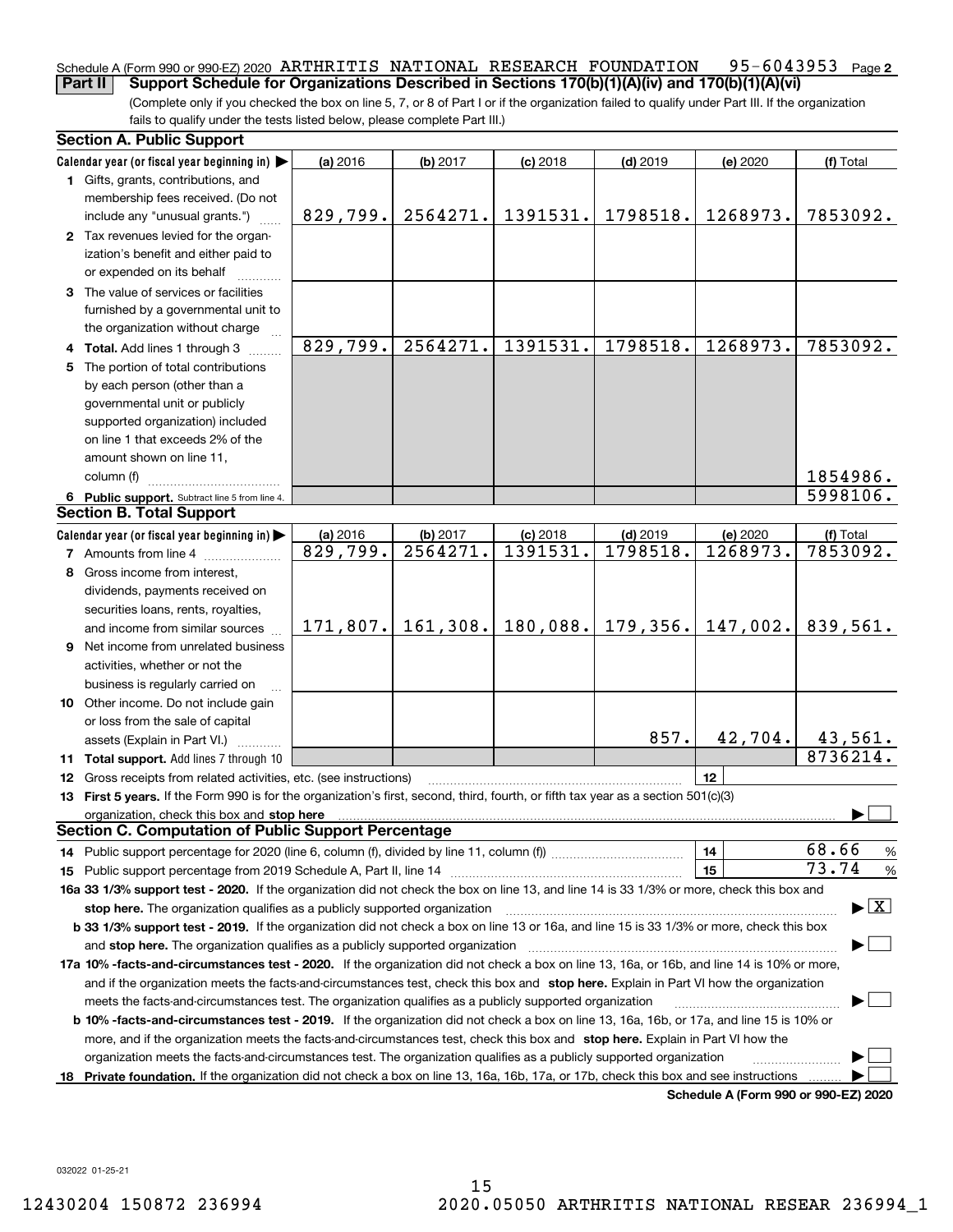## Schedule A (Form 990 or 990-EZ) 2020  $\,$ ARTHRITIS  $\,$  NATIONAL  $\,$  RESEARCH  $\,$  FOUNDATION  $\,$   $\,$  95–6043953  $\,$  Page 3 **Part III Support Schedule for Organizations Described in Section 509(a)(2)**

(Complete only if you checked the box on line 10 of Part I or if the organization failed to qualify under Part II. If the organization fails to qualify under the tests listed below, please complete Part II.)

|    | <b>Section A. Public Support</b>                                                                                                                                                         |          |          |            |            |          |                                      |
|----|------------------------------------------------------------------------------------------------------------------------------------------------------------------------------------------|----------|----------|------------|------------|----------|--------------------------------------|
|    | Calendar year (or fiscal year beginning in) $\blacktriangleright$                                                                                                                        | (a) 2016 | (b) 2017 | $(c)$ 2018 | $(d)$ 2019 | (e) 2020 | (f) Total                            |
|    | 1 Gifts, grants, contributions, and                                                                                                                                                      |          |          |            |            |          |                                      |
|    | membership fees received. (Do not                                                                                                                                                        |          |          |            |            |          |                                      |
|    | include any "unusual grants.")                                                                                                                                                           |          |          |            |            |          |                                      |
|    | 2 Gross receipts from admissions,<br>merchandise sold or services per-<br>formed, or facilities furnished in<br>any activity that is related to the<br>organization's tax-exempt purpose |          |          |            |            |          |                                      |
|    | 3 Gross receipts from activities that<br>are not an unrelated trade or bus-                                                                                                              |          |          |            |            |          |                                      |
|    | iness under section 513                                                                                                                                                                  |          |          |            |            |          |                                      |
|    | 4 Tax revenues levied for the organ-<br>ization's benefit and either paid to                                                                                                             |          |          |            |            |          |                                      |
|    | or expended on its behalf<br>.                                                                                                                                                           |          |          |            |            |          |                                      |
|    | 5 The value of services or facilities<br>furnished by a governmental unit to<br>the organization without charge                                                                          |          |          |            |            |          |                                      |
|    | <b>6 Total.</b> Add lines 1 through 5                                                                                                                                                    |          |          |            |            |          |                                      |
|    | 7a Amounts included on lines 1, 2, and<br>3 received from disqualified persons                                                                                                           |          |          |            |            |          |                                      |
|    | <b>b</b> Amounts included on lines 2 and 3 received<br>from other than disqualified persons that<br>exceed the greater of \$5,000 or 1% of the<br>amount on line 13 for the year         |          |          |            |            |          |                                      |
|    | c Add lines 7a and 7b                                                                                                                                                                    |          |          |            |            |          |                                      |
|    | 8 Public support. (Subtract line 7c from line 6.)                                                                                                                                        |          |          |            |            |          |                                      |
|    | <b>Section B. Total Support</b>                                                                                                                                                          |          |          |            |            |          |                                      |
|    | Calendar year (or fiscal year beginning in) $\blacktriangleright$                                                                                                                        | (a) 2016 | (b) 2017 | $(c)$ 2018 | $(d)$ 2019 | (e) 2020 | (f) Total                            |
|    | 9 Amounts from line 6                                                                                                                                                                    |          |          |            |            |          |                                      |
|    | 10a Gross income from interest,<br>dividends, payments received on<br>securities loans, rents, royalties,<br>and income from similar sources                                             |          |          |            |            |          |                                      |
|    | <b>b</b> Unrelated business taxable income                                                                                                                                               |          |          |            |            |          |                                      |
|    | (less section 511 taxes) from businesses                                                                                                                                                 |          |          |            |            |          |                                      |
|    | acquired after June 30, 1975                                                                                                                                                             |          |          |            |            |          |                                      |
|    | c Add lines 10a and 10b<br>11 Net income from unrelated business<br>activities not included in line 10b,<br>whether or not the business is<br>regularly carried on                       |          |          |            |            |          |                                      |
|    | <b>12</b> Other income. Do not include gain<br>or loss from the sale of capital<br>assets (Explain in Part VI.)                                                                          |          |          |            |            |          |                                      |
|    | <b>13</b> Total support. (Add lines 9, 10c, 11, and 12.)                                                                                                                                 |          |          |            |            |          |                                      |
|    | 14 First 5 years. If the Form 990 is for the organization's first, second, third, fourth, or fifth tax year as a section 501(c)(3) organization,                                         |          |          |            |            |          |                                      |
|    | check this box and stop here measurements are constructed as the state of the state of the state and stop here                                                                           |          |          |            |            |          |                                      |
|    | <b>Section C. Computation of Public Support Percentage</b>                                                                                                                               |          |          |            |            |          |                                      |
|    | 15 Public support percentage for 2020 (line 8, column (f), divided by line 13, column (f))                                                                                               |          |          |            |            | 15       | %                                    |
|    | 16 Public support percentage from 2019 Schedule A, Part III, line 15                                                                                                                     |          |          |            |            | 16       | %                                    |
|    | <b>Section D. Computation of Investment Income Percentage</b>                                                                                                                            |          |          |            |            |          |                                      |
|    | 17 Investment income percentage for 2020 (line 10c, column (f), divided by line 13, column (f))                                                                                          |          |          |            |            | 17       | %                                    |
|    | <b>18</b> Investment income percentage from <b>2019</b> Schedule A, Part III, line 17                                                                                                    |          |          |            |            | 18       | %                                    |
|    | 19a 33 1/3% support tests - 2020. If the organization did not check the box on line 14, and line 15 is more than 33 1/3%, and line 17 is not                                             |          |          |            |            |          |                                      |
|    | more than 33 1/3%, check this box and stop here. The organization qualifies as a publicly supported organization                                                                         |          |          |            |            |          | ▶                                    |
|    | b 33 1/3% support tests - 2019. If the organization did not check a box on line 14 or line 19a, and line 16 is more than 33 1/3%, and                                                    |          |          |            |            |          |                                      |
|    | line 18 is not more than 33 1/3%, check this box and stop here. The organization qualifies as a publicly supported organization                                                          |          |          |            |            |          |                                      |
| 20 | Private foundation. If the organization did not check a box on line 14, 19a, or 19b, check this box and see instructions                                                                 |          |          |            |            |          |                                      |
|    | 032023 01-25-21                                                                                                                                                                          |          |          |            |            |          | Schedule A (Form 990 or 990-EZ) 2020 |

16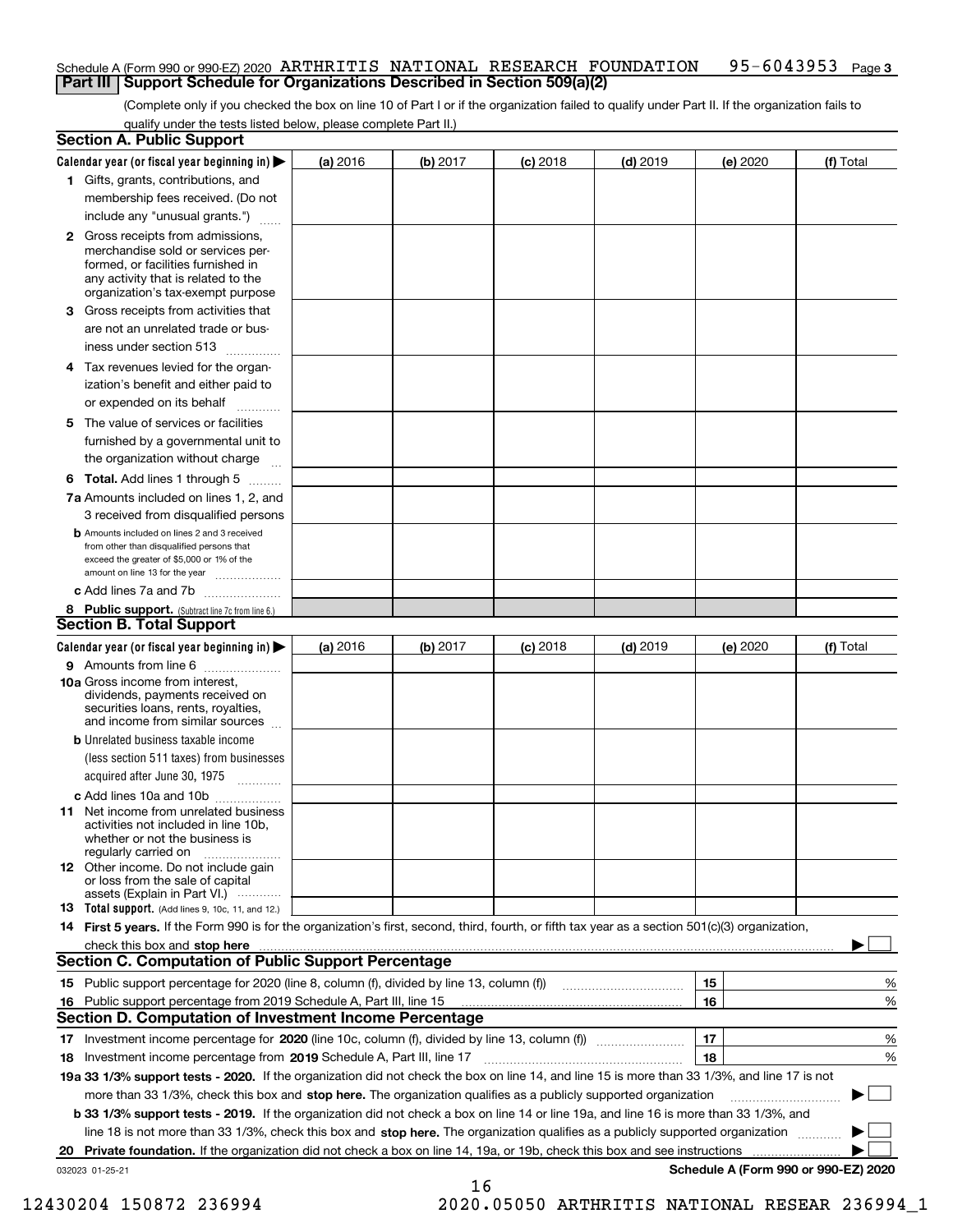#### $95 - 6043953$  Page 4 Schedule A (Form 990 or 990-EZ) 2020  $\,$ ARTHRITIS  $\,$  NATIONAL RESEARCH <code>FOUNDATION 95-6043953</code> <code>Page</code>

## **Part IV Supporting Organizations**

(Complete only if you checked a box in line 12 on Part I. If you checked box 12a, Part I, complete Sections A and B. If you checked box 12b, Part I, complete Sections A and C. If you checked box 12c, Part I, complete Sections A, D, and E. If you checked box 12d, Part I, complete Sections A and D, and complete Part V.)

## **Section A. All Supporting Organizations**

- **1** Are all of the organization's supported organizations listed by name in the organization's governing documents? If "No," describe in **Part VI** how the supported organizations are designated. If designated by *class or purpose, describe the designation. If historic and continuing relationship, explain.*
- **2** Did the organization have any supported organization that does not have an IRS determination of status under section 509(a)(1) or (2)? If "Yes," explain in Part VI how the organization determined that the supported *organization was described in section 509(a)(1) or (2).*
- **3a** Did the organization have a supported organization described in section 501(c)(4), (5), or (6)? If "Yes," answer *lines 3b and 3c below.*
- **b** Did the organization confirm that each supported organization qualified under section 501(c)(4), (5), or (6) and satisfied the public support tests under section 509(a)(2)? If "Yes," describe in **Part VI** when and how the *organization made the determination.*
- **c**Did the organization ensure that all support to such organizations was used exclusively for section 170(c)(2)(B) purposes? If "Yes," explain in **Part VI** what controls the organization put in place to ensure such use.
- **4a***If* Was any supported organization not organized in the United States ("foreign supported organization")? *"Yes," and if you checked box 12a or 12b in Part I, answer lines 4b and 4c below.*
- **b** Did the organization have ultimate control and discretion in deciding whether to make grants to the foreign supported organization? If "Yes," describe in **Part VI** how the organization had such control and discretion *despite being controlled or supervised by or in connection with its supported organizations.*
- **c** Did the organization support any foreign supported organization that does not have an IRS determination under sections 501(c)(3) and 509(a)(1) or (2)? If "Yes," explain in **Part VI** what controls the organization used *to ensure that all support to the foreign supported organization was used exclusively for section 170(c)(2)(B) purposes.*
- **5a** Did the organization add, substitute, or remove any supported organizations during the tax year? If "Yes," answer lines 5b and 5c below (if applicable). Also, provide detail in **Part VI,** including (i) the names and EIN *numbers of the supported organizations added, substituted, or removed; (ii) the reasons for each such action; (iii) the authority under the organization's organizing document authorizing such action; and (iv) how the action was accomplished (such as by amendment to the organizing document).*
- **b** Type I or Type II only. Was any added or substituted supported organization part of a class already designated in the organization's organizing document?
- **cSubstitutions only.**  Was the substitution the result of an event beyond the organization's control?
- **6** Did the organization provide support (whether in the form of grants or the provision of services or facilities) to **Part VI.** *If "Yes," provide detail in* support or benefit one or more of the filing organization's supported organizations? anyone other than (i) its supported organizations, (ii) individuals that are part of the charitable class benefited by one or more of its supported organizations, or (iii) other supporting organizations that also
- **7**Did the organization provide a grant, loan, compensation, or other similar payment to a substantial contributor *If "Yes," complete Part I of Schedule L (Form 990 or 990-EZ).* regard to a substantial contributor? (as defined in section 4958(c)(3)(C)), a family member of a substantial contributor, or a 35% controlled entity with
- **8** Did the organization make a loan to a disqualified person (as defined in section 4958) not described in line 7? *If "Yes," complete Part I of Schedule L (Form 990 or 990-EZ).*
- **9a** Was the organization controlled directly or indirectly at any time during the tax year by one or more in section 509(a)(1) or (2))? If "Yes," *provide detail in* <code>Part VI.</code> disqualified persons, as defined in section 4946 (other than foundation managers and organizations described
- **b** Did one or more disqualified persons (as defined in line 9a) hold a controlling interest in any entity in which the supporting organization had an interest? If "Yes," provide detail in P**art VI**.
- **c**Did a disqualified person (as defined in line 9a) have an ownership interest in, or derive any personal benefit from, assets in which the supporting organization also had an interest? If "Yes," provide detail in P**art VI.**
- **10a** Was the organization subject to the excess business holdings rules of section 4943 because of section supporting organizations)? If "Yes," answer line 10b below. 4943(f) (regarding certain Type II supporting organizations, and all Type III non-functionally integrated
- **b** Did the organization have any excess business holdings in the tax year? (Use Schedule C, Form 4720, to *determine whether the organization had excess business holdings.)*

17

032024 01-25-21

**3a3b3c4a4b4c5a 5b5c6789a 9b9c10a**

**YesNo**

**1**

**2**

**Schedule A (Form 990 or 990-EZ) 2020**

**10b**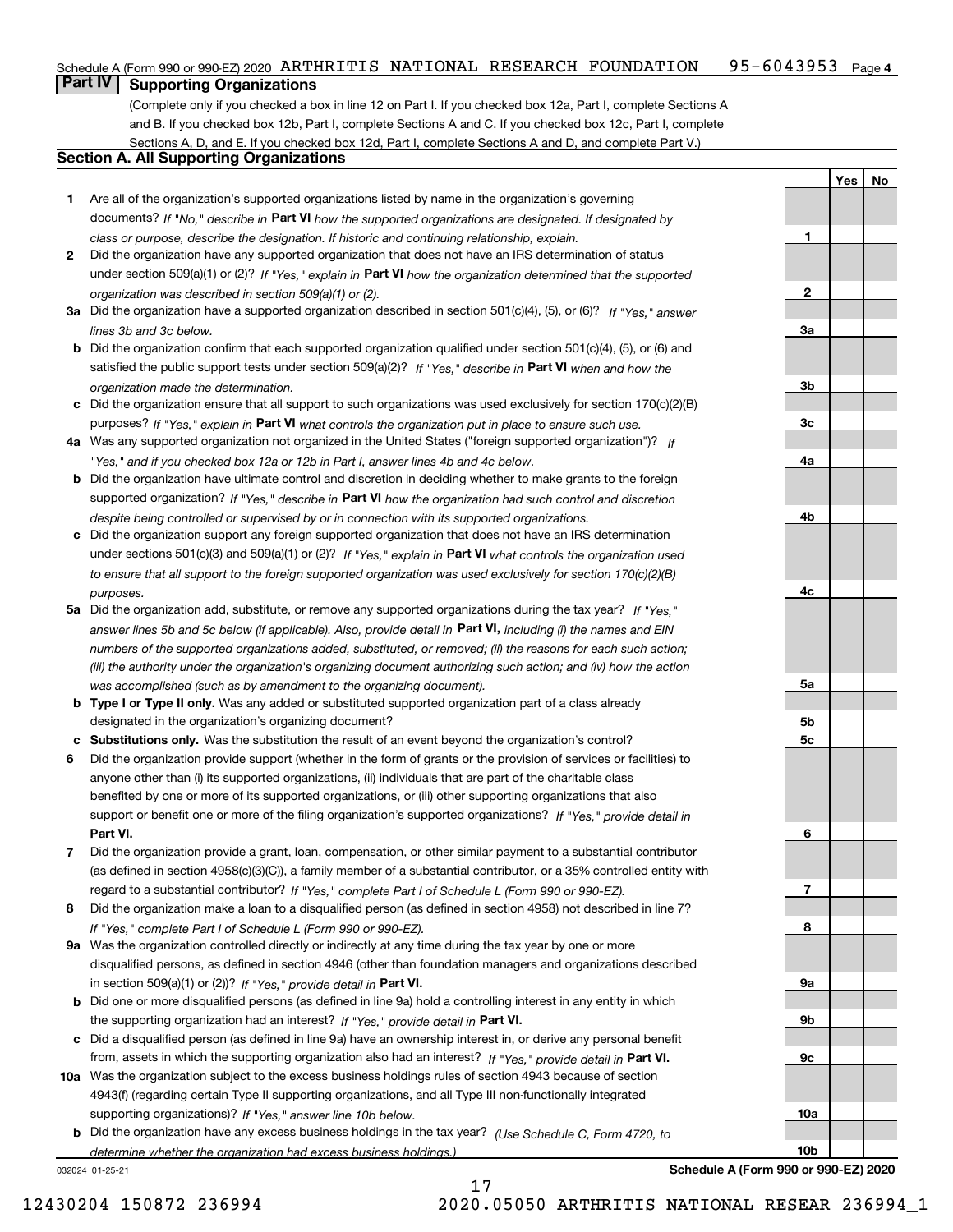#### 95-6043953 Page 5 Schedule A (Form 990 or 990-EZ) 2020  $\,$ ARTHRITIS  $\,$  NATIONAL RESEARCH <code>FOUNDATION 95-6043953</code> <code>Page</code> **Part IV Supporting Organizations** *(continued)*

|    |                                                                                                                                                                                                                                                                                                                                                                                                                                                                                                                                                                                                                                                      |     | Yes   | No. |
|----|------------------------------------------------------------------------------------------------------------------------------------------------------------------------------------------------------------------------------------------------------------------------------------------------------------------------------------------------------------------------------------------------------------------------------------------------------------------------------------------------------------------------------------------------------------------------------------------------------------------------------------------------------|-----|-------|-----|
| 11 | Has the organization accepted a gift or contribution from any of the following persons?                                                                                                                                                                                                                                                                                                                                                                                                                                                                                                                                                              |     |       |     |
|    | a A person who directly or indirectly controls, either alone or together with persons described in lines 11b and                                                                                                                                                                                                                                                                                                                                                                                                                                                                                                                                     |     |       |     |
|    | 11c below, the governing body of a supported organization?                                                                                                                                                                                                                                                                                                                                                                                                                                                                                                                                                                                           | 11a |       |     |
|    | <b>b</b> A family member of a person described in line 11a above?                                                                                                                                                                                                                                                                                                                                                                                                                                                                                                                                                                                    | 11b |       |     |
|    | c A 35% controlled entity of a person described in line 11a or 11b above? If "Yes" to line 11a, 11b, or 11c, provide                                                                                                                                                                                                                                                                                                                                                                                                                                                                                                                                 |     |       |     |
|    | detail in Part VI.                                                                                                                                                                                                                                                                                                                                                                                                                                                                                                                                                                                                                                   | 11c |       |     |
|    | <b>Section B. Type I Supporting Organizations</b>                                                                                                                                                                                                                                                                                                                                                                                                                                                                                                                                                                                                    |     |       |     |
|    |                                                                                                                                                                                                                                                                                                                                                                                                                                                                                                                                                                                                                                                      |     | Yes I | No  |
|    | Did the governing body, members of the governing body, officers acting in their official capacity, or membership of one or<br>more supported organizations have the power to regularly appoint or elect at least a majority of the organization's officers,<br>directors, or trustees at all times during the tax year? If "No." describe in Part VI how the supported organization(s)<br>effectively operated, supervised, or controlled the organization's activities. If the organization had more than one supported<br>organization, describe how the powers to appoint and/or remove officers, directors, or trustees were allocated among the |     |       |     |

**2** Did the organization operate for the benefit of any supported organization other than the supported *supported organizations and what conditions or restrictions, if any, applied to such powers during the tax year. If "Yes," explain in* organization(s) that operated, supervised, or controlled the supporting organization?

**Part VI**  *how providing such benefit carried out the purposes of the supported organization(s) that operated,*

| supervised, or controlled the supporting organization. |     |
|--------------------------------------------------------|-----|
| <b>Section C. Type II Supporting Organizations</b>     |     |
|                                                        | Yes |

**1**or trustees of each of the organization's supported organization(s)? If "No," describe in **Part VI** how control *or management of the supporting organization was vested in the same persons that controlled or managed the supported organization(s).* Were a majority of the organization's directors or trustees during the tax year also a majority of the directors

|  |  | Section D. All Type III Supporting Organizations |  |
|--|--|--------------------------------------------------|--|
|  |  |                                                  |  |

|                |                                                                                                                        |   | Yes l | No |
|----------------|------------------------------------------------------------------------------------------------------------------------|---|-------|----|
|                | Did the organization provide to each of its supported organizations, by the last day of the fifth month of the         |   |       |    |
|                | organization's tax year, (i) a written notice describing the type and amount of support provided during the prior tax  |   |       |    |
|                | year, (ii) a copy of the Form 990 that was most recently filed as of the date of notification, and (iii) copies of the |   |       |    |
|                | organization's governing documents in effect on the date of notification, to the extent not previously provided?       |   |       |    |
| $\overline{2}$ | Were any of the organization's officers, directors, or trustees either (i) appointed or elected by the supported       |   |       |    |
|                | organization(s) or (ii) serving on the governing body of a supported organization? If "No," explain in Part VI how     |   |       |    |
|                | the organization maintained a close and continuous working relationship with the supported organization(s).            | 2 |       |    |
| 3              | By reason of the relationship described in line 2, above, did the organization's supported organizations have a        |   |       |    |
|                | significant voice in the organization's investment policies and in directing the use of the organization's             |   |       |    |
|                | income or assets at all times during the tax year? If "Yes," describe in Part VI the role the organization's           |   |       |    |
|                | supported organizations played in this regard.                                                                         | з |       |    |

# *supported organizations played in this regard.* **Section E. Type III Functionally Integrated Supporting Organizations**

- **1**Check the box next to the method that the organization used to satisfy the Integral Part Test during the year (see instructions).
- **alinupy** The organization satisfied the Activities Test. Complete line 2 below.
- **b**The organization is the parent of each of its supported organizations. *Complete* line 3 *below.*  $\mathcal{L}^{\text{max}}$

|  |  | c $\Box$ The organization supported a governmental entity. Describe in Part VI how you supported a governmental entity (see instructions). |  |
|--|--|--------------------------------------------------------------------------------------------------------------------------------------------|--|
|--|--|--------------------------------------------------------------------------------------------------------------------------------------------|--|

18

- **2Answer lines 2a and 2b below. Yes No** Activities Test.
- **a** Did substantially all of the organization's activities during the tax year directly further the exempt purposes of the supported organization(s) to which the organization was responsive? If "Yes," then in **Part VI identify those supported organizations and explain**  *how these activities directly furthered their exempt purposes, how the organization was responsive to those supported organizations, and how the organization determined that these activities constituted substantially all of its activities.*
- **b** Did the activities described in line 2a, above, constitute activities that, but for the organization's involvement, **Part VI**  *the reasons for the organization's position that its supported organization(s) would have engaged in* one or more of the organization's supported organization(s) would have been engaged in? If "Yes," e*xplain in these activities but for the organization's involvement.*
- **3** Parent of Supported Organizations. Answer lines 3a and 3b below.

**a** Did the organization have the power to regularly appoint or elect a majority of the officers, directors, or trustees of each of the supported organizations? If "Yes" or "No" provide details in **Part VI.** 

032025 01-25-21 **b** Did the organization exercise a substantial degree of direction over the policies, programs, and activities of each of its supported organizations? If "Yes," describe in Part VI the role played by the organization in this regard.

**Schedule A (Form 990 or 990-EZ) 2020**

**2a**

**2b**

**3a**

**3b**

**1**

**1**

**No**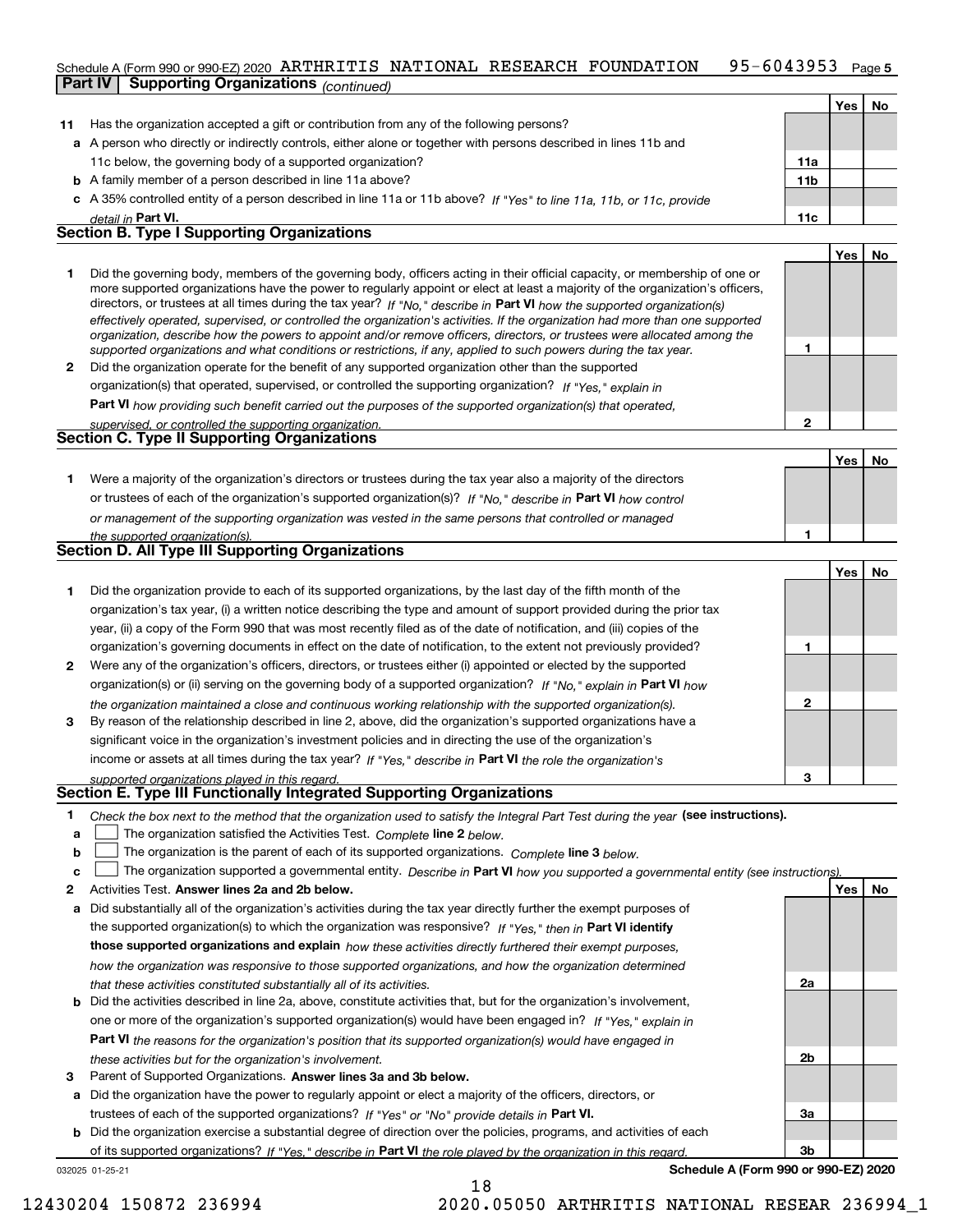| <b>Part V</b> |                                                                                                                                                |                         |                |                                |
|---------------|------------------------------------------------------------------------------------------------------------------------------------------------|-------------------------|----------------|--------------------------------|
|               | Type III Non-Functionally Integrated 509(a)(3) Supporting Organizations                                                                        |                         |                |                                |
| 1             | Check here if the organization satisfied the Integral Part Test as a qualifying trust on Nov. 20, 1970 (explain in Part VI). See instructions. |                         |                |                                |
|               | All other Type III non-functionally integrated supporting organizations must complete Sections A through E.                                    |                         |                |                                |
|               | Section A - Adjusted Net Income                                                                                                                |                         | (A) Prior Year | (B) Current Year<br>(optional) |
| 1             | Net short-term capital gain                                                                                                                    | 1.                      |                |                                |
| 2             | Recoveries of prior-year distributions                                                                                                         | $\overline{2}$          |                |                                |
| З             | Other gross income (see instructions)                                                                                                          | 3                       |                |                                |
| 4             | Add lines 1 through 3.                                                                                                                         | 4                       |                |                                |
| 5             | Depreciation and depletion                                                                                                                     | 5                       |                |                                |
| 6             | Portion of operating expenses paid or incurred for production or                                                                               |                         |                |                                |
|               | collection of gross income or for management, conservation, or                                                                                 |                         |                |                                |
|               | maintenance of property held for production of income (see instructions)                                                                       | 6                       |                |                                |
| 7             | Other expenses (see instructions)                                                                                                              | 7                       |                |                                |
| 8             | Adjusted Net Income (subtract lines 5, 6, and 7 from line 4)                                                                                   | 8                       |                |                                |
|               | <b>Section B - Minimum Asset Amount</b>                                                                                                        |                         | (A) Prior Year | (B) Current Year<br>(optional) |
| 1             | Aggregate fair market value of all non-exempt-use assets (see                                                                                  |                         |                |                                |
|               | instructions for short tax year or assets held for part of year):                                                                              |                         |                |                                |
|               | <b>a</b> Average monthly value of securities                                                                                                   | 1a                      |                |                                |
|               | <b>b</b> Average monthly cash balances                                                                                                         | 1b                      |                |                                |
|               | c Fair market value of other non-exempt-use assets                                                                                             | 1c                      |                |                                |
|               | <b>d</b> Total (add lines 1a, 1b, and 1c)                                                                                                      | 1d                      |                |                                |
|               | <b>e</b> Discount claimed for blockage or other factors                                                                                        |                         |                |                                |
|               | (explain in detail in Part VI):                                                                                                                |                         |                |                                |
| 2             | Acquisition indebtedness applicable to non-exempt-use assets                                                                                   | $\mathbf{2}$            |                |                                |
| 3             | Subtract line 2 from line 1d.                                                                                                                  | 3                       |                |                                |
| 4             | Cash deemed held for exempt use. Enter 0.015 of line 3 (for greater amount,                                                                    |                         |                |                                |
|               | see instructions).                                                                                                                             | 4                       |                |                                |
| 5             | Net value of non-exempt-use assets (subtract line 4 from line 3)                                                                               | 5                       |                |                                |
| 6             | Multiply line 5 by 0.035.                                                                                                                      | 6                       |                |                                |
| 7             | Recoveries of prior-year distributions                                                                                                         | $\overline{\mathbf{r}}$ |                |                                |
| 8             | Minimum Asset Amount (add line 7 to line 6)                                                                                                    | 8                       |                |                                |
|               | <b>Section C - Distributable Amount</b>                                                                                                        |                         |                | <b>Current Year</b>            |
|               | Adjusted net income for prior year (from Section A, line 8, column A)                                                                          | 1                       |                |                                |
| 2             | Enter 0.85 of line 1.                                                                                                                          | 2                       |                |                                |
| 3             | Minimum asset amount for prior year (from Section B, line 8, column A)                                                                         | 3                       |                |                                |
| 4             | Enter greater of line 2 or line 3.                                                                                                             | 4                       |                |                                |
|               | 5 Income tax imposed in prior year                                                                                                             | 5                       |                |                                |
| 6             | <b>Distributable Amount.</b> Subtract line 5 from line 4, unless subject to                                                                    |                         |                |                                |
|               | emergency temporary reduction (see instructions).                                                                                              | 6                       |                |                                |
| 7             | Check here if the current year is the organization's first as a non-functionally integrated Type III supporting organization (see              |                         |                |                                |

instructions).

**Schedule A (Form 990 or 990-EZ) 2020**

032026 01-25-21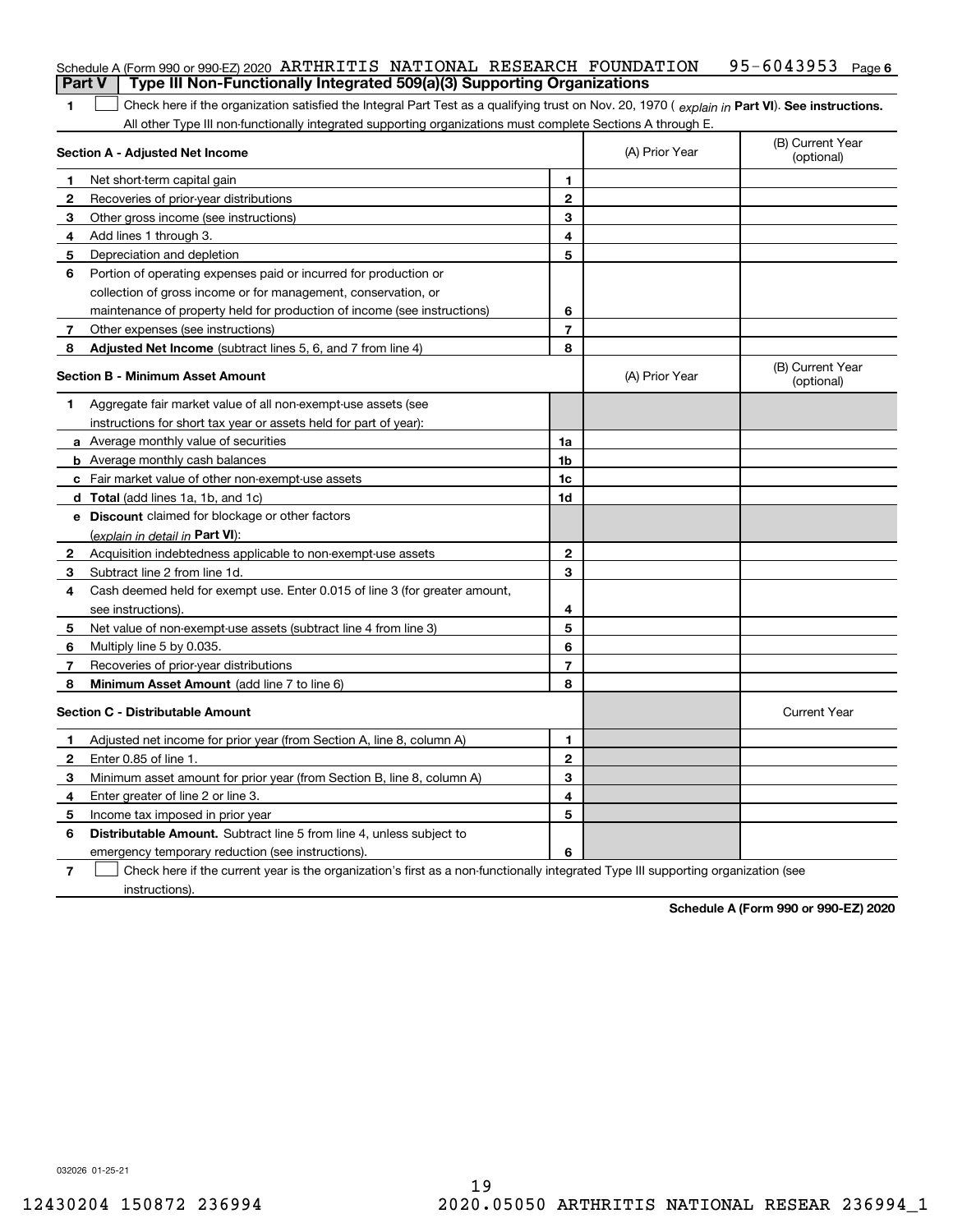## Schedule A (Form 990 or 990-EZ) 2020  $\,$ ARTHRITIS  $\,$  NATIONAL RESEARCH <code>FOUNDATION 95–6043953</code> Page  $7$

| Part V | Type III Non-Functionally Integrated 509(a)(3) Supporting Organizations                       |                                    | (continued)                                   |    |                                                  |
|--------|-----------------------------------------------------------------------------------------------|------------------------------------|-----------------------------------------------|----|--------------------------------------------------|
|        | <b>Section D - Distributions</b>                                                              |                                    |                                               |    | <b>Current Year</b>                              |
|        | Amounts paid to supported organizations to accomplish exempt purposes                         |                                    | 1                                             |    |                                                  |
| 2      | Amounts paid to perform activity that directly furthers exempt purposes of supported          |                                    |                                               |    |                                                  |
|        | organizations, in excess of income from activity                                              | $\mathbf{2}$                       |                                               |    |                                                  |
| 3      | Administrative expenses paid to accomplish exempt purposes of supported organizations         |                                    |                                               | 3  |                                                  |
| 4      | Amounts paid to acquire exempt-use assets                                                     |                                    |                                               | 4  |                                                  |
| 5      | Qualified set-aside amounts (prior IRS approval required - <i>provide details in</i> Part VI) |                                    |                                               | 5  |                                                  |
| 6      | Other distributions ( <i>describe in</i> Part VI). See instructions.                          |                                    |                                               | 6  |                                                  |
| 7      | Total annual distributions. Add lines 1 through 6.                                            |                                    |                                               | 7  |                                                  |
| 8      | Distributions to attentive supported organizations to which the organization is responsive    |                                    |                                               |    |                                                  |
|        | (provide details in Part VI). See instructions.                                               |                                    |                                               | 8  |                                                  |
| 9      | Distributable amount for 2020 from Section C, line 6                                          |                                    |                                               | 9  |                                                  |
| 10     | Line 8 amount divided by line 9 amount                                                        |                                    |                                               | 10 |                                                  |
|        | <b>Section E - Distribution Allocations</b> (see instructions)                                | (i)<br><b>Excess Distributions</b> | (ii)<br><b>Underdistributions</b><br>Pre-2020 |    | (iii)<br><b>Distributable</b><br>Amount for 2020 |
| 1      | Distributable amount for 2020 from Section C, line 6                                          |                                    |                                               |    |                                                  |
| 2      | Underdistributions, if any, for years prior to 2020 (reason-                                  |                                    |                                               |    |                                                  |
|        | able cause required - explain in Part VI). See instructions.                                  |                                    |                                               |    |                                                  |
| 3      | Excess distributions carryover, if any, to 2020                                               |                                    |                                               |    |                                                  |
|        | a From 2015                                                                                   |                                    |                                               |    |                                                  |
|        | $b$ From 2016                                                                                 |                                    |                                               |    |                                                  |
|        | $c$ From 2017                                                                                 |                                    |                                               |    |                                                  |
|        | <b>d</b> From 2018                                                                            |                                    |                                               |    |                                                  |
|        | e From 2019                                                                                   |                                    |                                               |    |                                                  |
|        | f Total of lines 3a through 3e                                                                |                                    |                                               |    |                                                  |
|        | g Applied to underdistributions of prior years                                                |                                    |                                               |    |                                                  |
|        | h Applied to 2020 distributable amount                                                        |                                    |                                               |    |                                                  |
|        | Carryover from 2015 not applied (see instructions)                                            |                                    |                                               |    |                                                  |
|        | Remainder. Subtract lines 3g, 3h, and 3i from line 3f.                                        |                                    |                                               |    |                                                  |
| 4      | Distributions for 2020 from Section D,                                                        |                                    |                                               |    |                                                  |
|        | line $7:$                                                                                     |                                    |                                               |    |                                                  |
|        | a Applied to underdistributions of prior years                                                |                                    |                                               |    |                                                  |
|        | <b>b</b> Applied to 2020 distributable amount                                                 |                                    |                                               |    |                                                  |
|        | c Remainder. Subtract lines 4a and 4b from line 4.                                            |                                    |                                               |    |                                                  |
| 5      | Remaining underdistributions for years prior to 2020, if                                      |                                    |                                               |    |                                                  |
|        | any. Subtract lines 3g and 4a from line 2. For result greater                                 |                                    |                                               |    |                                                  |
|        | than zero, explain in Part VI. See instructions.                                              |                                    |                                               |    |                                                  |
| 6      | Remaining underdistributions for 2020. Subtract lines 3h                                      |                                    |                                               |    |                                                  |
|        | and 4b from line 1. For result greater than zero, explain in                                  |                                    |                                               |    |                                                  |
|        | Part VI. See instructions.                                                                    |                                    |                                               |    |                                                  |
| 7      | Excess distributions carryover to 2021. Add lines 3j                                          |                                    |                                               |    |                                                  |
|        | and 4c.                                                                                       |                                    |                                               |    |                                                  |
| 8      | Breakdown of line 7:                                                                          |                                    |                                               |    |                                                  |
|        | a Excess from 2016                                                                            |                                    |                                               |    |                                                  |
|        | <b>b</b> Excess from 2017                                                                     |                                    |                                               |    |                                                  |
|        | c Excess from 2018                                                                            |                                    |                                               |    |                                                  |
|        | d Excess from 2019                                                                            |                                    |                                               |    |                                                  |
|        | e Excess from 2020                                                                            |                                    |                                               |    |                                                  |

**Schedule A (Form 990 or 990-EZ) 2020**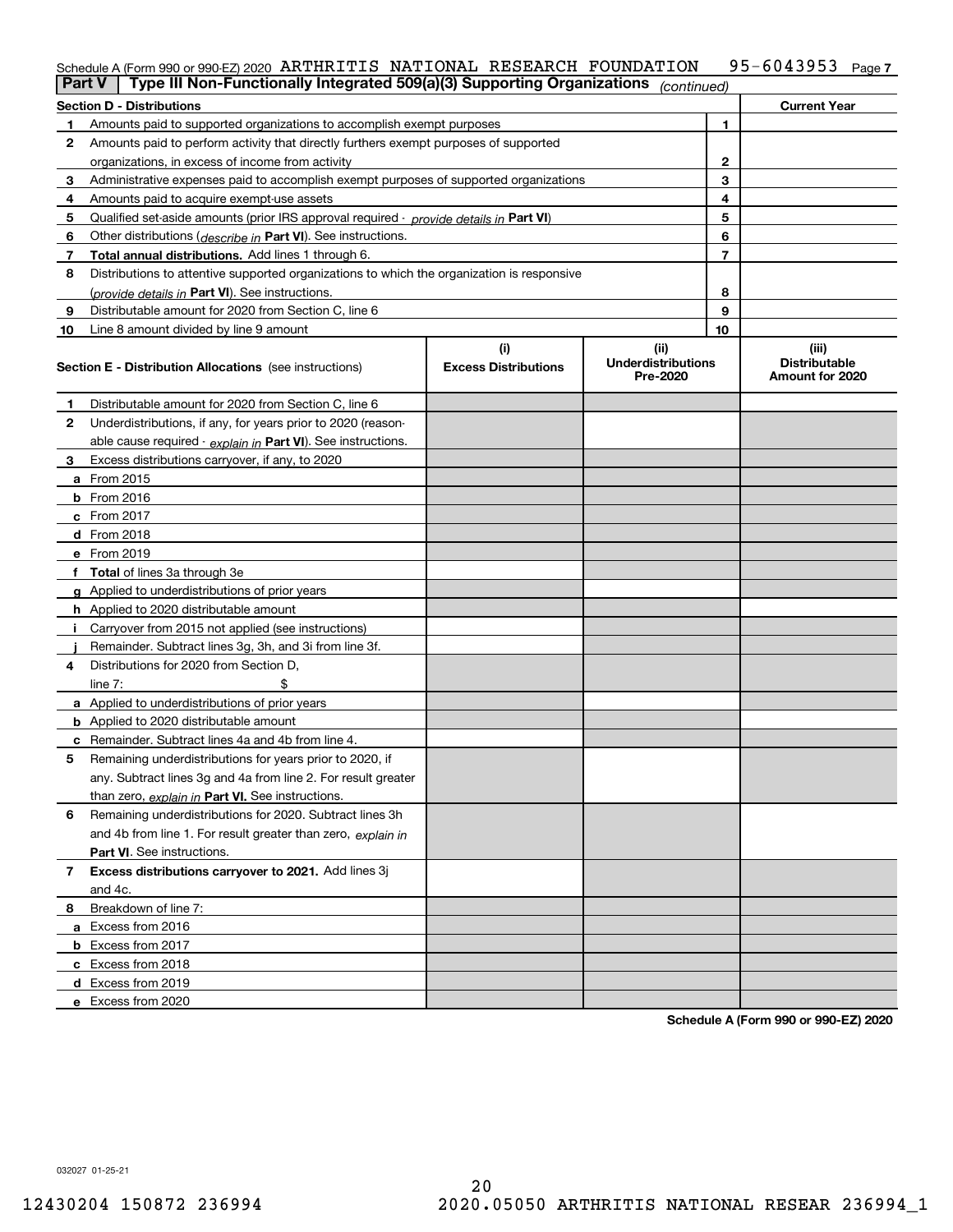| <b>Part VI</b>  | (See instructions.)  | Schedule A (Form 990 or 990-EZ) 2020 ARTHRITIS NATIONAL RESEARCH FOUNDATION<br>$95 - 6043953$ Page 8<br>Supplemental Information. Provide the explanations required by Part II, line 10; Part II, line 17a or 17b; Part III, line 12;<br>Part IV, Section A, lines 1, 2, 3b, 3c, 4b, 4c, 5a, 6, 9a, 9b, 9c, 11a, 11b, and 11c; Part IV, Section B, lines 1 and 2; Part IV, Section C,<br>line 1; Part IV, Section D, lines 2 and 3; Part IV, Section E, lines 1c, 2a, 2b, 3a, and 3b; Part V, line 1; Part V, Section B, line 1e; Part V,<br>Section D, lines 5, 6, and 8; and Part V, Section E, lines 2, 5, and 6. Also complete this part for any additional information. |
|-----------------|----------------------|------------------------------------------------------------------------------------------------------------------------------------------------------------------------------------------------------------------------------------------------------------------------------------------------------------------------------------------------------------------------------------------------------------------------------------------------------------------------------------------------------------------------------------------------------------------------------------------------------------------------------------------------------------------------------|
|                 |                      | SCHEDULE A, PART II, LINE 10, EXPLANATION FOR OTHER INCOME:                                                                                                                                                                                                                                                                                                                                                                                                                                                                                                                                                                                                                  |
|                 | MISCELLANEOUS INCOME |                                                                                                                                                                                                                                                                                                                                                                                                                                                                                                                                                                                                                                                                              |
|                 | 2019 AMOUNT: \$      | 857.<br><u> 1980 - Jan Barbara (j. 1980)</u>                                                                                                                                                                                                                                                                                                                                                                                                                                                                                                                                                                                                                                 |
|                 | 2020 AMOUNT: \$      | 42,704.                                                                                                                                                                                                                                                                                                                                                                                                                                                                                                                                                                                                                                                                      |
|                 |                      |                                                                                                                                                                                                                                                                                                                                                                                                                                                                                                                                                                                                                                                                              |
|                 |                      |                                                                                                                                                                                                                                                                                                                                                                                                                                                                                                                                                                                                                                                                              |
|                 |                      |                                                                                                                                                                                                                                                                                                                                                                                                                                                                                                                                                                                                                                                                              |
|                 |                      |                                                                                                                                                                                                                                                                                                                                                                                                                                                                                                                                                                                                                                                                              |
|                 |                      |                                                                                                                                                                                                                                                                                                                                                                                                                                                                                                                                                                                                                                                                              |
|                 |                      |                                                                                                                                                                                                                                                                                                                                                                                                                                                                                                                                                                                                                                                                              |
|                 |                      |                                                                                                                                                                                                                                                                                                                                                                                                                                                                                                                                                                                                                                                                              |
|                 |                      |                                                                                                                                                                                                                                                                                                                                                                                                                                                                                                                                                                                                                                                                              |
|                 |                      |                                                                                                                                                                                                                                                                                                                                                                                                                                                                                                                                                                                                                                                                              |
|                 |                      |                                                                                                                                                                                                                                                                                                                                                                                                                                                                                                                                                                                                                                                                              |
|                 |                      |                                                                                                                                                                                                                                                                                                                                                                                                                                                                                                                                                                                                                                                                              |
|                 |                      |                                                                                                                                                                                                                                                                                                                                                                                                                                                                                                                                                                                                                                                                              |
|                 |                      |                                                                                                                                                                                                                                                                                                                                                                                                                                                                                                                                                                                                                                                                              |
|                 |                      |                                                                                                                                                                                                                                                                                                                                                                                                                                                                                                                                                                                                                                                                              |
|                 |                      |                                                                                                                                                                                                                                                                                                                                                                                                                                                                                                                                                                                                                                                                              |
|                 |                      |                                                                                                                                                                                                                                                                                                                                                                                                                                                                                                                                                                                                                                                                              |
|                 |                      |                                                                                                                                                                                                                                                                                                                                                                                                                                                                                                                                                                                                                                                                              |
|                 |                      |                                                                                                                                                                                                                                                                                                                                                                                                                                                                                                                                                                                                                                                                              |
|                 |                      |                                                                                                                                                                                                                                                                                                                                                                                                                                                                                                                                                                                                                                                                              |
|                 |                      |                                                                                                                                                                                                                                                                                                                                                                                                                                                                                                                                                                                                                                                                              |
|                 |                      |                                                                                                                                                                                                                                                                                                                                                                                                                                                                                                                                                                                                                                                                              |
|                 |                      |                                                                                                                                                                                                                                                                                                                                                                                                                                                                                                                                                                                                                                                                              |
|                 |                      |                                                                                                                                                                                                                                                                                                                                                                                                                                                                                                                                                                                                                                                                              |
| 032028 01-25-21 |                      | Schedule A (Form 990 or 990-EZ) 2020<br>21                                                                                                                                                                                                                                                                                                                                                                                                                                                                                                                                                                                                                                   |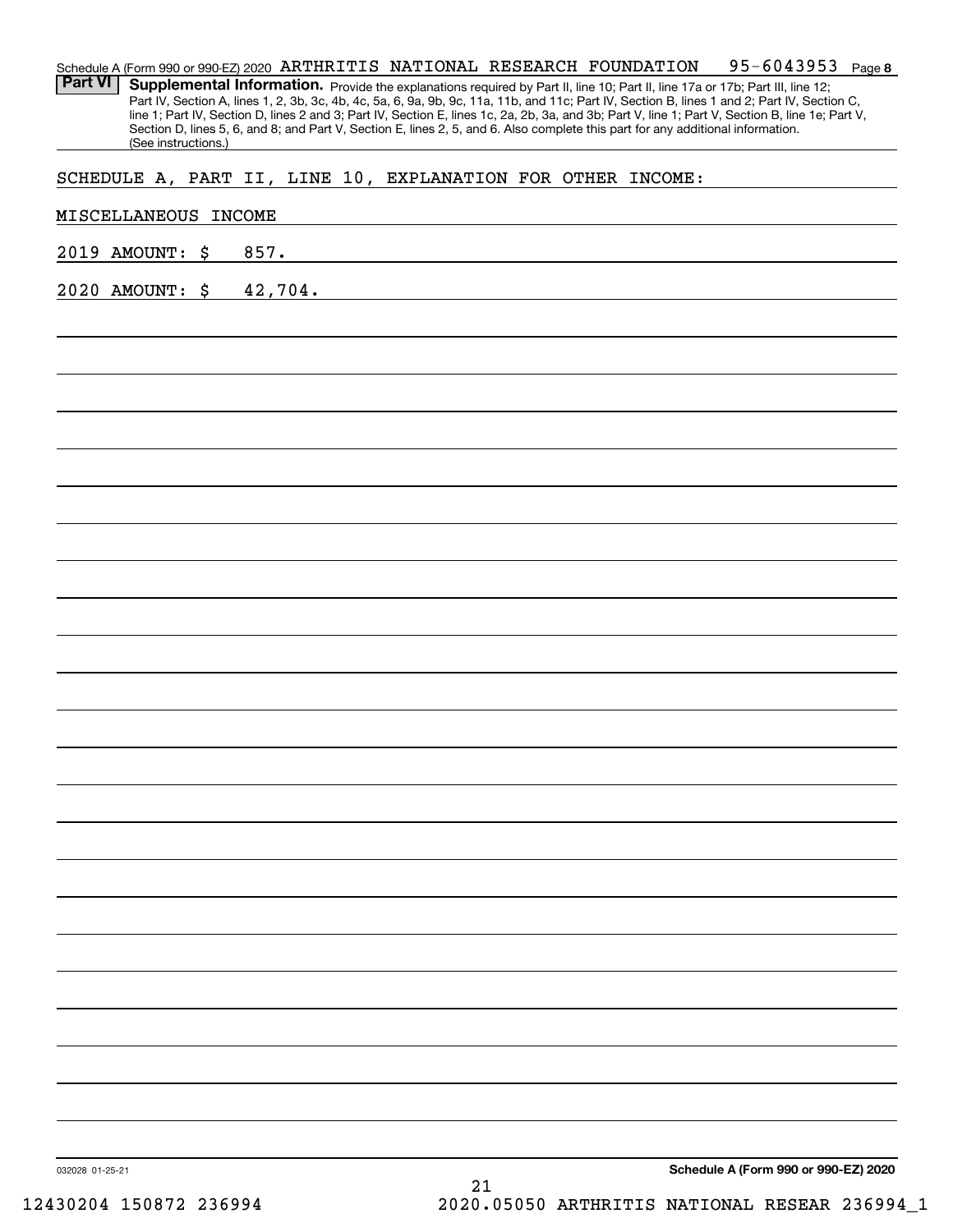Department of the Treasury Internal Revenue Service **(Form 990, 990-EZ, or 990-PF)**

# \*\* PUBLIC DISCLOSURE COPY \*\*

# **Schedule B Schedule of Contributors**

**| Attach to Form 990, Form 990-EZ, or Form 990-PF. | Go to www.irs.gov/Form990 for the latest information.** OMB No. 1545-0047

**2020**

**Employer identification number**

| 95-6043953 |  |  |  |  |  |
|------------|--|--|--|--|--|
|------------|--|--|--|--|--|

| Department of the Treasury      |
|---------------------------------|
| <b>Internal Revenue Service</b> |
| Name of the organization        |

**Organization type** (check one):

|  | ARTHRITIS NATIONAL RESEARCH FOUNDATION | 95-6043953 |
|--|----------------------------------------|------------|
|  |                                        |            |

| Filers of:         | Section:                                                                    |
|--------------------|-----------------------------------------------------------------------------|
| Form 990 or 990-FZ | $X$ 501(c)( 3) (enter number) organization                                  |
|                    | $4947(a)(1)$ nonexempt charitable trust not treated as a private foundation |
|                    | 527 political organization                                                  |
| Form 990-PF        | 501(c)(3) exempt private foundation                                         |
|                    | 4947(a)(1) nonexempt charitable trust treated as a private foundation       |
|                    | 501(c)(3) taxable private foundation                                        |

Check if your organization is covered by the **General Rule** or a **Special Rule. Note:**  Only a section 501(c)(7), (8), or (10) organization can check boxes for both the General Rule and a Special Rule. See instructions.

## **General Rule**

 $\mathcal{L}^{\text{max}}$ 

For an organization filing Form 990, 990-EZ, or 990-PF that received, during the year, contributions totaling \$5,000 or more (in money or property) from any one contributor. Complete Parts I and II. See instructions for determining a contributor's total contributions.

### **Special Rules**

any one contributor, during the year, total contributions of the greater of  $\,$  (1) \$5,000; or **(2)** 2% of the amount on (i) Form 990, Part VIII, line 1h;  $\boxed{\textbf{X}}$  For an organization described in section 501(c)(3) filing Form 990 or 990-EZ that met the 33 1/3% support test of the regulations under sections 509(a)(1) and 170(b)(1)(A)(vi), that checked Schedule A (Form 990 or 990-EZ), Part II, line 13, 16a, or 16b, and that received from or (ii) Form 990-EZ, line 1. Complete Parts I and II.

For an organization described in section 501(c)(7), (8), or (10) filing Form 990 or 990-EZ that received from any one contributor, during the year, total contributions of more than \$1,000 exclusively for religious, charitable, scientific, literary, or educational purposes, or for the prevention of cruelty to children or animals. Complete Parts I (entering "N/A" in column (b) instead of the contributor name and address), II, and III.  $\mathcal{L}^{\text{max}}$ 

purpose. Don't complete any of the parts unless the **General Rule** applies to this organization because it received *nonexclusively* year, contributions <sub>exclusively</sub> for religious, charitable, etc., purposes, but no such contributions totaled more than \$1,000. If this box is checked, enter here the total contributions that were received during the year for an  $\;$ exclusively religious, charitable, etc., For an organization described in section 501(c)(7), (8), or (10) filing Form 990 or 990-EZ that received from any one contributor, during the religious, charitable, etc., contributions totaling \$5,000 or more during the year ~~~~~~~~~~~~~~~ | \$  $\mathcal{L}^{\text{max}}$ 

**Caution:**  An organization that isn't covered by the General Rule and/or the Special Rules doesn't file Schedule B (Form 990, 990-EZ, or 990-PF),  **must** but it answer "No" on Part IV, line 2, of its Form 990; or check the box on line H of its Form 990-EZ or on its Form 990-PF, Part I, line 2, to certify that it doesn't meet the filing requirements of Schedule B (Form 990, 990-EZ, or 990-PF).

**For Paperwork Reduction Act Notice, see the instructions for Form 990, 990-EZ, or 990-PF. Schedule B (Form 990, 990-EZ, or 990-PF) (2020)** LHA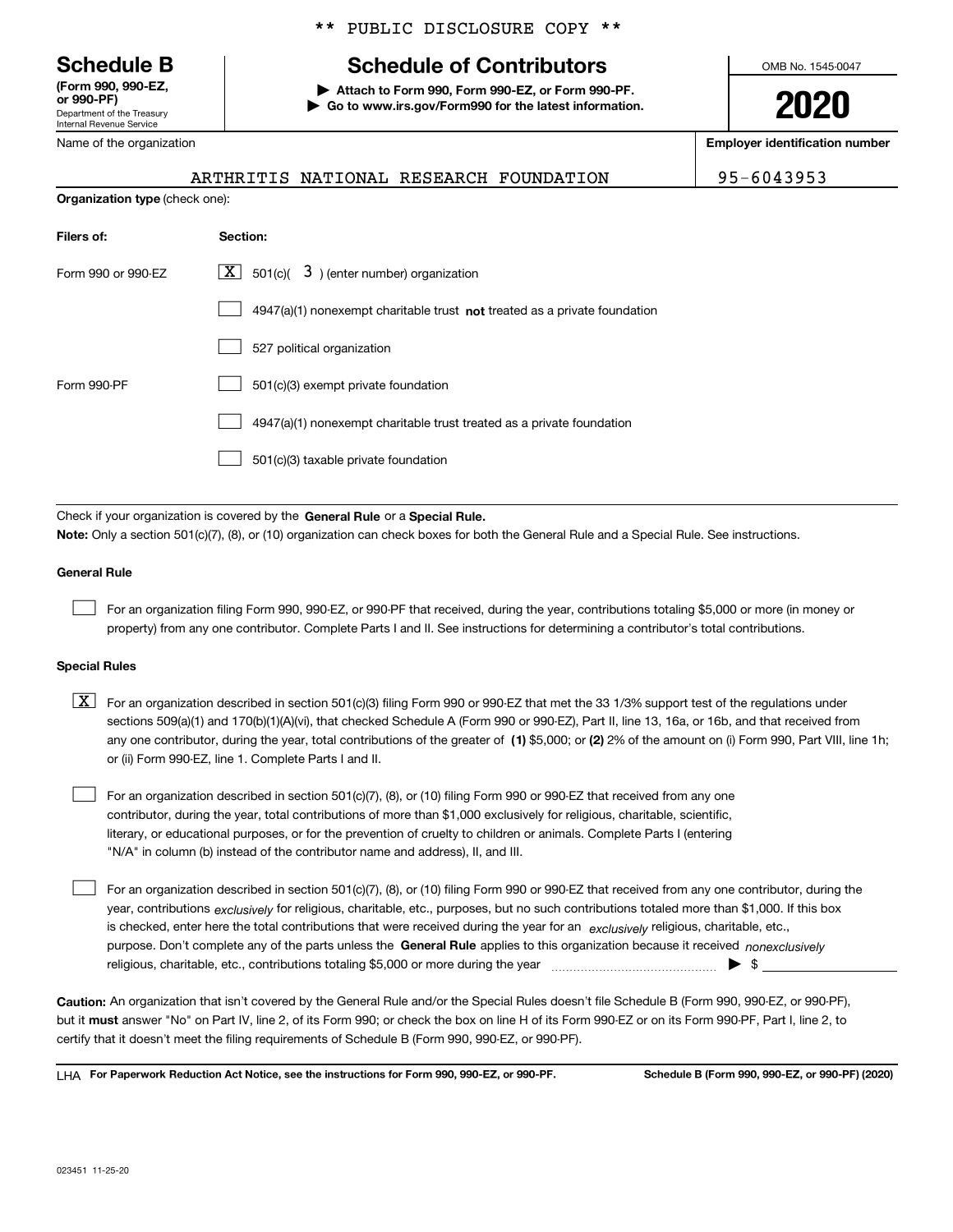Name of organization

## ARTHRITIS NATIONAL RESEARCH FOUNDATION **195-6043953**

**(a)No.(b)Name, address, and ZIP + 4 (c)Total contributions (d)Type of contribution PersonPayrollNoncash (a)No.(b)Name, address, and ZIP + 4 (c)Total contributions (d)Type of contribution PersonPayrollNoncash (a)No.(b)Name, address, and ZIP + 4 (c)Total contributions (d)Type of contribution PersonPayrollNoncash (a) No.(b) Name, address, and ZIP + 4 (c) Total contributions (d) Type of contribution PersonPayrollNoncash (a) No.(b) Name, address, and ZIP + 4 (c) Total contributions (d) Type of contribution PersonPayrollNoncash (a) No.(b)Name, address, and ZIP + 4 (c) Total contributions (d)Type of contribution PersonPayrollNoncash Contributors** (see instructions). Use duplicate copies of Part I if additional space is needed. \$(Complete Part II for noncash contributions.) \$(Complete Part II for noncash contributions.) \$(Complete Part II for noncash contributions.) \$(Complete Part II for noncash contributions.) \$(Complete Part II for noncash contributions.) \$(Complete Part II for noncash contributions.) Chedule B (Form 990, 990-EZ, or 990-PF) (2020)<br>Iame of organization<br>**2Part I 2Philippe Contributors** (see instructions). Use duplicate copies of Part I if additional space is needed.<br>2Part I **Contributors** (see instructi  $|X|$  $\mathcal{L}^{\text{max}}$  $\mathcal{L}^{\text{max}}$  $\boxed{\text{X}}$  $\mathcal{L}^{\text{max}}$  $\mathcal{L}^{\text{max}}$  $|X|$  $\mathcal{L}^{\text{max}}$  $\mathcal{L}^{\text{max}}$  $\boxed{\text{X}}$  $\mathcal{L}^{\text{max}}$  $\mathcal{L}^{\text{max}}$  $\boxed{\text{X}}$  $\mathcal{L}^{\text{max}}$  $\mathcal{L}^{\text{max}}$  $\boxed{\text{X}}$  $\mathcal{L}^{\text{max}}$  $\mathcal{L}^{\text{max}}$  $\begin{array}{c|c|c|c|c|c} 1 & \hspace{1.5cm} & \hspace{1.5cm} & \hspace{1.5cm} & \hspace{1.5cm} & \hspace{1.5cm} & \hspace{1.5cm} & \hspace{1.5cm} & \hspace{1.5cm} & \hspace{1.5cm} & \hspace{1.5cm} & \hspace{1.5cm} & \hspace{1.5cm} & \hspace{1.5cm} & \hspace{1.5cm} & \hspace{1.5cm} & \hspace{1.5cm} & \hspace{1.5cm} & \hspace{1.5cm} & \hspace{1.5cm} & \hspace{1.5cm} &$ 250,000.  $2$  | Person  $\overline{\text{X}}$ 100,000.  $\overline{3}$  | Person  $\overline{X}$ 47,990.  $4$  | Person  $\overline{\text{X}}$ 40,000.  $\sim$  5 | Person X 30,000.  $\sim$  6 | Person X 26,416.

023452 11-25-20 **Schedule B (Form 990, 990-EZ, or 990-PF) (2020)**

23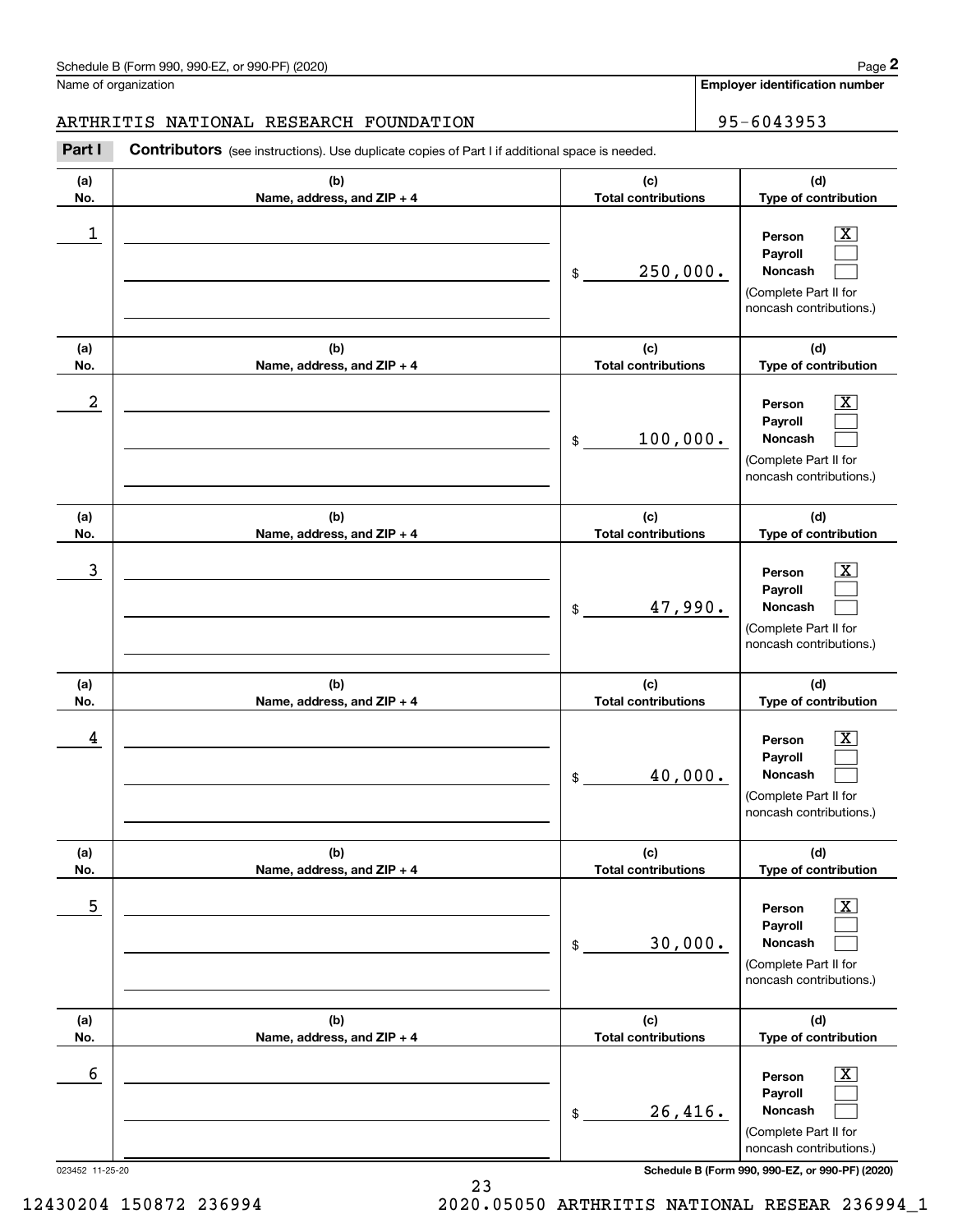Name of organization

**Employer identification number**

ARTHRITIS NATIONAL RESEARCH FOUNDATION | 95-6043953

**(a)No.fromPart I (c)FMV (or estimate) (b) Description of noncash property given (d) Date received (a)No.fromPart I (c) FMV (or estimate) (b) Description of noncash property given (d) Date received (a)No.fromPart I (c)FMV (or estimate) (b) Description of noncash property given (d) Date received (a) No.fromPart I (c) FMV (or estimate) (b)Description of noncash property given (d)Date received (a) No.fromPart I (c) FMV (or estimate) (b) Description of noncash property given (d) Date received (a) No.fromPart I (c)FMV (or estimate) (b)Description of noncash property given (d)Date received** Noncash Property (see instructions). Use duplicate copies of Part II if additional space is needed. (See instructions.) \$(See instructions.) \$(See instructions.) \$(See instructions.) \$(See instructions.) \$(See instructions.) \$Chedule B (Form 990, 990-EZ, or 990-PF) (2020)<br>Iame of organization<br>**3Part II Noncash Property** (see instructions). Use duplicate copies of Part II if additional space is needed.<br>**2Part II Noncash Property** (see instru

24

023453 11-25-20 **Schedule B (Form 990, 990-EZ, or 990-PF) (2020)**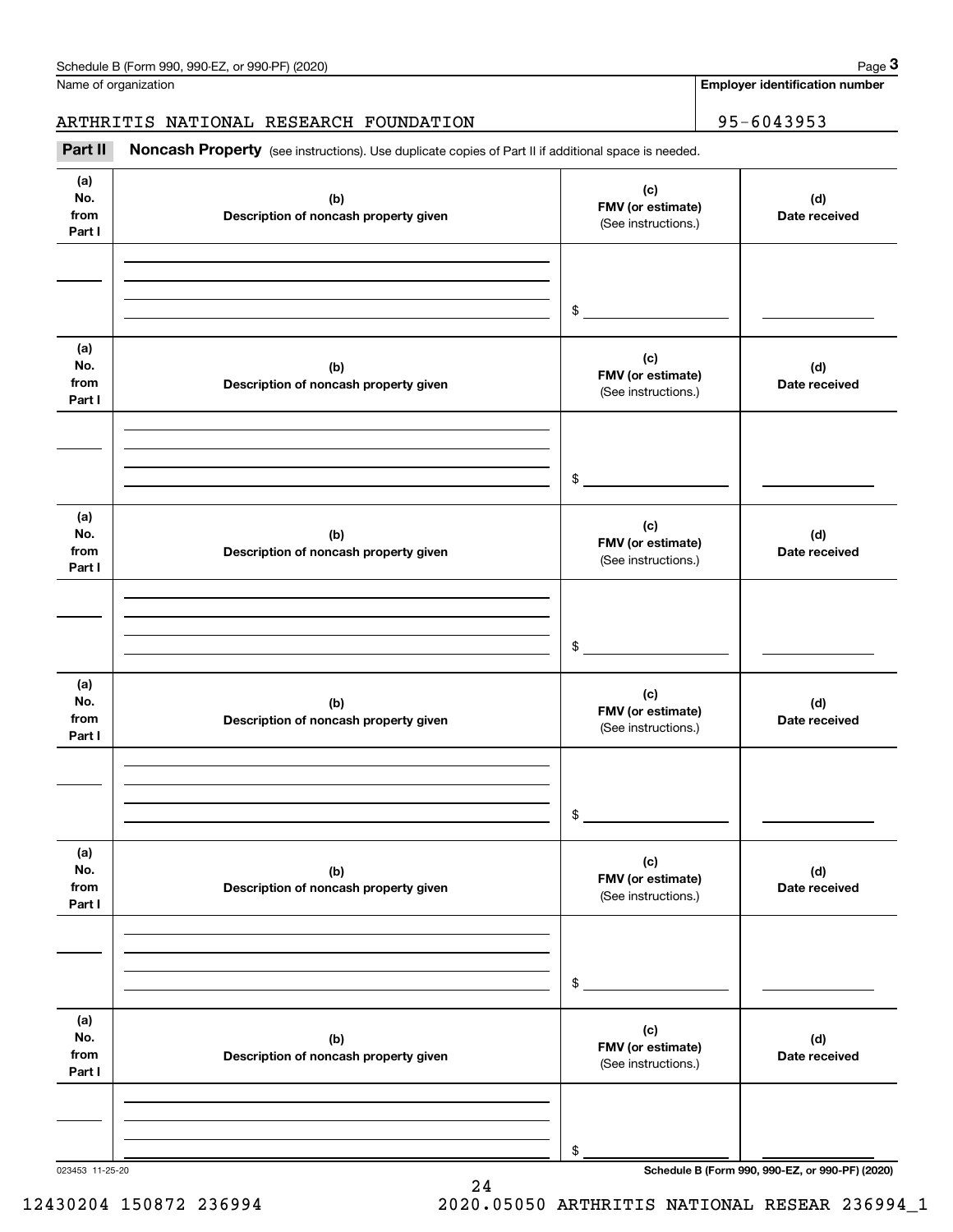|                            | Schedule B (Form 990, 990-EZ, or 990-PF) (2020)                                                                                                                                                                                                                              |                      | Page 4                                          |
|----------------------------|------------------------------------------------------------------------------------------------------------------------------------------------------------------------------------------------------------------------------------------------------------------------------|----------------------|-------------------------------------------------|
|                            | Name of organization                                                                                                                                                                                                                                                         |                      | <b>Employer identification number</b>           |
|                            | ARTHRITIS NATIONAL RESEARCH FOUNDATION                                                                                                                                                                                                                                       |                      | 95-6043953                                      |
| Part III                   | Exclusively religious, charitable, etc., contributions to organizations described in section 501(c)(7), (8), or (10) that total more than \$1,000 for the year<br>from any one contributor. Complete columns (a) through (e) and the following line entry. For organizations |                      |                                                 |
|                            | completing Part III, enter the total of exclusively religious, charitable, etc., contributions of \$1,000 or less for the year. (Enter this info. once.) $\blacktriangleright$ \$                                                                                            |                      |                                                 |
| (a) No.                    | Use duplicate copies of Part III if additional space is needed.                                                                                                                                                                                                              |                      |                                                 |
| from<br>Part I             | (b) Purpose of gift                                                                                                                                                                                                                                                          | (c) Use of gift      | (d) Description of how gift is held             |
|                            |                                                                                                                                                                                                                                                                              |                      |                                                 |
|                            |                                                                                                                                                                                                                                                                              |                      |                                                 |
|                            |                                                                                                                                                                                                                                                                              |                      |                                                 |
|                            |                                                                                                                                                                                                                                                                              | (e) Transfer of gift |                                                 |
|                            |                                                                                                                                                                                                                                                                              |                      |                                                 |
|                            | Transferee's name, address, and ZIP + 4                                                                                                                                                                                                                                      |                      | Relationship of transferor to transferee        |
|                            |                                                                                                                                                                                                                                                                              |                      |                                                 |
|                            |                                                                                                                                                                                                                                                                              |                      |                                                 |
| (a) No.                    |                                                                                                                                                                                                                                                                              |                      |                                                 |
| from<br>Part I             | (b) Purpose of gift                                                                                                                                                                                                                                                          | (c) Use of gift      | (d) Description of how gift is held             |
|                            |                                                                                                                                                                                                                                                                              |                      |                                                 |
|                            |                                                                                                                                                                                                                                                                              |                      |                                                 |
|                            |                                                                                                                                                                                                                                                                              |                      |                                                 |
|                            |                                                                                                                                                                                                                                                                              | (e) Transfer of gift |                                                 |
|                            | Transferee's name, address, and $ZIP + 4$                                                                                                                                                                                                                                    |                      | Relationship of transferor to transferee        |
|                            |                                                                                                                                                                                                                                                                              |                      |                                                 |
|                            |                                                                                                                                                                                                                                                                              |                      |                                                 |
|                            |                                                                                                                                                                                                                                                                              |                      |                                                 |
| (a) No.<br>from            | (b) Purpose of gift                                                                                                                                                                                                                                                          | (c) Use of gift      | (d) Description of how gift is held             |
| Part I                     |                                                                                                                                                                                                                                                                              |                      |                                                 |
|                            |                                                                                                                                                                                                                                                                              |                      |                                                 |
|                            |                                                                                                                                                                                                                                                                              |                      |                                                 |
|                            |                                                                                                                                                                                                                                                                              | (e) Transfer of gift |                                                 |
|                            |                                                                                                                                                                                                                                                                              |                      |                                                 |
|                            | Transferee's name, address, and $ZIP + 4$                                                                                                                                                                                                                                    |                      | Relationship of transferor to transferee        |
|                            |                                                                                                                                                                                                                                                                              |                      |                                                 |
|                            |                                                                                                                                                                                                                                                                              |                      |                                                 |
|                            |                                                                                                                                                                                                                                                                              |                      |                                                 |
| (a) No.<br>`from<br>Part I | (b) Purpose of gift                                                                                                                                                                                                                                                          | (c) Use of gift      | (d) Description of how gift is held             |
|                            |                                                                                                                                                                                                                                                                              |                      |                                                 |
|                            |                                                                                                                                                                                                                                                                              |                      |                                                 |
|                            |                                                                                                                                                                                                                                                                              |                      |                                                 |
|                            |                                                                                                                                                                                                                                                                              | (e) Transfer of gift |                                                 |
|                            |                                                                                                                                                                                                                                                                              |                      |                                                 |
|                            | Transferee's name, address, and $ZIP + 4$                                                                                                                                                                                                                                    |                      | Relationship of transferor to transferee        |
|                            |                                                                                                                                                                                                                                                                              |                      |                                                 |
|                            |                                                                                                                                                                                                                                                                              |                      |                                                 |
| 023454 11-25-20            |                                                                                                                                                                                                                                                                              |                      | Schedule B (Form 990, 990-EZ, or 990-PF) (2020) |
|                            |                                                                                                                                                                                                                                                                              |                      |                                                 |

25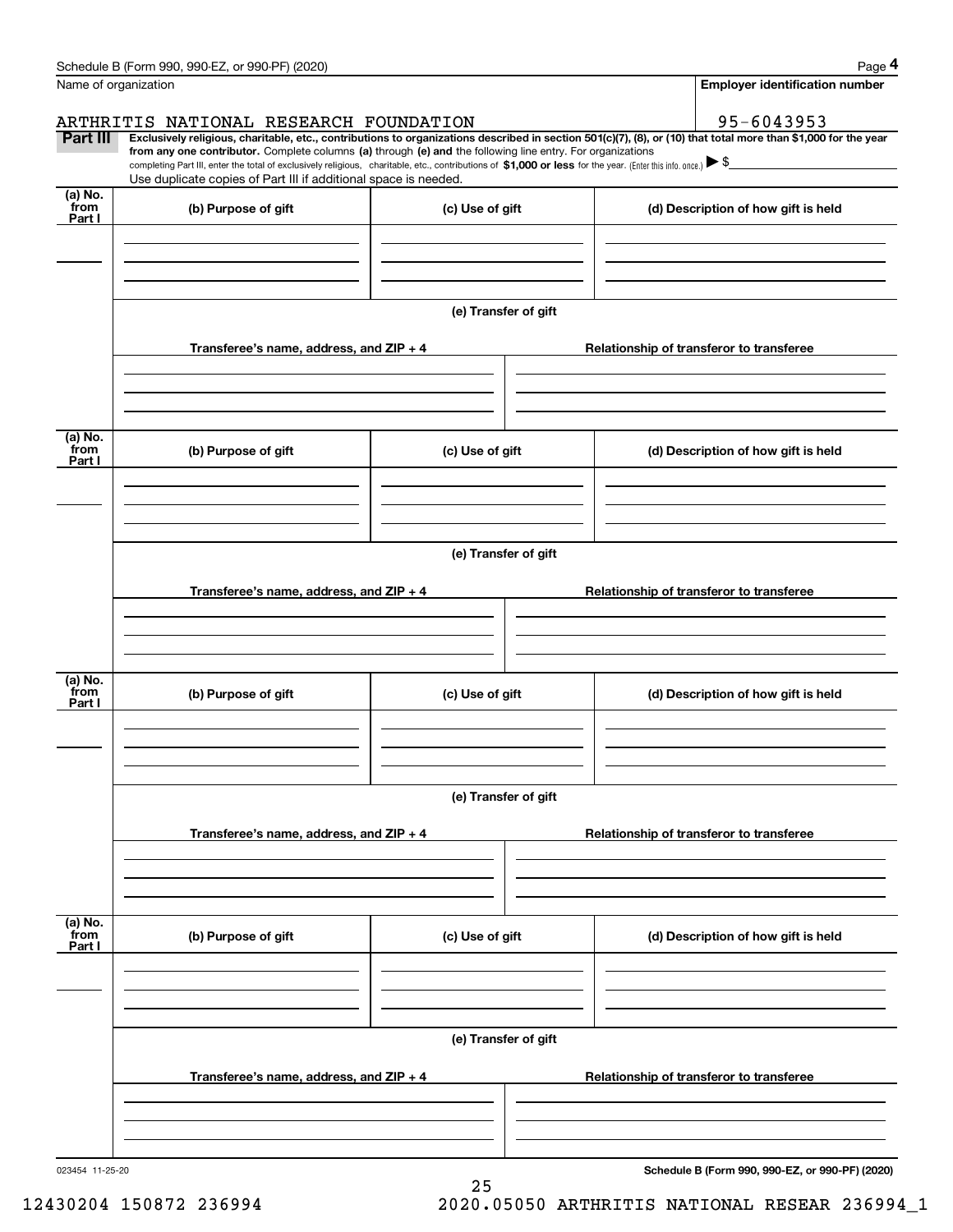| <b>SCHEDULE D</b> |  |
|-------------------|--|
|-------------------|--|

Department of the Treasury Internal Revenue Service

| (Form 990) |  |
|------------|--|
|------------|--|

# **Supplemental Financial Statements**

(Form 990)<br>
Pepartment of the Treasury<br>
Department of the Treasury<br>
Department of the Treasury<br>
Department of the Treasury<br> **Co to www.irs.gov/Form990 for instructions and the latest information.**<br> **Co to www.irs.gov/Form9** 

|  | Go to www.irs.gov/Form990 for instructions and the latest informati~ |  |  |  |
|--|----------------------------------------------------------------------|--|--|--|
|  |                                                                      |  |  |  |



**Name of the organization Employer identification number**

ARTHRITIS NATIONAL RESEARCH FOUNDATION 95-6043953

| Part I  |                 | Organizations Maintaining Donor Advised Funds or Other Similar Funds or Accounts. Complete if the                                              |                         |                |                                                    |    |
|---------|-----------------|------------------------------------------------------------------------------------------------------------------------------------------------|-------------------------|----------------|----------------------------------------------------|----|
|         |                 | organization answered "Yes" on Form 990, Part IV, line 6.                                                                                      |                         |                |                                                    |    |
|         |                 |                                                                                                                                                | (a) Donor advised funds |                | (b) Funds and other accounts                       |    |
| 1       |                 |                                                                                                                                                |                         |                |                                                    |    |
| 2       |                 | Aggregate value of contributions to (during year)                                                                                              |                         |                |                                                    |    |
| з       |                 | Aggregate value of grants from (during year)<br>.                                                                                              |                         |                |                                                    |    |
| 4       |                 |                                                                                                                                                |                         |                |                                                    |    |
| 5       |                 | Did the organization inform all donors and donor advisors in writing that the assets held in donor advised funds                               |                         |                |                                                    |    |
|         |                 |                                                                                                                                                |                         |                | Yes                                                | No |
| 6       |                 | Did the organization inform all grantees, donors, and donor advisors in writing that grant funds can be used only                              |                         |                |                                                    |    |
|         |                 | for charitable purposes and not for the benefit of the donor or donor advisor, or for any other purpose conferring                             |                         |                |                                                    |    |
|         |                 | impermissible private benefit?                                                                                                                 |                         |                | Yes                                                | No |
| Part II |                 | Conservation Easements. Complete if the organization answered "Yes" on Form 990, Part IV, line 7.                                              |                         |                |                                                    |    |
| 1       |                 | Purpose(s) of conservation easements held by the organization (check all that apply).                                                          |                         |                |                                                    |    |
|         |                 | Preservation of land for public use (for example, recreation or education)                                                                     |                         |                | Preservation of a historically important land area |    |
|         |                 | Protection of natural habitat                                                                                                                  |                         |                | Preservation of a certified historic structure     |    |
|         |                 | Preservation of open space                                                                                                                     |                         |                |                                                    |    |
| 2       |                 | Complete lines 2a through 2d if the organization held a qualified conservation contribution in the form of a conservation easement on the last |                         |                |                                                    |    |
|         |                 | day of the tax year.                                                                                                                           |                         |                | Held at the End of the Tax Year                    |    |
|         |                 |                                                                                                                                                |                         | 2a             |                                                    |    |
|         |                 | Total acreage restricted by conservation easements                                                                                             |                         | 2 <sub>b</sub> |                                                    |    |
|         |                 |                                                                                                                                                |                         | 2c             |                                                    |    |
| d       |                 | Number of conservation easements included in (c) acquired after 7/25/06, and not on a historic structure                                       |                         |                |                                                    |    |
|         |                 |                                                                                                                                                |                         | 2d             |                                                    |    |
| з       |                 | Number of conservation easements modified, transferred, released, extinguished, or terminated by the organization during the tax               |                         |                |                                                    |    |
|         | year            |                                                                                                                                                |                         |                |                                                    |    |
| 4       |                 | Number of states where property subject to conservation easement is located >                                                                  |                         |                |                                                    |    |
| 5       |                 | Does the organization have a written policy regarding the periodic monitoring, inspection, handling of                                         |                         |                |                                                    |    |
|         |                 | violations, and enforcement of the conservation easements it holds?                                                                            |                         |                | Yes                                                | No |
| 6       |                 | Staff and volunteer hours devoted to monitoring, inspecting, handling of violations, and enforcing conservation easements during the year      |                         |                |                                                    |    |
|         |                 |                                                                                                                                                |                         |                |                                                    |    |
| 7.      |                 | Amount of expenses incurred in monitoring, inspecting, handling of violations, and enforcing conservation easements during the year            |                         |                |                                                    |    |
|         | ▶ \$            |                                                                                                                                                |                         |                |                                                    |    |
| 8       |                 | Does each conservation easement reported on line 2(d) above satisfy the requirements of section 170(h)(4)(B)(i)                                |                         |                |                                                    |    |
|         |                 | and section $170(h)(4)(B)(ii)?$                                                                                                                |                         |                | Yes                                                | No |
| 9       |                 | In Part XIII, describe how the organization reports conservation easements in its revenue and expense statement and                            |                         |                |                                                    |    |
|         |                 | balance sheet, and include, if applicable, the text of the footnote to the organization's financial statements that describes the              |                         |                |                                                    |    |
|         |                 | organization's accounting for conservation easements.                                                                                          |                         |                |                                                    |    |
|         | <b>Part III</b> | Organizations Maintaining Collections of Art, Historical Treasures, or Other Similar Assets.                                                   |                         |                |                                                    |    |
|         |                 | Complete if the organization answered "Yes" on Form 990, Part IV, line 8.                                                                      |                         |                |                                                    |    |
|         |                 | 1a If the organization elected, as permitted under FASB ASC 958, not to report in its revenue statement and balance sheet works                |                         |                |                                                    |    |
|         |                 | of art, historical treasures, or other similar assets held for public exhibition, education, or research in furtherance of public              |                         |                |                                                    |    |
|         |                 | service, provide in Part XIII the text of the footnote to its financial statements that describes these items.                                 |                         |                |                                                    |    |
| b       |                 | If the organization elected, as permitted under FASB ASC 958, to report in its revenue statement and balance sheet works of                    |                         |                |                                                    |    |
|         |                 | art, historical treasures, or other similar assets held for public exhibition, education, or research in furtherance of public service,        |                         |                |                                                    |    |
|         |                 | provide the following amounts relating to these items:                                                                                         |                         |                |                                                    |    |
|         |                 |                                                                                                                                                |                         |                |                                                    |    |
|         |                 | (ii) Assets included in Form 990, Part X                                                                                                       |                         |                | $\mathbb{S}$                                       |    |
| 2       |                 | If the organization received or held works of art, historical treasures, or other similar assets for financial gain, provide                   |                         |                |                                                    |    |
|         |                 | the following amounts required to be reported under FASB ASC 958 relating to these items:                                                      |                         |                |                                                    |    |
|         |                 | Revenue included on Form 990, Part VIII, line 1 [2000] [2000] [2000] [2000] [3000] [3000] [3000] [3000] [3000                                  |                         |                |                                                    |    |
| b       |                 | Assets included in Form 990, Part X                                                                                                            |                         |                | $\blacktriangleright$ s                            |    |
|         |                 | LHA For Paperwork Reduction Act Notice, see the Instructions for Form 990.                                                                     |                         |                | Schedule D (Form 990) 2020                         |    |
|         | 032051 12-01-20 |                                                                                                                                                |                         |                |                                                    |    |

| -26 |                                                 |  |
|-----|-------------------------------------------------|--|
|     | $\circ$ $\circ$ $\circ$ $\circ$ $\circ$ $\circ$ |  |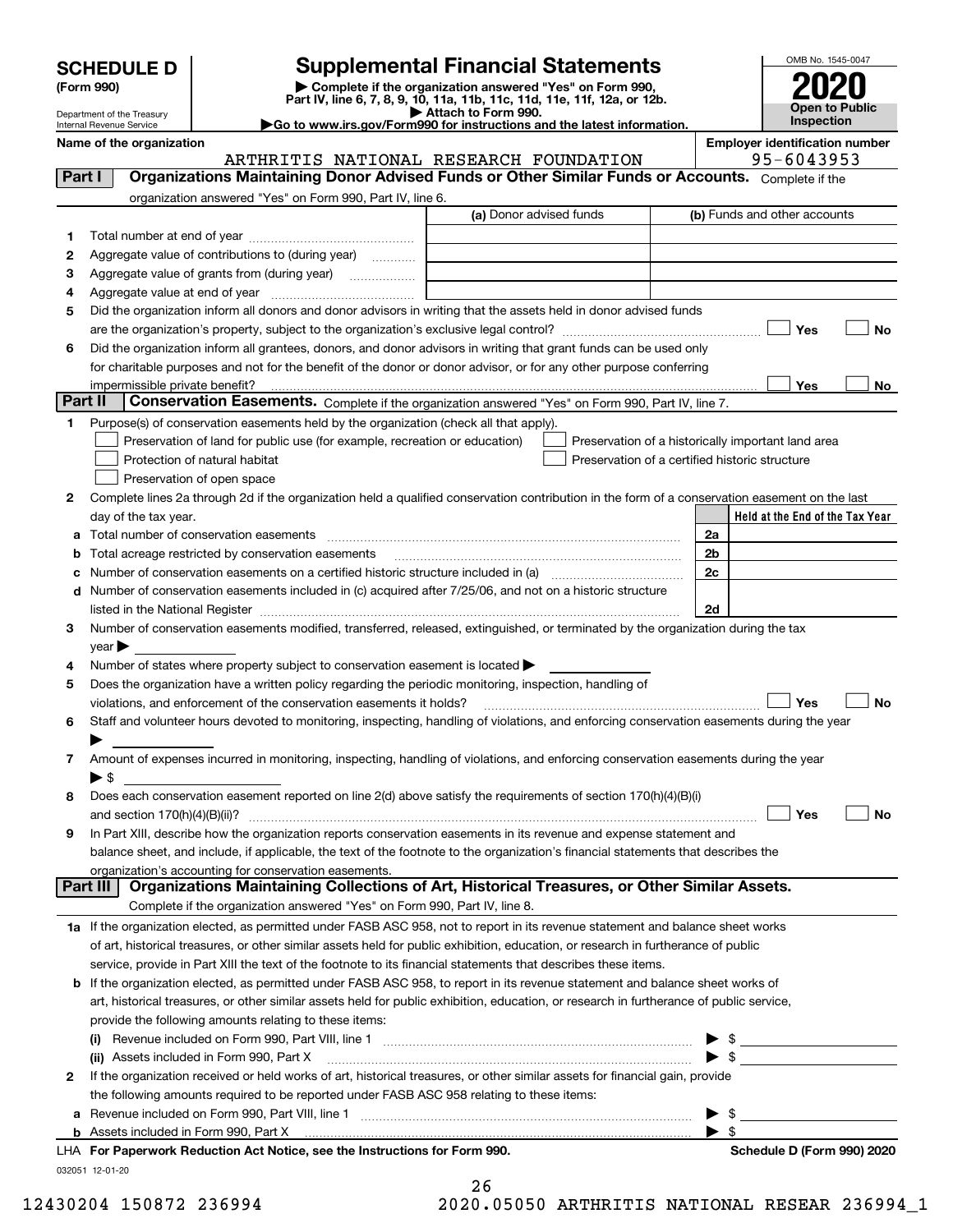|               | Schedule D (Form 990) 2020                                                                                                                                                                                                     | ARTHRITIS NATIONAL RESEARCH FOUNDATION |        |                |                                                                                                                                                                                                                               |                 |        | 95-6043953     | Page 2              |
|---------------|--------------------------------------------------------------------------------------------------------------------------------------------------------------------------------------------------------------------------------|----------------------------------------|--------|----------------|-------------------------------------------------------------------------------------------------------------------------------------------------------------------------------------------------------------------------------|-----------------|--------|----------------|---------------------|
| Part III      | Organizations Maintaining Collections of Art, Historical Treasures, or Other Similar Assets (continued)                                                                                                                        |                                        |        |                |                                                                                                                                                                                                                               |                 |        |                |                     |
| 3             | Using the organization's acquisition, accession, and other records, check any of the following that make significant use of its                                                                                                |                                        |        |                |                                                                                                                                                                                                                               |                 |        |                |                     |
|               | collection items (check all that apply):                                                                                                                                                                                       |                                        |        |                |                                                                                                                                                                                                                               |                 |        |                |                     |
| a             | Public exhibition                                                                                                                                                                                                              | d                                      |        |                | Loan or exchange program                                                                                                                                                                                                      |                 |        |                |                     |
| b             | Scholarly research                                                                                                                                                                                                             | e                                      |        |                | Other and the contract of the contract of the contract of the contract of the contract of the contract of the contract of the contract of the contract of the contract of the contract of the contract of the contract of the |                 |        |                |                     |
| с             | Preservation for future generations                                                                                                                                                                                            |                                        |        |                |                                                                                                                                                                                                                               |                 |        |                |                     |
| 4             | Provide a description of the organization's collections and explain how they further the organization's exempt purpose in Part XIII.                                                                                           |                                        |        |                |                                                                                                                                                                                                                               |                 |        |                |                     |
| 5             | During the year, did the organization solicit or receive donations of art, historical treasures, or other similar assets                                                                                                       |                                        |        |                |                                                                                                                                                                                                                               |                 |        |                |                     |
|               |                                                                                                                                                                                                                                |                                        |        |                |                                                                                                                                                                                                                               |                 |        | Yes            | No                  |
|               | Part IV<br>Escrow and Custodial Arrangements. Complete if the organization answered "Yes" on Form 990, Part IV, line 9, or                                                                                                     |                                        |        |                |                                                                                                                                                                                                                               |                 |        |                |                     |
|               | reported an amount on Form 990, Part X, line 21.                                                                                                                                                                               |                                        |        |                |                                                                                                                                                                                                                               |                 |        |                |                     |
|               | 1a Is the organization an agent, trustee, custodian or other intermediary for contributions or other assets not included                                                                                                       |                                        |        |                |                                                                                                                                                                                                                               |                 |        |                |                     |
|               |                                                                                                                                                                                                                                |                                        |        |                |                                                                                                                                                                                                                               |                 |        | Yes            | No                  |
| b             | If "Yes," explain the arrangement in Part XIII and complete the following table:                                                                                                                                               |                                        |        |                |                                                                                                                                                                                                                               |                 |        |                |                     |
|               |                                                                                                                                                                                                                                |                                        |        |                |                                                                                                                                                                                                                               |                 |        | Amount         |                     |
| c             | Beginning balance <b>contract to the contract of the contract of the contract of the contract of the contract of t</b>                                                                                                         |                                        |        |                |                                                                                                                                                                                                                               |                 | 1c     |                |                     |
| d             | Additions during the year manufactured and an account of the state of the state of the state of the state of the state of the state of the state of the state of the state of the state of the state of the state of the state |                                        |        |                |                                                                                                                                                                                                                               |                 | 1d     |                |                     |
| е             | Distributions during the year manufactured and continuum and contact the year manufactured and contact the year                                                                                                                |                                        |        |                |                                                                                                                                                                                                                               |                 | 1e     |                |                     |
| f             | Ending balance measurements are all the contract of the contract of the contract of the contract of the contract of the contract of the contract of the contract of the contract of the contract of the contract of the contra |                                        |        |                |                                                                                                                                                                                                                               |                 | 1f     |                |                     |
|               | 2a Did the organization include an amount on Form 990, Part X, line 21, for escrow or custodial account liability?                                                                                                             |                                        |        |                |                                                                                                                                                                                                                               |                 |        | Yes            | No                  |
|               | <b>b</b> If "Yes," explain the arrangement in Part XIII. Check here if the explanation has been provided on Part XIII                                                                                                          |                                        |        |                |                                                                                                                                                                                                                               |                 |        |                |                     |
| <b>Part V</b> | Endowment Funds. Complete if the organization answered "Yes" on Form 990, Part IV, line 10.                                                                                                                                    |                                        |        |                |                                                                                                                                                                                                                               |                 |        |                |                     |
|               |                                                                                                                                                                                                                                | (a) Current year                       |        | (b) Prior year | (c) Two years back $\vert$ (d) Three years back $\vert$                                                                                                                                                                       |                 |        |                | (e) Four years back |
| 1a            | Beginning of year balance                                                                                                                                                                                                      |                                        |        |                |                                                                                                                                                                                                                               |                 |        |                |                     |
| b             |                                                                                                                                                                                                                                |                                        |        |                |                                                                                                                                                                                                                               |                 |        |                |                     |
|               | Net investment earnings, gains, and losses                                                                                                                                                                                     |                                        |        |                |                                                                                                                                                                                                                               |                 |        |                |                     |
| d             |                                                                                                                                                                                                                                |                                        |        |                |                                                                                                                                                                                                                               |                 |        |                |                     |
|               | e Other expenditures for facilities                                                                                                                                                                                            |                                        |        |                |                                                                                                                                                                                                                               |                 |        |                |                     |
|               | and programs                                                                                                                                                                                                                   |                                        |        |                |                                                                                                                                                                                                                               |                 |        |                |                     |
| 1.            | Administrative expenses <i>manually communication</i>                                                                                                                                                                          |                                        |        |                |                                                                                                                                                                                                                               |                 |        |                |                     |
| g             | End of year balance<br>Provide the estimated percentage of the current year end balance (line 1g, column (a)) held as:                                                                                                         |                                        |        |                |                                                                                                                                                                                                                               |                 |        |                |                     |
| 2             | Board designated or quasi-endowment >                                                                                                                                                                                          |                                        |        |                |                                                                                                                                                                                                                               |                 |        |                |                     |
| а<br>b        | Permanent endowment >                                                                                                                                                                                                          | %                                      |        |                |                                                                                                                                                                                                                               |                 |        |                |                     |
| c             | Term endowment $\blacktriangleright$                                                                                                                                                                                           | %                                      |        |                |                                                                                                                                                                                                                               |                 |        |                |                     |
|               | The percentages on lines 2a, 2b, and 2c should equal 100%.                                                                                                                                                                     |                                        |        |                |                                                                                                                                                                                                                               |                 |        |                |                     |
|               | 3a Are there endowment funds not in the possession of the organization that are held and administered for the organization                                                                                                     |                                        |        |                |                                                                                                                                                                                                                               |                 |        |                |                     |
|               | by:                                                                                                                                                                                                                            |                                        |        |                |                                                                                                                                                                                                                               |                 |        |                | <b>Yes</b><br>No    |
|               | (i)                                                                                                                                                                                                                            |                                        |        |                |                                                                                                                                                                                                                               |                 |        | 3a(i)          |                     |
|               |                                                                                                                                                                                                                                |                                        |        |                |                                                                                                                                                                                                                               |                 |        | 3a(ii)         |                     |
|               |                                                                                                                                                                                                                                |                                        |        |                |                                                                                                                                                                                                                               |                 |        | 3b             |                     |
|               | Describe in Part XIII the intended uses of the organization's endowment funds.                                                                                                                                                 |                                        |        |                |                                                                                                                                                                                                                               |                 |        |                |                     |
|               | <b>Part VI</b><br>Land, Buildings, and Equipment.                                                                                                                                                                              |                                        |        |                |                                                                                                                                                                                                                               |                 |        |                |                     |
|               | Complete if the organization answered "Yes" on Form 990, Part IV, line 11a. See Form 990, Part X, line 10.                                                                                                                     |                                        |        |                |                                                                                                                                                                                                                               |                 |        |                |                     |
|               | Description of property                                                                                                                                                                                                        | (a) Cost or other                      |        |                | (b) Cost or other                                                                                                                                                                                                             | (c) Accumulated |        | (d) Book value |                     |
|               |                                                                                                                                                                                                                                | basis (investment)                     |        |                | basis (other)                                                                                                                                                                                                                 | depreciation    |        |                |                     |
|               |                                                                                                                                                                                                                                |                                        |        |                |                                                                                                                                                                                                                               |                 |        |                |                     |
| b             |                                                                                                                                                                                                                                |                                        |        |                |                                                                                                                                                                                                                               |                 |        |                |                     |
|               | Leasehold improvements                                                                                                                                                                                                         |                                        | 5,601. |                |                                                                                                                                                                                                                               |                 | 47.    |                | 5,554.              |
|               |                                                                                                                                                                                                                                |                                        | 6,324. |                |                                                                                                                                                                                                                               |                 | 1,029. |                | 5,295.              |
|               |                                                                                                                                                                                                                                |                                        |        |                |                                                                                                                                                                                                                               |                 |        |                |                     |
|               |                                                                                                                                                                                                                                |                                        |        |                |                                                                                                                                                                                                                               |                 |        |                | 10,849.             |

**Schedule D (Form 990) 2020**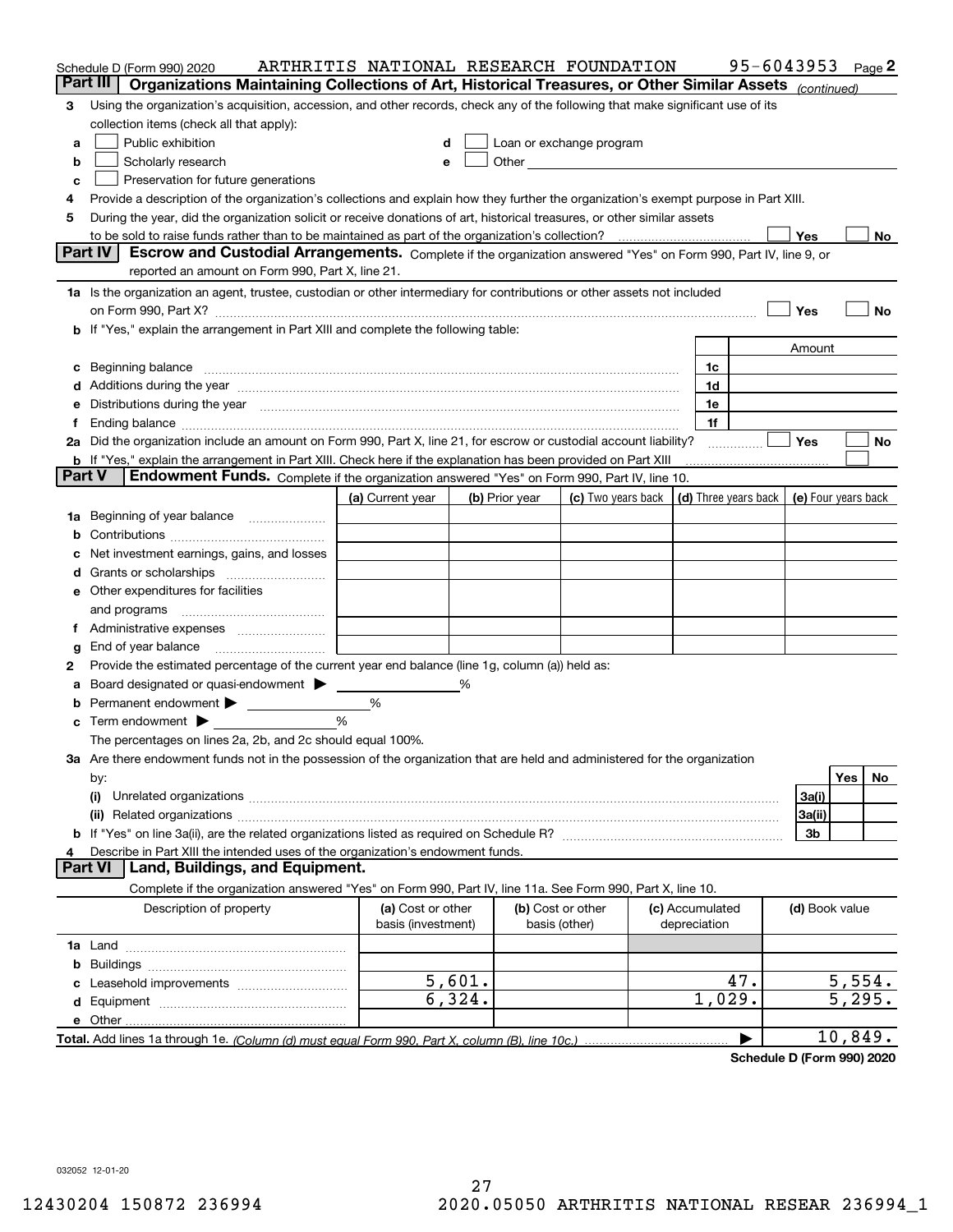|                  | Schedule D (Form 990) 2020                                                                                                                                                                                                                                                                             |                 |                | ARTHRITIS NATIONAL RESEARCH FOUNDATION | 95-6043953<br>Page $3$                                    |
|------------------|--------------------------------------------------------------------------------------------------------------------------------------------------------------------------------------------------------------------------------------------------------------------------------------------------------|-----------------|----------------|----------------------------------------|-----------------------------------------------------------|
| <b>Part VIII</b> | <b>Investments - Other Securities.</b>                                                                                                                                                                                                                                                                 |                 |                |                                        |                                                           |
|                  | Complete if the organization answered "Yes" on Form 990, Part IV, line 11b. See Form 990, Part X, line 12.                                                                                                                                                                                             |                 |                |                                        |                                                           |
|                  | (a) Description of security or category (including name of security)                                                                                                                                                                                                                                   |                 | (b) Book value |                                        | (c) Method of valuation: Cost or end-of-year market value |
|                  | (1) Financial derivatives                                                                                                                                                                                                                                                                              |                 |                |                                        |                                                           |
|                  |                                                                                                                                                                                                                                                                                                        |                 |                |                                        |                                                           |
| $(3)$ Other      |                                                                                                                                                                                                                                                                                                        |                 |                |                                        |                                                           |
| (A)              |                                                                                                                                                                                                                                                                                                        |                 |                |                                        |                                                           |
| (B)              |                                                                                                                                                                                                                                                                                                        |                 |                |                                        |                                                           |
| (C)              |                                                                                                                                                                                                                                                                                                        |                 |                |                                        |                                                           |
| (D)              |                                                                                                                                                                                                                                                                                                        |                 |                |                                        |                                                           |
| (E)              |                                                                                                                                                                                                                                                                                                        |                 |                |                                        |                                                           |
| (F)              |                                                                                                                                                                                                                                                                                                        |                 |                |                                        |                                                           |
| (G)              |                                                                                                                                                                                                                                                                                                        |                 |                |                                        |                                                           |
| (H)              |                                                                                                                                                                                                                                                                                                        |                 |                |                                        |                                                           |
|                  | Total. (Col. (b) must equal Form 990, Part X, col. (B) line 12.)                                                                                                                                                                                                                                       |                 |                |                                        |                                                           |
|                  | Part VIII Investments - Program Related.                                                                                                                                                                                                                                                               |                 |                |                                        |                                                           |
|                  |                                                                                                                                                                                                                                                                                                        |                 |                |                                        |                                                           |
|                  | Complete if the organization answered "Yes" on Form 990, Part IV, line 11c. See Form 990, Part X, line 13.<br>(a) Description of investment                                                                                                                                                            |                 | (b) Book value |                                        | (c) Method of valuation: Cost or end-of-year market value |
|                  |                                                                                                                                                                                                                                                                                                        |                 |                |                                        |                                                           |
| (1)              |                                                                                                                                                                                                                                                                                                        |                 |                |                                        |                                                           |
| (2)              |                                                                                                                                                                                                                                                                                                        |                 |                |                                        |                                                           |
| (3)              |                                                                                                                                                                                                                                                                                                        |                 |                |                                        |                                                           |
| (4)              |                                                                                                                                                                                                                                                                                                        |                 |                |                                        |                                                           |
| (5)              |                                                                                                                                                                                                                                                                                                        |                 |                |                                        |                                                           |
| (6)              |                                                                                                                                                                                                                                                                                                        |                 |                |                                        |                                                           |
| (7)              |                                                                                                                                                                                                                                                                                                        |                 |                |                                        |                                                           |
| (8)              |                                                                                                                                                                                                                                                                                                        |                 |                |                                        |                                                           |
| (9)              |                                                                                                                                                                                                                                                                                                        |                 |                |                                        |                                                           |
|                  | Total. (Col. (b) must equal Form 990, Part X, col. (B) line 13.)                                                                                                                                                                                                                                       |                 |                |                                        |                                                           |
| Part IX          | <b>Other Assets.</b>                                                                                                                                                                                                                                                                                   |                 |                |                                        |                                                           |
|                  | Complete if the organization answered "Yes" on Form 990, Part IV, line 11d. See Form 990, Part X, line 15.                                                                                                                                                                                             |                 |                |                                        |                                                           |
|                  |                                                                                                                                                                                                                                                                                                        | (a) Description |                |                                        | (b) Book value                                            |
| (1)              |                                                                                                                                                                                                                                                                                                        |                 |                |                                        |                                                           |
| (2)              |                                                                                                                                                                                                                                                                                                        |                 |                |                                        |                                                           |
| (3)              |                                                                                                                                                                                                                                                                                                        |                 |                |                                        |                                                           |
| (4)              |                                                                                                                                                                                                                                                                                                        |                 |                |                                        |                                                           |
| (5)              |                                                                                                                                                                                                                                                                                                        |                 |                |                                        |                                                           |
| (6)              |                                                                                                                                                                                                                                                                                                        |                 |                |                                        |                                                           |
| (7)              |                                                                                                                                                                                                                                                                                                        |                 |                |                                        |                                                           |
| (8)              |                                                                                                                                                                                                                                                                                                        |                 |                |                                        |                                                           |
| (9)              |                                                                                                                                                                                                                                                                                                        |                 |                |                                        |                                                           |
|                  |                                                                                                                                                                                                                                                                                                        |                 |                |                                        |                                                           |
| Part X           | <b>Other Liabilities.</b>                                                                                                                                                                                                                                                                              |                 |                |                                        |                                                           |
|                  | Complete if the organization answered "Yes" on Form 990, Part IV, line 11e or 11f. See Form 990, Part X, line 25.                                                                                                                                                                                      |                 |                |                                        |                                                           |
| 1.               | (a) Description of liability                                                                                                                                                                                                                                                                           |                 |                |                                        | (b) Book value                                            |
| (1)              | Federal income taxes                                                                                                                                                                                                                                                                                   |                 |                |                                        |                                                           |
| (2)              | DEFERRED RENT                                                                                                                                                                                                                                                                                          |                 |                |                                        | 28,093.                                                   |
| (3)              |                                                                                                                                                                                                                                                                                                        |                 |                |                                        |                                                           |
| (4)              |                                                                                                                                                                                                                                                                                                        |                 |                |                                        |                                                           |
| (5)              |                                                                                                                                                                                                                                                                                                        |                 |                |                                        |                                                           |
| (6)              |                                                                                                                                                                                                                                                                                                        |                 |                |                                        |                                                           |
| (7)              |                                                                                                                                                                                                                                                                                                        |                 |                |                                        |                                                           |
| (8)              |                                                                                                                                                                                                                                                                                                        |                 |                |                                        |                                                           |
|                  |                                                                                                                                                                                                                                                                                                        |                 |                |                                        |                                                           |
| (9)              |                                                                                                                                                                                                                                                                                                        |                 |                |                                        | 28,093.                                                   |
|                  |                                                                                                                                                                                                                                                                                                        |                 |                |                                        |                                                           |
|                  | 2. Liability for uncertain tax positions. In Part XIII, provide the text of the footnote to the organization's financial statements that reports the<br>organization's liability for uncertain tax positions under FASB ASC 740. Check here if the text of the footnote has been provided in Part XIII |                 |                |                                        | $\mathbf{X}$                                              |

**Schedule D (Form 990) 2020**

032053 12-01-20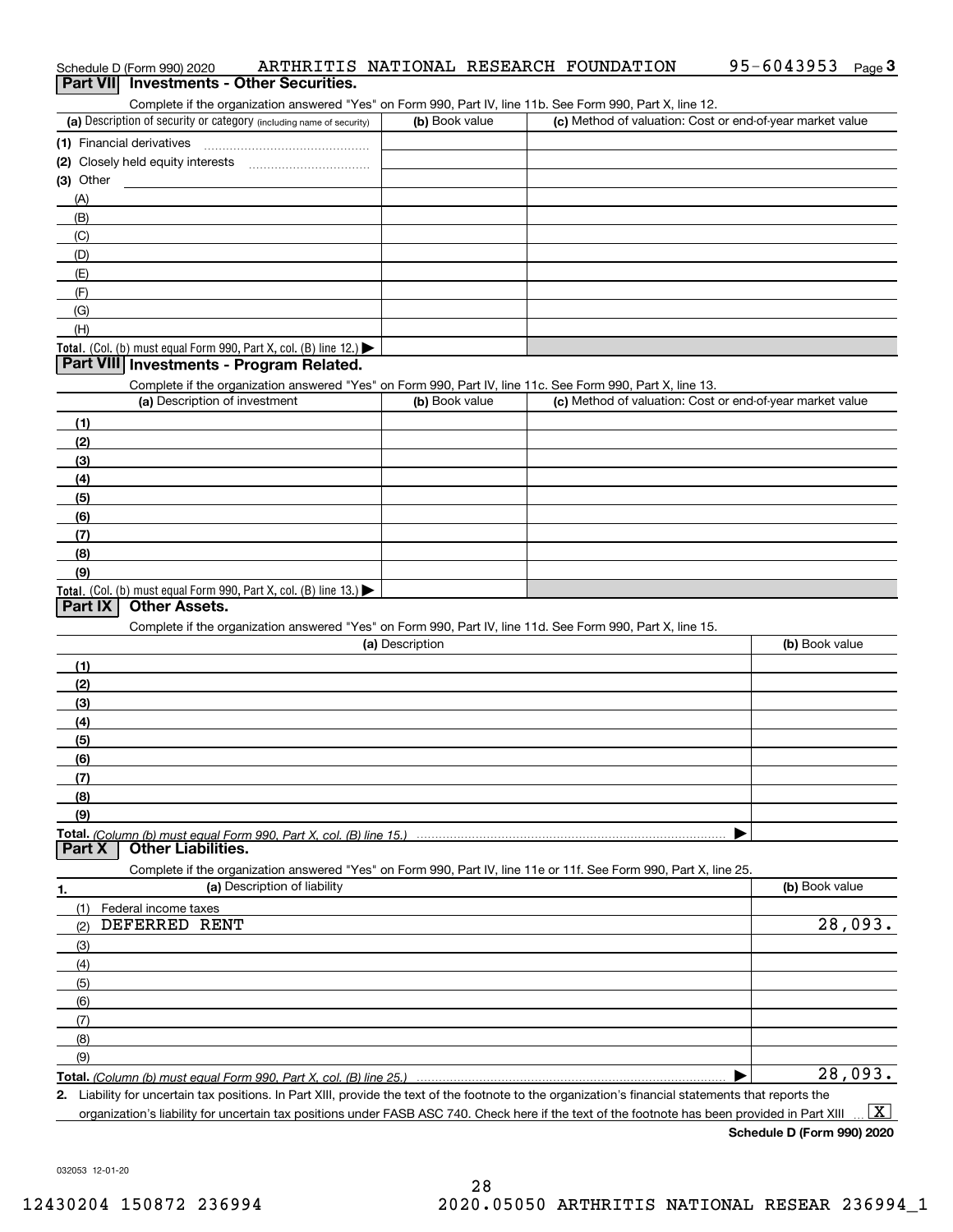|   | ARTHRITIS NATIONAL RESEARCH FOUNDATION<br>Schedule D (Form 990) 2020                                                                                          |                |            |                 | 95-6043953<br>Page $4$     |
|---|---------------------------------------------------------------------------------------------------------------------------------------------------------------|----------------|------------|-----------------|----------------------------|
|   | <b>Part XI</b><br>Reconciliation of Revenue per Audited Financial Statements With Revenue per Return.                                                         |                |            |                 |                            |
|   | Complete if the organization answered "Yes" on Form 990, Part IV, line 12a.                                                                                   |                |            |                 |                            |
| 1 | Total revenue, gains, and other support per audited financial statements                                                                                      |                |            | $\mathbf{1}$    | 4,493,986.                 |
| 2 | Amounts included on line 1 but not on Form 990, Part VIII, line 12:                                                                                           |                |            |                 |                            |
| a |                                                                                                                                                               | 2a             | 2,049,059. |                 |                            |
| b |                                                                                                                                                               | 2 <sub>b</sub> | 134,860.   |                 |                            |
|   |                                                                                                                                                               | 2c             |            |                 |                            |
| d |                                                                                                                                                               | 2d             |            |                 |                            |
| e | Add lines 2a through 2d                                                                                                                                       |                |            | 2e              | 2,183,919.                 |
| 3 |                                                                                                                                                               |                |            | $\mathbf{3}$    | $\overline{2,310},067$ .   |
| 4 | Amounts included on Form 990, Part VIII, line 12, but not on line 1:                                                                                          |                |            |                 |                            |
| a | Investment expenses not included on Form 990, Part VIII, line 7b [1000000000000000000000000000000000                                                          | 4a             |            |                 |                            |
|   | Other (Describe in Part XIII.) <b>Construction Construction</b> Chern Construction Chern Chern Chern Chern Chern Chern                                        | 4 <sub>b</sub> | 60, 209.   |                 |                            |
|   | c Add lines 4a and 4b                                                                                                                                         |                |            | 4с              | $\frac{60,209}{2,370,276}$ |
|   |                                                                                                                                                               |                |            | $5\phantom{.0}$ |                            |
|   |                                                                                                                                                               |                |            |                 |                            |
|   | Part XII Reconciliation of Expenses per Audited Financial Statements With Expenses per Return.                                                                |                |            |                 |                            |
|   | Complete if the organization answered "Yes" on Form 990, Part IV, line 12a.                                                                                   |                |            |                 |                            |
| 1 |                                                                                                                                                               |                |            | $\blacksquare$  | 2,179,746.                 |
| 2 | Amounts included on line 1 but not on Form 990, Part IX, line 25:                                                                                             |                |            |                 |                            |
| a |                                                                                                                                                               | 2a             | 134,860.   |                 |                            |
| b | Prior year adjustments <i>communically contained and all examples</i> and the prior year adjustments and the set of the                                       | 2 <sub>b</sub> |            |                 |                            |
|   |                                                                                                                                                               | 2c             |            |                 |                            |
| d |                                                                                                                                                               | 2d             |            |                 |                            |
|   |                                                                                                                                                               |                |            | 2e              | 134,860.                   |
| 3 |                                                                                                                                                               |                |            | $\mathbf{3}$    | $\overline{2,044,886}$ .   |
| 4 | Amounts included on Form 990, Part IX, line 25, but not on line 1:                                                                                            |                |            |                 |                            |
| a | Investment expenses not included on Form 990, Part VIII, line 7b [1000000000000000000000000000000000                                                          | 4a             |            |                 |                            |
|   | Other (Describe in Part XIII.)                                                                                                                                | 4 <sub>b</sub> | 60, 209.   |                 |                            |
|   | c Add lines 4a and 4b                                                                                                                                         |                |            | 4c              | 60, 209.                   |
|   | Total expenses. Add lines 3 and 4c. (This must equal Form 990, Part I, line 18.) <b>Conservers</b> manufactured in the<br>Part XIII Supplemental Information. |                |            | 5               | 2,105,095.                 |

Provide the descriptions required for Part II, lines 3, 5, and 9; Part III, lines 1a and 4; Part IV, lines 1b and 2b; Part V, line 4; Part X, line 2; Part XI, lines 2d and 4b; and Part XII, lines 2d and 4b. Also complete this part to provide any additional information.

## PART X, LINE 2:

|  |  |  |  |  | THE FOUNDATION IS A QUALIFIED ORGANIZATION EXEMPT FROM FEDERAL INCOME AND |  |  |  |  |  |
|--|--|--|--|--|---------------------------------------------------------------------------|--|--|--|--|--|
|--|--|--|--|--|---------------------------------------------------------------------------|--|--|--|--|--|

STATE FRANCHISE TAXES UNDER 501(C)(3) OF THE INTERNAL REVENUE CODE AND

23701D OF THE CALIFORNIA REVENUE AND TAXATION CODE, RESPECTIVELY.

ACCORDINGLY, THE FOUNDATION IS EXEMPT FROM FEDERAL AND CALIFORNIA INCOME

TAXES AND IS NOT LIABLE FOR FEDERAL UNEMPLOYMENT TAXES

## U.S. GAAP REQUIRES MANAGEMENT TO EVALUATE THE TAX POSITIONS TAKEN AND

RECOGNIZE A TAX LIABILITY (OR ASSET) IF THE FOUNDATION HAS TAKEN AN

UNCERTAIN POSITION THAT MORE-LIKELY-THAN-NOT WOULD NOT BE SUSTAINED UPON

EXAMINATION BY TAXING AUTHORITIES. MANAGEMENT EVALUATED THE FOUNDATION'S

## TAX POSITIONS AND CONCLUDED THAT IT MAINTAINED ITS TAX-EXEMPT STATUS AND

032054 12-01-20

29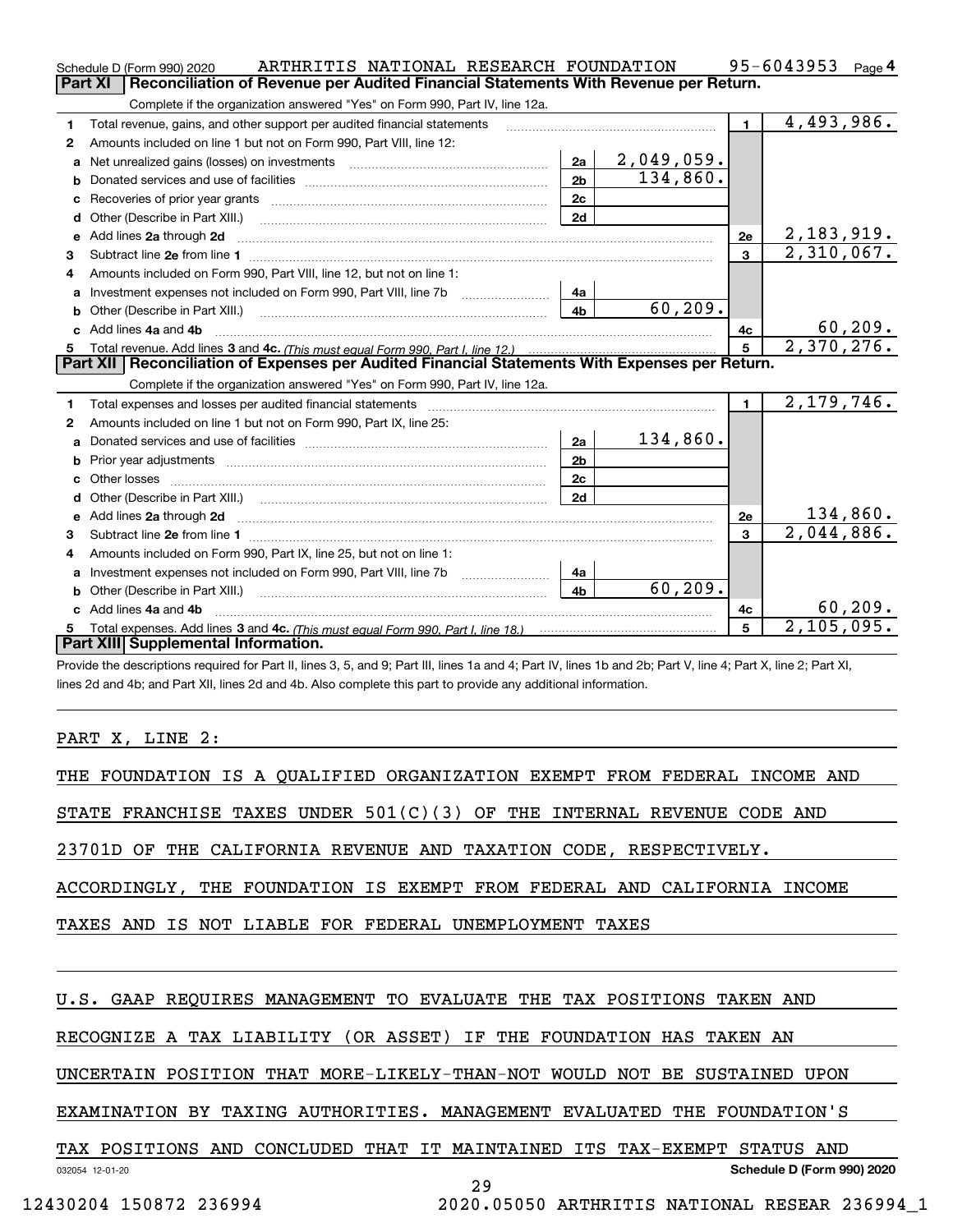| ARTHRITIS NATIONAL RESEARCH FOUNDATION 95-6043953 Page 5<br>Schedule D (Form 990) 2020<br>Part XIII Supplemental Information (continued) |  |
|------------------------------------------------------------------------------------------------------------------------------------------|--|
| HAD TAKEN NO UNCERTAIN TAX POSITIONS THAT WOULD REQUIRE ADJUSTMENT TO THE                                                                |  |
| FINANCIAL STATEMENTS. THEREFORE, NO PROVISION OR LIABILITY FOR UNKNOWN                                                                   |  |
| INCOME TAXES HAS BEEN INCLUDED IN THE FINANCIAL STATEMENTS. THE                                                                          |  |
| FOUNDATION'S TAX RETURNS ARE SUBJECT TO EXAMINATION BY FEDERAL AND STATE                                                                 |  |
| TAXING AUTHORITIES. HOWEVER, THERE ARE NO EXAMINATIONS IN PROGRESS NOR ARE                                                               |  |
| THERE ANY PENDING.                                                                                                                       |  |
|                                                                                                                                          |  |
| PART XI, LINE 4B - OTHER ADJUSTMENTS:                                                                                                    |  |
| 36,530.<br>RETURNED GRANTS NETTED AGAINST GRANTS ON AUDIT REPORT                                                                         |  |
| INVESTMENT FEES NETTED AGAINST INVESTMENT INCOME ON AUDIT                                                                                |  |
| REPORT<br>23,679.                                                                                                                        |  |
| 60, 209.<br>TOTAL TO SCHEDULE D, PART XI, LINE 4B                                                                                        |  |
|                                                                                                                                          |  |
| PART XII, LINE 4B - OTHER ADJUSTMENTS:                                                                                                   |  |
| 36,530.<br>RETURNED GRANTS NETTED AGAINST GRANTS ON AUDIT REPORT                                                                         |  |
| INVESTMENT FEES NETTED AGAINST INVESTMENT INCOME ON AUDIT                                                                                |  |
| <b>REPORT</b><br>23,679.                                                                                                                 |  |
| 60, 209.<br>TOTAL TO SCHEDULE D, PART XII, LINE 4B                                                                                       |  |
|                                                                                                                                          |  |
|                                                                                                                                          |  |
|                                                                                                                                          |  |
|                                                                                                                                          |  |
|                                                                                                                                          |  |
|                                                                                                                                          |  |
|                                                                                                                                          |  |
|                                                                                                                                          |  |
|                                                                                                                                          |  |
|                                                                                                                                          |  |

**Schedule D (Form 990) 2020**

032055 12-01-20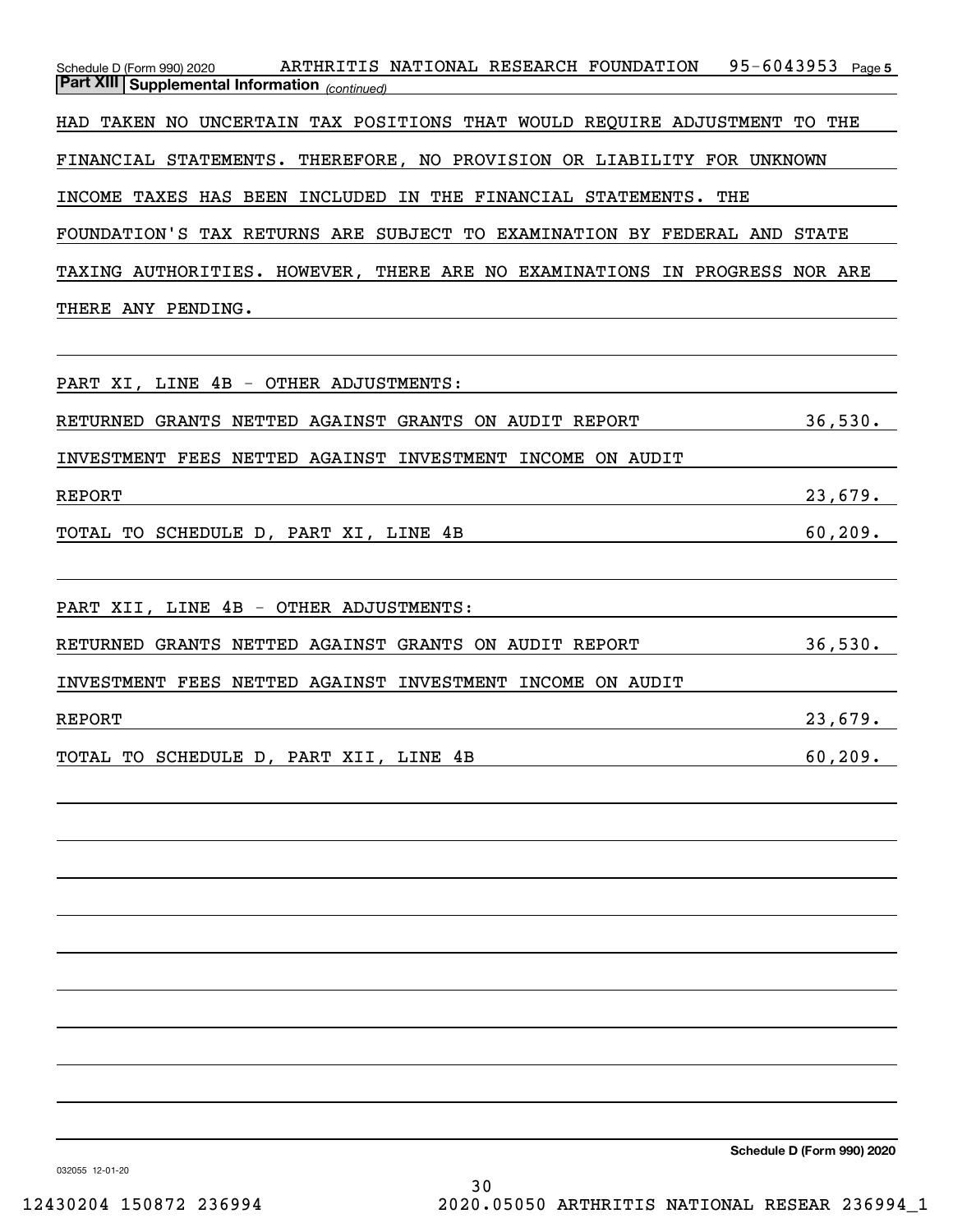| <b>SCHEDULE I</b><br>(Form 990)                                                                                                                                                |                          | <b>Grants and Other Assistance to Organizations,</b><br>Governments, and Individuals in the United States<br>Complete if the organization answered "Yes" on Form 990, Part IV, line 21 or 22. |                                                       |                                         |                                                                |                                          | OMB No. 1545-0047<br>2020                  |
|--------------------------------------------------------------------------------------------------------------------------------------------------------------------------------|--------------------------|-----------------------------------------------------------------------------------------------------------------------------------------------------------------------------------------------|-------------------------------------------------------|-----------------------------------------|----------------------------------------------------------------|------------------------------------------|--------------------------------------------|
| Department of the Treasury<br>Internal Revenue Service                                                                                                                         |                          |                                                                                                                                                                                               | Attach to Form 990.                                   |                                         |                                                                |                                          | <b>Open to Public</b><br>Inspection        |
| Name of the organization                                                                                                                                                       |                          |                                                                                                                                                                                               | Go to www.irs.gov/Form990 for the latest information. |                                         |                                                                |                                          | <b>Employer identification number</b>      |
|                                                                                                                                                                                |                          | ARTHRITIS NATIONAL RESEARCH FOUNDATION                                                                                                                                                        |                                                       |                                         |                                                                |                                          | 95-6043953                                 |
| Part I<br><b>General Information on Grants and Assistance</b>                                                                                                                  |                          |                                                                                                                                                                                               |                                                       |                                         |                                                                |                                          |                                            |
| Does the organization maintain records to substantiate the amount of the grants or assistance, the grantees' eligibility for the grants or assistance, and the selection<br>1. |                          |                                                                                                                                                                                               |                                                       |                                         |                                                                |                                          |                                            |
|                                                                                                                                                                                |                          |                                                                                                                                                                                               |                                                       |                                         |                                                                |                                          | $\boxed{\text{X}}$ No<br>Yes               |
| Describe in Part IV the organization's procedures for monitoring the use of grant funds in the United States.<br>$\mathbf{2}$<br>Part II                                       |                          |                                                                                                                                                                                               |                                                       |                                         |                                                                |                                          |                                            |
| Grants and Other Assistance to Domestic Organizations and Domestic Governments. Complete if the organization answered "Yes" on Form 990, Part IV, line 21, for any             |                          |                                                                                                                                                                                               |                                                       |                                         |                                                                |                                          |                                            |
| recipient that received more than \$5,000. Part II can be duplicated if additional space is needed.<br><b>1 (a)</b> Name and address of organization<br>or government          | $(b)$ EIN                | (c) IRC section<br>(if applicable)                                                                                                                                                            | (d) Amount of<br>cash grant                           | (e) Amount of<br>non-cash<br>assistance | (f) Method of<br>valuation (book,<br>FMV, appraisal,<br>other) | (g) Description of<br>noncash assistance | (h) Purpose of grant<br>or assistance      |
| BRIGHAM & WOMEN'S HOSPITAL INC<br>19200 VON KARMAN AVE<br>IRVINE, CA 92612                                                                                                     | $95 - 6043953$ 501(C)3   |                                                                                                                                                                                               | 200,000.                                              | 0.                                      |                                                                |                                          | TO SUPPORT MEDICAL<br>RESEARCH STUDY       |
| FEINSTEIN INSTITUTE FOR MEDICAL<br>RESEARCH- - 19200 VON KARMAN AVE -<br>IRVINE, CA 92612                                                                                      | $95 - 6043953$ 501(C)3   |                                                                                                                                                                                               | 300,000,                                              | $\mathbf{0}$ .                          |                                                                |                                          | TO SUPPORT MEDICAL<br>RESEARCH STUDY       |
| LELAND STANFORD JUNIOR UNIVERSITY<br>19200 VON KARMAN AVE<br>IRVINE, CA 92612                                                                                                  | $95 - 6043953$ 501(C)3   |                                                                                                                                                                                               | 100,000.                                              | $\mathbf{0}$ .                          |                                                                |                                          | TO SUPPORT MEDICAL<br>RESEARCH STUDY       |
| MAYO CLINIC - ROCHESTER MN<br>19200 VON KARMAN AVE<br>IRVINE, CA 92612                                                                                                         | $95 - 6043953$ 501(C)3   |                                                                                                                                                                                               | 100,000,                                              | $\mathbf{0}$ .                          |                                                                |                                          | TO SUPPORT MEDICAL<br>RESEARCH STUDY       |
| PRESIDENT & FELLOWS OF HARVARD<br>COLLEGE - 19200 VON KARMAN AVE -<br>IRVINE, CA 92612                                                                                         | $95 - 6043953$ 501(C)3   |                                                                                                                                                                                               | 100,000.                                              | $\mathbf{0}$ .                          |                                                                |                                          | TO SUPPORT MEDICAL<br>RESEARCH STUDY       |
| THE CHILDRENS HOSPITAL CORPORATION<br>19200 VON KARMAN AVE<br>IRVINE, CA 92612                                                                                                 | $95 - 6043953$ $501(C)3$ |                                                                                                                                                                                               | 100,000.                                              | 0.                                      |                                                                |                                          | TO SUPPORT MEDICAL<br>RESEARCH STUDY<br>7. |
| 2 Enter total number of section 501(c)(3) and government organizations listed in the line 1 table<br>Enter total number of other organizations listed in the line 1 table<br>3 |                          |                                                                                                                                                                                               |                                                       |                                         |                                                                |                                          |                                            |

**For Paperwork Reduction Act Notice, see the Instructions for Form 990. Schedule I (Form 990) 2020** LHA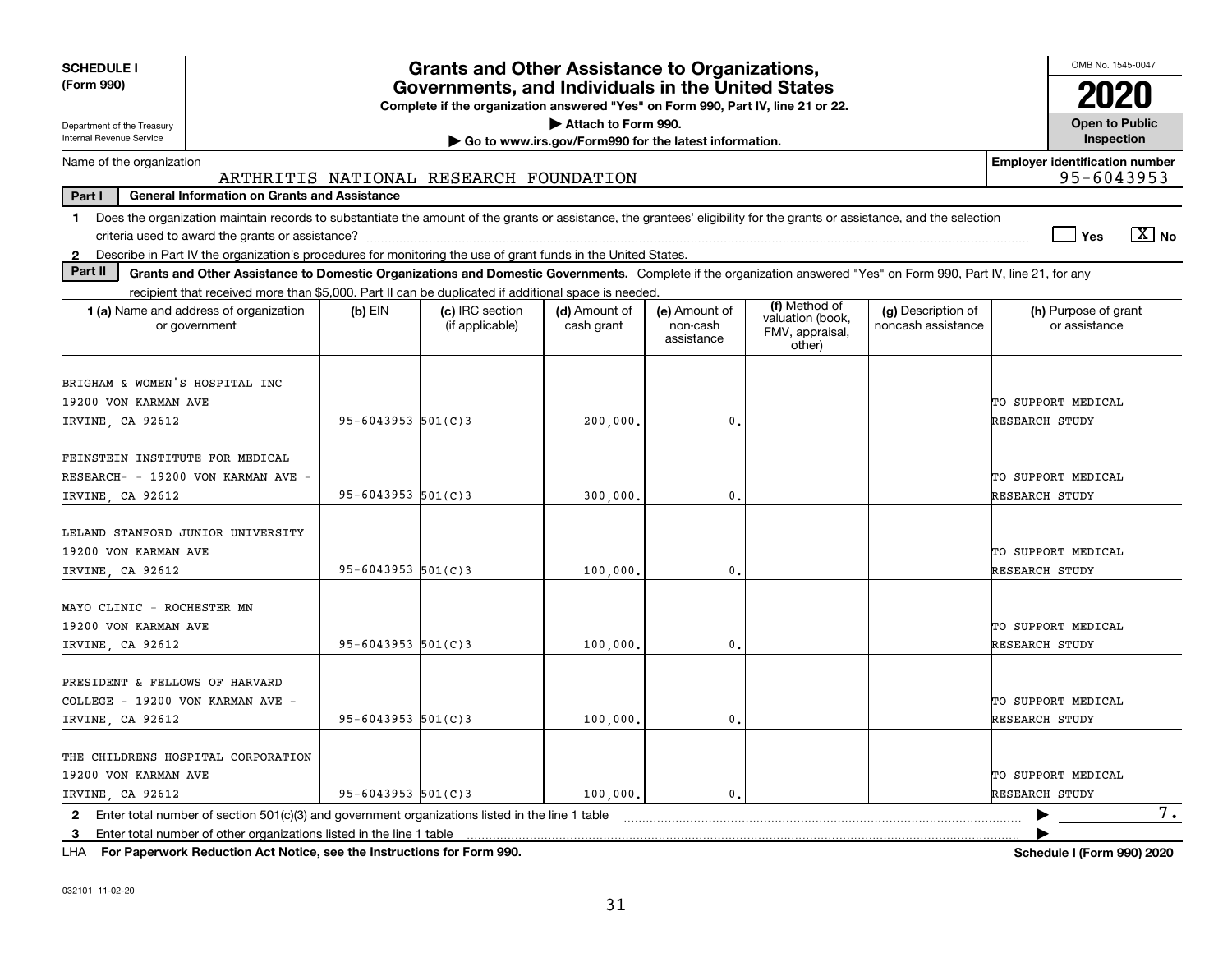### Schedule I (Form 990) Page 1 ARTHRITIS NATIONAL RESEARCH FOUNDATION

| 95-6043953 | Page 1 |
|------------|--------|
|            |        |

| Continuation of Grants and Other Assistance to Domestic Organizations and Domestic Governments (Schedule I (Form 990), Part II.)<br>Part II |                        |                                  |                             |                                         |                                                                |                                           |                                       |
|---------------------------------------------------------------------------------------------------------------------------------------------|------------------------|----------------------------------|-----------------------------|-----------------------------------------|----------------------------------------------------------------|-------------------------------------------|---------------------------------------|
| (a) Name and address of<br>organization or government                                                                                       | $(b)$ EIN              | (c) IRC section<br>if applicable | (d) Amount of<br>cash grant | (e) Amount of<br>non-cash<br>assistance | (f) Method of<br>valuation<br>(book, FMV,<br>appraisal, other) | (g) Description of<br>non-cash assistance | (h) Purpose of grant<br>or assistance |
| THE REGENTS OF CALIFORNIA-UCSF<br>19200 VON KARMAN AVE<br>IRVINE, CA 92612                                                                  | 95-6043953 $501(C)$ 3  |                                  | 100,000.                    | $\mathfrak o$ .                         |                                                                |                                           | TO SUPPORT MEDICAL<br>RESEARCH STUDY  |
| THE UNIVERSITY TEXAS HEALTH<br>SCIENCE CENTE - 19200 VON KARMAN<br>AVE - IRVINE, CA 92612                                                   | $95 - 6043953$ 501(C)3 |                                  | 100,000.                    | $\mathbf{0}$ .                          |                                                                |                                           | TO SUPPORT MEDICAL<br>RESEARCH STUDY  |
| UNIVERSITY OF UTAH<br>19200 VON KARMAN AVE<br>IRVINE, CA 92612                                                                              | $95 - 6043953$ 501(C)3 |                                  | 200,000.                    | $\mathbf{0}$ .                          |                                                                |                                           | TO SUPPORT MEDICAL<br>RESEARCH STUDY  |
| UNIVERSITY OF WASHINGTON<br>19200 VON KARMAN AVE<br>IRVINE, CA 92612                                                                        | $95 - 6043953$ 501(C)3 |                                  | 100,000.                    | $\mathfrak o$ .                         |                                                                |                                           | TO SUPPORT MEDICAL<br>RESEARCH STUDY  |
|                                                                                                                                             |                        |                                  |                             |                                         |                                                                |                                           |                                       |
|                                                                                                                                             |                        |                                  |                             |                                         |                                                                |                                           |                                       |
|                                                                                                                                             |                        |                                  |                             |                                         |                                                                |                                           |                                       |
|                                                                                                                                             |                        |                                  |                             |                                         |                                                                |                                           |                                       |
|                                                                                                                                             |                        |                                  |                             |                                         |                                                                |                                           |                                       |

**Schedule I (Form 990)**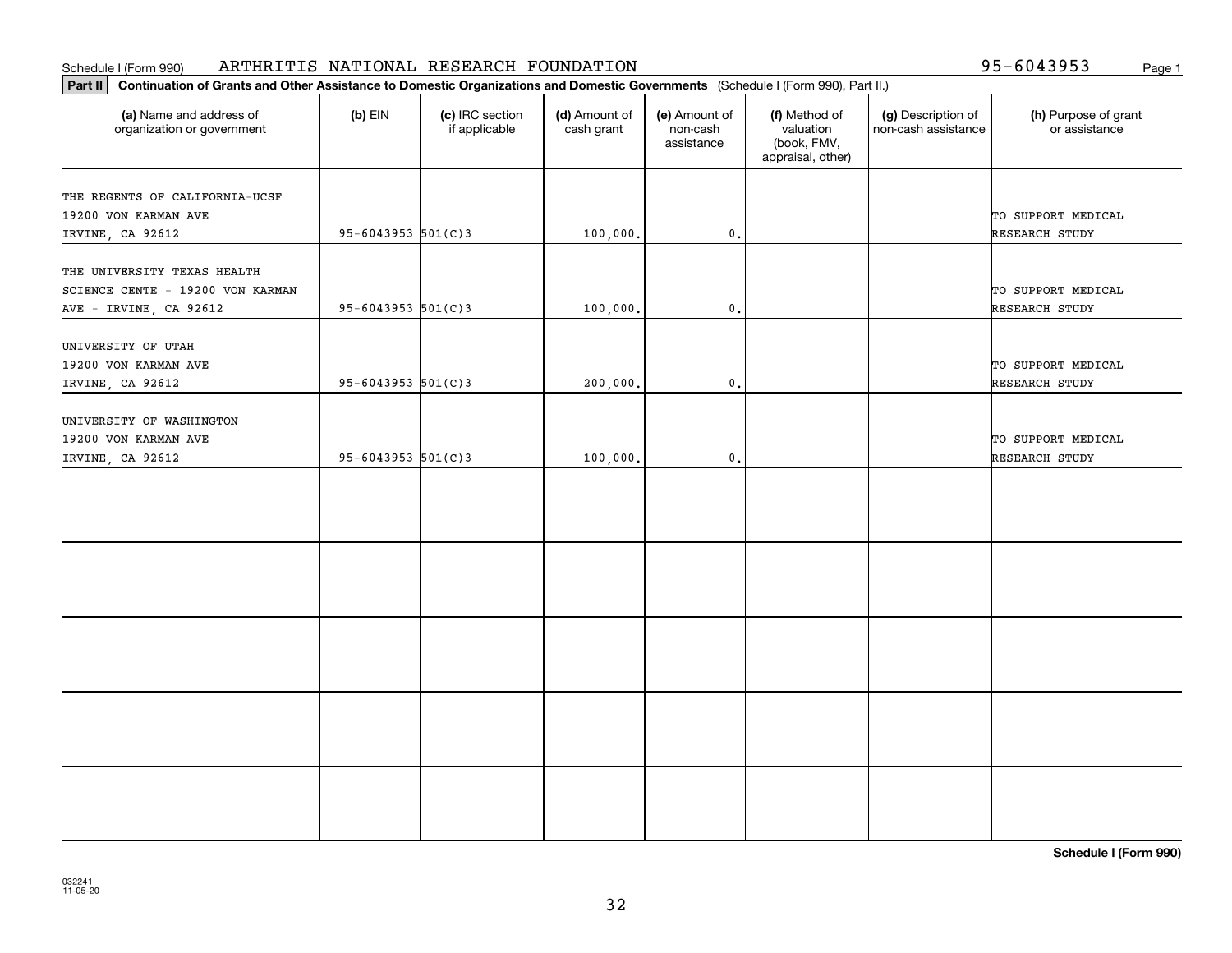### Schedule I (Form 990) 2020 ARTHRITIS NATIONAL RESEARCH FOUNDATION 95-6043953 Page

**2**

**Part III | Grants and Other Assistance to Domestic Individuals. Complete if the organization answered "Yes" on Form 990, Part IV, line 22.** Part III can be duplicated if additional space is needed.

| (a) Type of grant or assistance | (b) Number of<br>recipients | (c) Amount of<br>cash grant | (d) Amount of non-<br>cash assistance | (e) Method of valuation<br>(book, FMV, appraisal, other) | (f) Description of noncash assistance |
|---------------------------------|-----------------------------|-----------------------------|---------------------------------------|----------------------------------------------------------|---------------------------------------|
|                                 |                             |                             |                                       |                                                          |                                       |
|                                 |                             |                             |                                       |                                                          |                                       |
|                                 |                             |                             |                                       |                                                          |                                       |
|                                 |                             |                             |                                       |                                                          |                                       |
|                                 |                             |                             |                                       |                                                          |                                       |
|                                 |                             |                             |                                       |                                                          |                                       |
|                                 |                             |                             |                                       |                                                          |                                       |
|                                 |                             |                             |                                       |                                                          |                                       |
|                                 |                             |                             |                                       |                                                          |                                       |
|                                 |                             |                             |                                       |                                                          |                                       |

Part IV | Supplemental Information. Provide the information required in Part I, line 2; Part III, column (b); and any other additional information.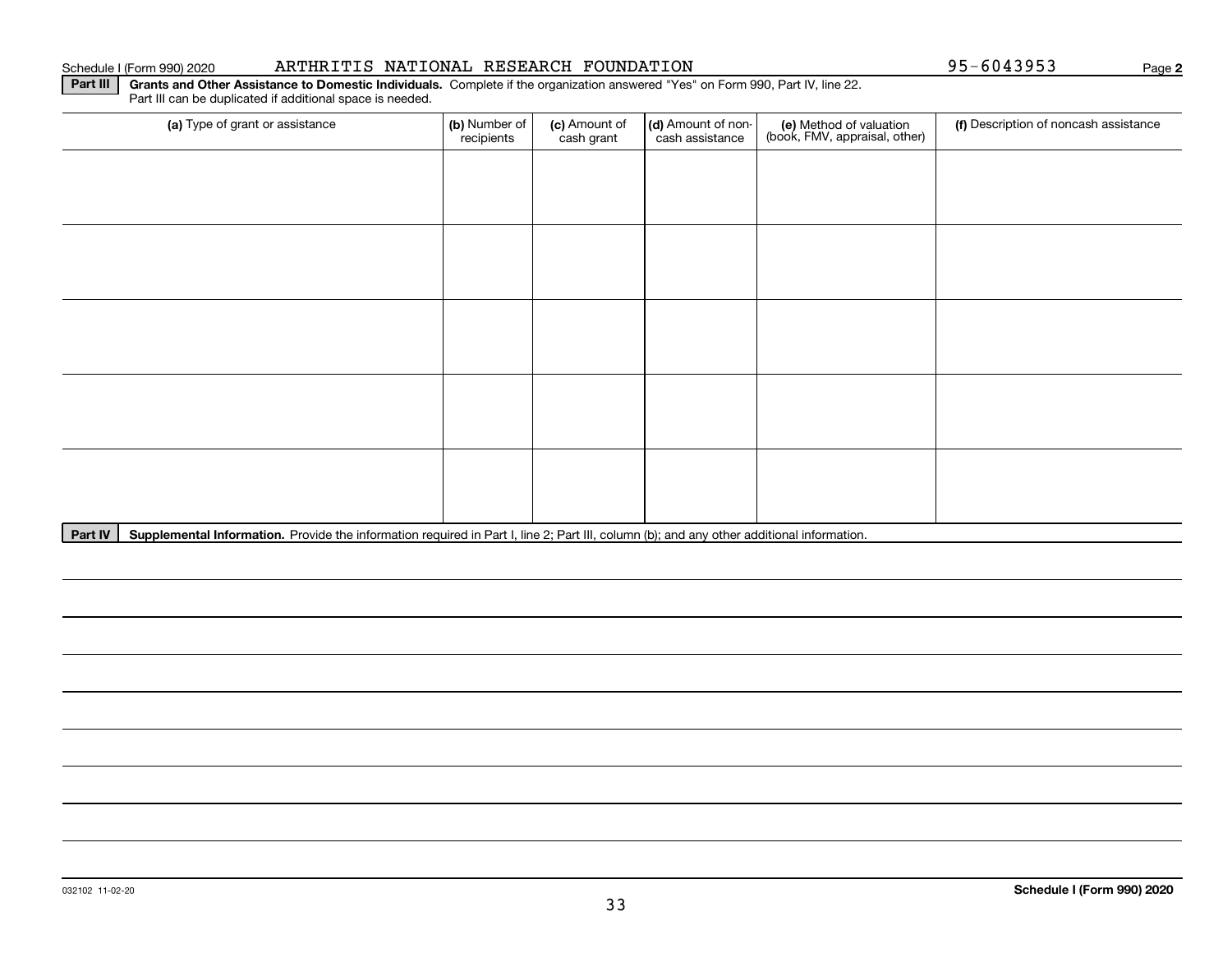**(Form 990 or 990-EZ)**

Department of the Treasury Internal Revenue Service Name of the organization

**SCHEDULE O Supplemental Information to Form 990 or 990-EZ**

**Complete to provide information for responses to specific questions on Form 990 or 990-EZ or to provide any additional information. | Attach to Form 990 or 990-EZ. | Go to www.irs.gov/Form990 for the latest information.**



**Employer identification number** ARTHRITIS NATIONAL RESEARCH FOUNDATION 95-6043953

FORM 990, PART I, LINE 1, DESCRIPTION OF ORGANIZATION MISSION:

CURE ARTHRITIS AND RELATED AUTOIMMUNE DISEASES.

FORM 990, PART VI, SECTION B, LINE 11B:

FORM 990 IS DISTRIBUTED TO THE MEMBERS OF THE BOARD FOR REVIEW. UPON

APPROVAL BY THE BOARD OF DIRECTORS, THE CEO AUTHORIZES THE ELECTRONIC

FILING OF THE FORM 990 FOR SUBMISSION TO THE INTERNAL REVENUE SERVICE. THE

CEO RELEASES THESE DOCUMENTS TO THE PUBLIC BY POSTING THESE DOCUMENTS TO

THE ORGANIZATION'S WEBSITE.

FORM 990, PART VI, SECTION B, LINE 12C:

CONFLICTS OF INTEREST ARE MONITORED REGULARLY THROUGH AN ANNUAL WRITTEN

CONFIRMATION THAT IS COMPLETED AND SUBMITTED BY ALL BOARD MEMBERS.

ADDITIONALLY, ANY POSSIBLE INDICATION OF CONFLICTS OF INTEREST THAT ARE

BROUGHT TO THE ATTENTION OF THE BOARD, SAB MEMBERS, OR THE CEO ARE FURTHER

REVIEWED BY THE AUDIT COMMITTEE CHAIR TO DETERMINE WHETHER OR NOT A

CONFLICT OF INTEREST EXISTS. THE ORGANIZATION IS VIGILANT IN ITS POLICIES

WITH REGARDS TO CONFLICTS OF INTEREST. IF THERE ARE REMAINING QUESTIONS AS

TO A CONFLICT OF INTEREST AFTER REVIEW BY THE AUDIT COMMITTEE CHAIR, THE

ORGANIZATION'S COUNSEL IS CONTACTED AND THE MATTER BROUGHT UP TO ALL

MEMBERS OF THE BOARD WHO WILL MAKE THE DETERMINATION AS TO WHETHER OR NOT A

CONFLICT OF INTEREST EXISTS.

## FORM 990, PART VI, SECTION B, LINE 15:

LINE 15A

032211 11-20-20 LHA For Paperwork Reduction Act Notice, see the Instructions for Form 990 or 990-EZ. Schedule O (Form 990 or 990-EZ) 2020 THE FINANCE COMMITTEE RESEARCHED SIMILAR NONPROFIT ORGANIZATIONS FOR THE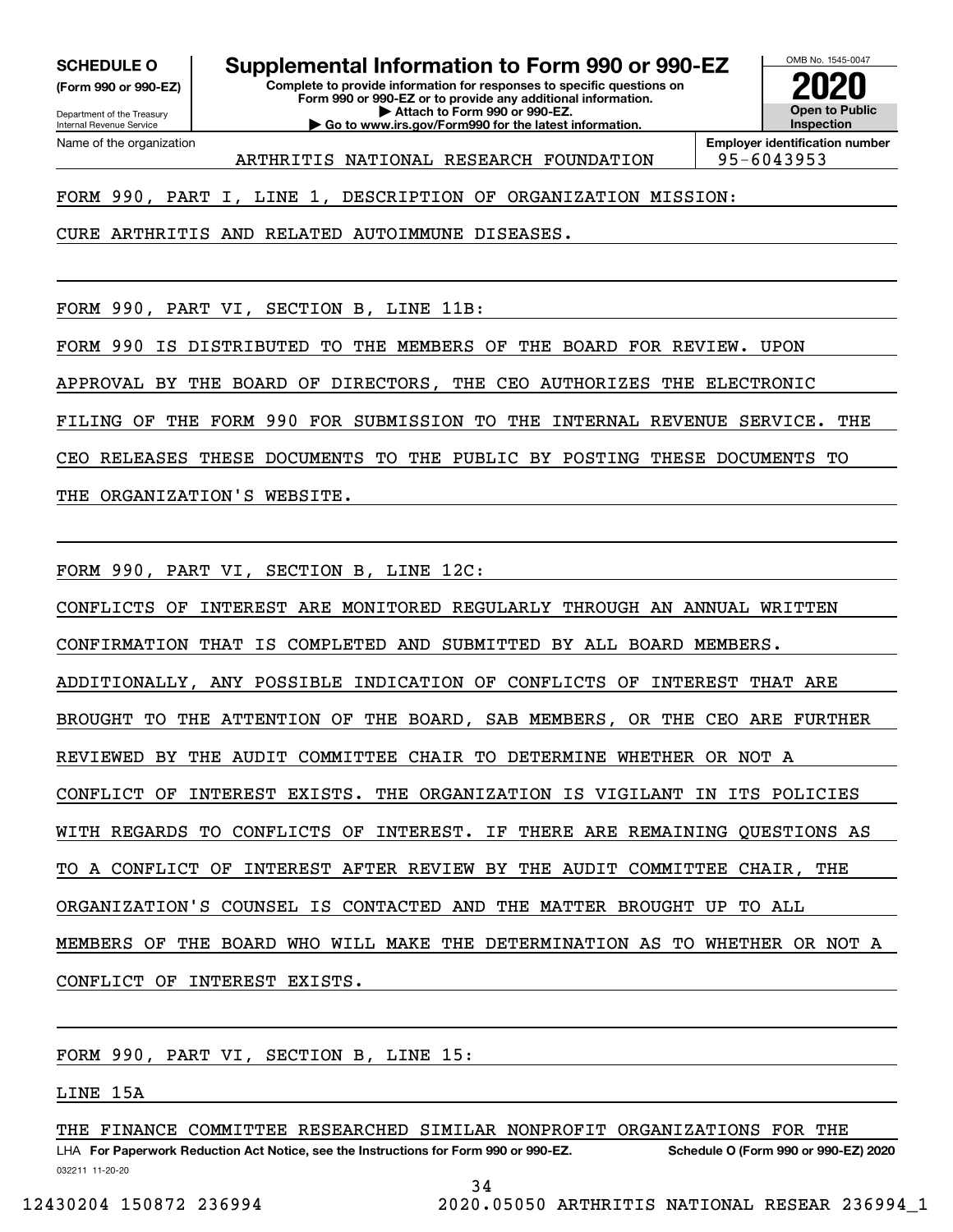| Schedule O (Form 990 or 990-EZ) 2020                                           | Page 2                                              |  |  |  |  |  |
|--------------------------------------------------------------------------------|-----------------------------------------------------|--|--|--|--|--|
| Name of the organization<br>ARTHRITIS NATIONAL RESEARCH FOUNDATION             | <b>Employer identification number</b><br>95-6043953 |  |  |  |  |  |
| COMPENSATION OF THE<br>DETERMINING<br>EXECUTIVE<br>PURPOSE<br>OF<br>DIRECTOR.  | THIS                                                |  |  |  |  |  |
| COMPARABLE COMPENSATION FOR<br>INCLUDED REVIEW<br>OF                           | COMPARABLE POSITIONS AT                             |  |  |  |  |  |
| ORGANIZATIONS AND<br>AN<br>ONLINE<br>SALARY<br>SITUATED<br>REVIEW<br>SIMILARLY | COMPLETED<br>ВY                                     |  |  |  |  |  |
| EVERY FINANCE<br>COMMITTEE<br>MEMBER.                                          |                                                     |  |  |  |  |  |
|                                                                                |                                                     |  |  |  |  |  |
| 15B<br>LINE                                                                    |                                                     |  |  |  |  |  |
| OFFICERS AND KEY EMPLOYEES ARE REVIEWED<br>COMPENSATION<br>OTHER<br>OF         | APPROVED<br>AND                                     |  |  |  |  |  |

BY THE BOARD. THE ORGANIZATION HAS NO OTHER OFFICERS AND KEY EMPLOYEES.

FORM 990, PART VI, SECTION C, LINE 19:

ALL REQUESTS FOR THE 990, FORM 1023, FINANCIAL STATEMENTS, ORGANIZATIONAL DOCUMENTS SUCH AS CONFLICT OF INTEREST POLICY, AND GOVERNING DOCUMENTS WILL BE SENT OUT BY REQUEST VIA REGULAR MAIL OR EMAIL. THE FORM 990 IS ALSO POSTED ON THE ORGANIZATION'S WEBSITE.